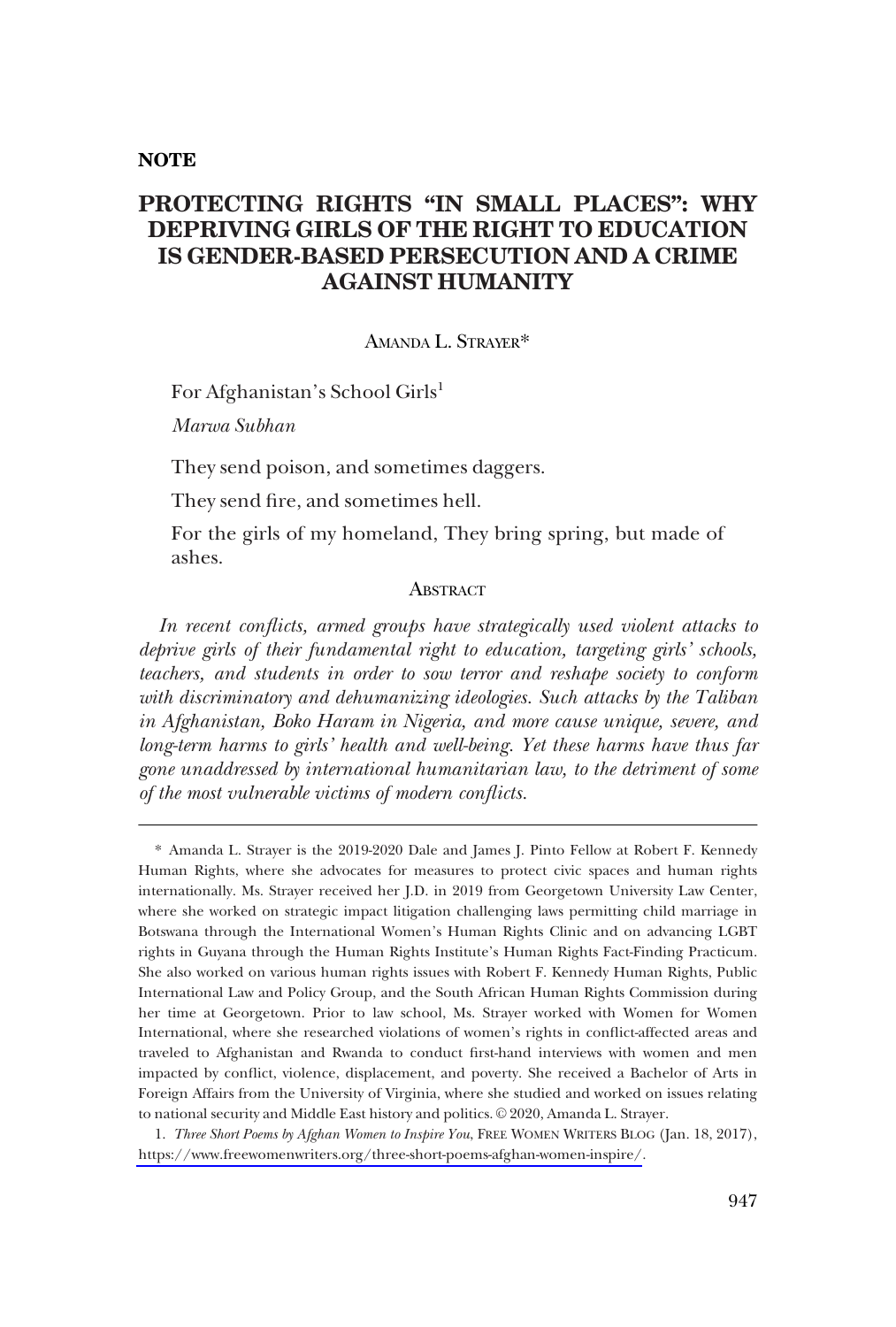*This Note argues that tribunals such as the International Criminal Court (ICC) must recognize that attacks to intentionally deprive girls of their right to education are gender-based persecution, and that such attacks should be recognized as a new crime against humanity. Drawing on the Taliban's attacks against girls' education in Afghanistan as a case study, it is clear that such targeted violence has severe negative consequences for the ability of girls to access their fundamental*  right to education. Key precedents in international law, particularly from the *International Criminal Tribunal for the former Yugoslavia, support the assertion that attacks on girls' education are suffcient to constitute the crime of gender-based persecution and to be considered an independent crime against humanity. The severe and lifelong harms that result from depriving girls of the right to education satisfy the gravity of harm threshold and are unique enough to recognize this "new" crime against humanity. While the ICC has yet to open a formal investigation into the Taliban's actions in Afghanistan, armed groups in other countries have and continue to wage similar discriminatory attacks on girls' education. In such situations, the ICC and other tribunals should seek to hold the perpetrators accountable for gender-based persecution and the crime against humanity of depriving girls of the right to education.* 

| I.  |                                                        | INTRODUCTION                                                                                                                                                   | 950 |  |  |  |  |  |  |  |  |  |
|-----|--------------------------------------------------------|----------------------------------------------------------------------------------------------------------------------------------------------------------------|-----|--|--|--|--|--|--|--|--|--|
| H.  |                                                        | SUMMARY OF THE CASE PRESENTED AGAINST THE TALIBAN AND                                                                                                          |     |  |  |  |  |  |  |  |  |  |
|     | AFFILIATED ARMED GROUPS FOR THE CRIME AGAINST HUMANITY |                                                                                                                                                                |     |  |  |  |  |  |  |  |  |  |
|     | OF GENDER-BASED PERSECUTION                            |                                                                                                                                                                |     |  |  |  |  |  |  |  |  |  |
| HI. |                                                        | INTERNATIONAL LAW PRECEDENTS TO ESTABLISHING THAT THE                                                                                                          |     |  |  |  |  |  |  |  |  |  |
|     |                                                        | <b>DEPRIVATION OF GIRLS' EDUCATION IS GENDER-BASED</b>                                                                                                         |     |  |  |  |  |  |  |  |  |  |
|     |                                                        | PERSECUTION AND A CRIME AGAINST HUMANITY                                                                                                                       | 956 |  |  |  |  |  |  |  |  |  |
|     | A.                                                     | Distinction and the Prohibition on Targeting Schools in                                                                                                        |     |  |  |  |  |  |  |  |  |  |
|     |                                                        |                                                                                                                                                                | 956 |  |  |  |  |  |  |  |  |  |
|     | В.                                                     | $\label{thm:main} The\thinspace Crime\thinspace of\thinspace Persecution\thinspace in\thinspace International\thinspace Criminal\thinspace Law\thinspace .\ .$ | 957 |  |  |  |  |  |  |  |  |  |
|     |                                                        | Definition of Persecution Used by the<br>1.                                                                                                                    |     |  |  |  |  |  |  |  |  |  |
|     |                                                        | International Criminal Court                                                                                                                                   | 957 |  |  |  |  |  |  |  |  |  |
|     |                                                        | Types of Crimes That Are Evidence of Persecution<br>2.                                                                                                         | 958 |  |  |  |  |  |  |  |  |  |
|     |                                                        | 3.<br>Limiting Principle of <i>Nullum Crimen Sine Lege</i>                                                                                                     | 959 |  |  |  |  |  |  |  |  |  |
|     |                                                        | "Other Acts" Must Meet the Gravity of Harm Test<br>4.                                                                                                          |     |  |  |  |  |  |  |  |  |  |
|     |                                                        |                                                                                                                                                                | 960 |  |  |  |  |  |  |  |  |  |
|     |                                                        | Fundamental Rights Whose Violation May<br>5.                                                                                                                   |     |  |  |  |  |  |  |  |  |  |
|     |                                                        |                                                                                                                                                                | 961 |  |  |  |  |  |  |  |  |  |
|     |                                                        | Youth of Victims as an Aggravating Factor for<br>6.                                                                                                            |     |  |  |  |  |  |  |  |  |  |
|     |                                                        | Persecution                                                                                                                                                    | 962 |  |  |  |  |  |  |  |  |  |
|     | C.                                                     |                                                                                                                                                                | 962 |  |  |  |  |  |  |  |  |  |
|     | D.                                                     | A General Absence of Gender-Based Persecution Charges at                                                                                                       |     |  |  |  |  |  |  |  |  |  |
|     |                                                        | the ICC $\ldots \ldots \ldots \ldots \ldots \ldots \ldots \ldots \ldots \ldots \ldots \ldots$                                                                  | 963 |  |  |  |  |  |  |  |  |  |
|     |                                                        |                                                                                                                                                                |     |  |  |  |  |  |  |  |  |  |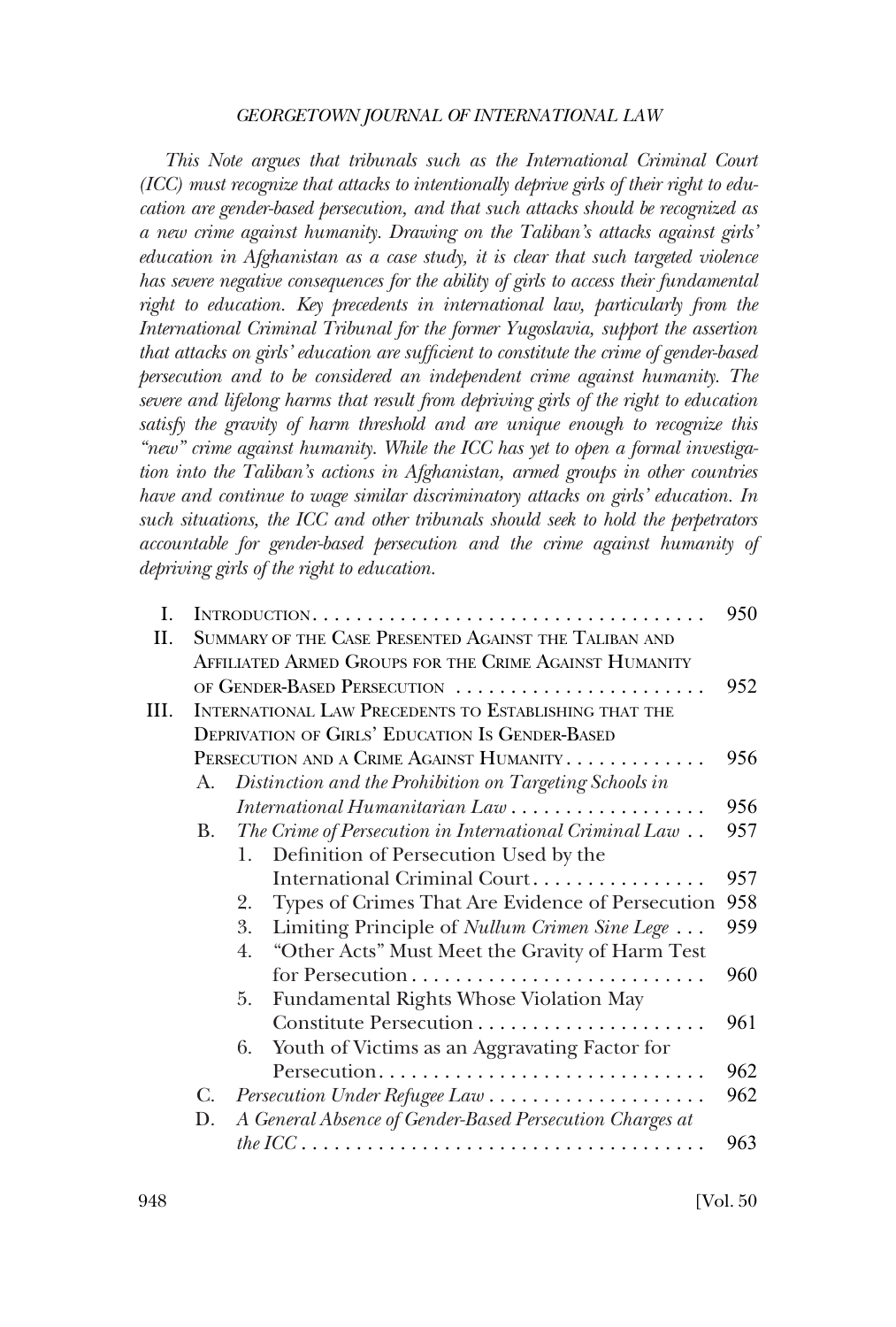| IV. |                                                     | ASSESSING THE GRAVITY OF HARM CAUSED BY DENYING GIRLS AND                                                  |     |  |  |  |  |  |  |  |  |  |
|-----|-----------------------------------------------------|------------------------------------------------------------------------------------------------------------|-----|--|--|--|--|--|--|--|--|--|
|     |                                                     | WOMEN THE RIGHT TO EDUCATION                                                                               | 965 |  |  |  |  |  |  |  |  |  |
|     | А.                                                  | Physical Harm                                                                                              | 967 |  |  |  |  |  |  |  |  |  |
|     |                                                     | Lack of Education Can Have Severe Impacts on<br>1.                                                         |     |  |  |  |  |  |  |  |  |  |
|     |                                                     | Women's Health                                                                                             | 968 |  |  |  |  |  |  |  |  |  |
|     |                                                     | Intergenerational Health Effects<br>2.                                                                     | 969 |  |  |  |  |  |  |  |  |  |
|     |                                                     | 3.<br>Increased Risk of Becoming Victims of Violence.<br>Increased Risk of Forced Child Marriage and<br>4. | 969 |  |  |  |  |  |  |  |  |  |
|     |                                                     | Attendant Harms                                                                                            | 969 |  |  |  |  |  |  |  |  |  |
|     | <b>B.</b>                                           | Economic Harm                                                                                              | 971 |  |  |  |  |  |  |  |  |  |
|     | $C_{\cdot}$                                         | Political Harm and Deprivation of Public Agency                                                            | 972 |  |  |  |  |  |  |  |  |  |
|     | D.                                                  | Social Harm and Deprivation of Private Agency                                                              | 973 |  |  |  |  |  |  |  |  |  |
|     | Ε.                                                  | Depriving Girls the Right to Education Deserves Recognition                                                |     |  |  |  |  |  |  |  |  |  |
|     |                                                     | as a New Crime Against Humanity Because of the Crime's                                                     |     |  |  |  |  |  |  |  |  |  |
| V.  |                                                     | Distinct Harms<br>THE ICC SHOULD RECOGNIZE SEVERE DEPRIVATIONS THAT                                        | 973 |  |  |  |  |  |  |  |  |  |
|     |                                                     | VIOLATE THE RIGHT TO EDUCATION FOR GIRLS AS CONSTITUTING                                                   |     |  |  |  |  |  |  |  |  |  |
|     |                                                     | A CRIME AGAINST HUMANITY AND A FORM OF GENDER-BASED                                                        |     |  |  |  |  |  |  |  |  |  |
|     |                                                     |                                                                                                            | 975 |  |  |  |  |  |  |  |  |  |
|     | A.                                                  | Element 1—"The perpetrator severely deprived, contrary to                                                  |     |  |  |  |  |  |  |  |  |  |
|     |                                                     | international law, one or more persons of fundamental                                                      |     |  |  |  |  |  |  |  |  |  |
|     |                                                     |                                                                                                            | 976 |  |  |  |  |  |  |  |  |  |
|     |                                                     | The Right to Education Is a Fundamental Right.<br>1.                                                       | 976 |  |  |  |  |  |  |  |  |  |
|     |                                                     | Attacks on Girls' Education Perpetrated by Armed<br>2.                                                     |     |  |  |  |  |  |  |  |  |  |
|     |                                                     | Groups Constitute a Severe Deprivation of the                                                              |     |  |  |  |  |  |  |  |  |  |
|     |                                                     |                                                                                                            | 978 |  |  |  |  |  |  |  |  |  |
|     | <b>B.</b>                                           | Element 4—"The conduct was committed in connection with                                                    |     |  |  |  |  |  |  |  |  |  |
|     |                                                     | any act referred to in article 7, paragraph 1, of the Statute or                                           |     |  |  |  |  |  |  |  |  |  |
|     |                                                     | any crime within the jurisdiction of the Court.". $\dots \dots$                                            | 979 |  |  |  |  |  |  |  |  |  |
|     | C.                                                  | Elements 2 and 3-"The perpetrator targeted such person or                                                  |     |  |  |  |  |  |  |  |  |  |
|     |                                                     | persons by reason of the identity of a group or collectivity or                                            |     |  |  |  |  |  |  |  |  |  |
|     |                                                     | targeted the group or collectivity as such" and "[s]uch                                                    |     |  |  |  |  |  |  |  |  |  |
|     |                                                     | targeting was based on $\dots$ gender." $\dots \dots \dots \dots \dots$                                    | 981 |  |  |  |  |  |  |  |  |  |
|     | D.                                                  | Elements 5 and 6-"The conduct was committed as part of a                                                   |     |  |  |  |  |  |  |  |  |  |
|     |                                                     | widespread or systematic attack directed against a civilian                                                |     |  |  |  |  |  |  |  |  |  |
|     |                                                     | population," and "the perpetrator knew that the conduct was                                                |     |  |  |  |  |  |  |  |  |  |
|     |                                                     | part of or intended the conduct to be part of" such an attack                                              |     |  |  |  |  |  |  |  |  |  |
|     |                                                     |                                                                                                            | 981 |  |  |  |  |  |  |  |  |  |
| VI. |                                                     | ATTACKS ON GIRLS' EDUCATION BEYOND AFGHANISTAN MAY ALSO                                                    |     |  |  |  |  |  |  |  |  |  |
|     | CONSTITUTE CRIMES AGAINST HUMANITY AND GENDER-BASED |                                                                                                            |     |  |  |  |  |  |  |  |  |  |
|     |                                                     |                                                                                                            | 982 |  |  |  |  |  |  |  |  |  |
|     | А.                                                  |                                                                                                            | 982 |  |  |  |  |  |  |  |  |  |
|     |                                                     |                                                                                                            |     |  |  |  |  |  |  |  |  |  |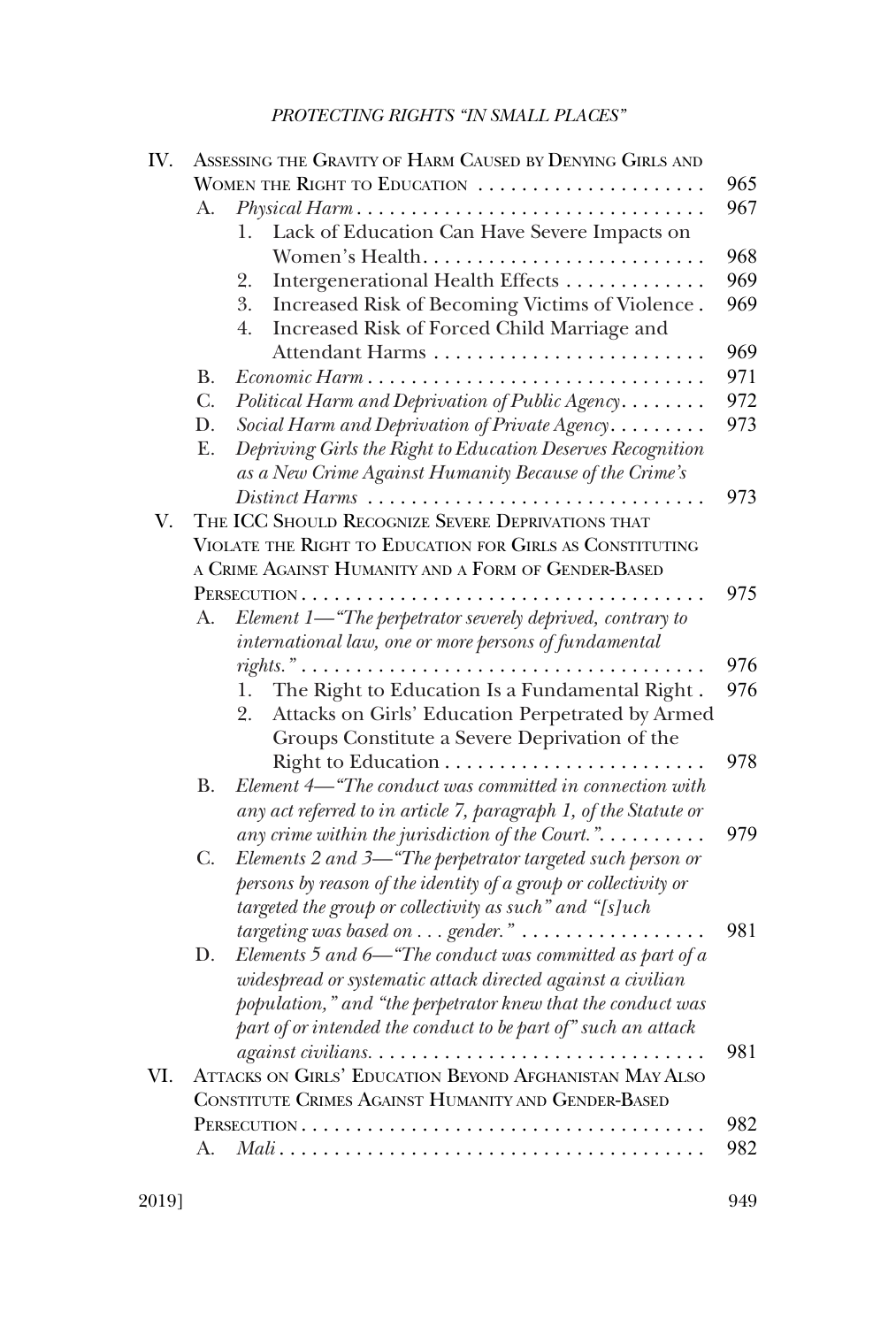<span id="page-3-0"></span>

### I. INTRODUCTION

On November 20, 2017, the Prosecutor of the International Criminal Court (ICC), Fatou Bensouda, submitted a formal request to open an investigation into war crimes and crimes against humanity committed in the course of the non-international armed confict in Afghanistan from May 2003 to the present.<sup>2</sup> This case is one of the first times the Office of the Prosecutor (OTP) has sought charges of crimes against humanity of gender-based persecution, specifcally for crimes committed by the Taliban and affiliated armed groups against women and girls.<sup>3</sup> In the preliminary examination of the case, the OTP cited the Taliban's ongoing campaign of violent attacks, terror, and intimidation aimed at preventing girls from accessing their fundamental right to education as evidence of persecution based on gender.<sup>4</sup> While targeting civilian objects such as schools has long been recognized as a violation of the law of armed conflict,<sup>5</sup> these charges of gender-based persecution presented an opportunity to refocus on the serious harm caused by "the intentional and severe deprivation of fundamental rights"6 exercised within such buildings.

Never before has depriving women and girls of their right to education been recognized as gender-based persecution and a crime against

<sup>2.</sup> Office of the Prosecutor of the International Criminal Court, *The Prosecutor of the International Criminal Court, Fatou Bensouda, Requests Judicial Authorization to Commence an Investigation into the Situation in the Islamic Republic of Afghanistan*, INT'L CRIM. CT. (Nov. 20, 2017), [https://www.icc-cpi.int/Pages/item.aspx?name=171120-otp-stat-afgh.](https://www.icc-cpi.int/Pages/item.aspx?name=171120-otp-stat-afgh)

*See* Rosemary Grey, *Gender-based Persecution on the International Criminal Court's Radar*, 3. INTLAWGRRLS (Jan. 6, 2017), [https://ilg2.org/2017/01/06/gender-based-persecution-on-the](https://ilg2.org/2017/01/06/gender-based-persecution-on-the-international-criminal-courts-radar/)[international-criminal-courts-radar/](https://ilg2.org/2017/01/06/gender-based-persecution-on-the-international-criminal-courts-radar/).

<sup>4.</sup> Office of the Prosecutor of the International Criminal Court, *Public Redacted Version of "Request for Authorisation of an Investigation Pursuant to Article 15*,*"* ¶¶ 112-121, ICC-02/17-7-Conf-Exp (Nov. 20, 2017), [https://www.icc-cpi.int/CourtRecords/CR2017\\_06891.PDF](https://www.icc-cpi.int/CourtRecords/CR2017_06891.PDF) [hereinafter *Request for Authorisation*].

Customary international humanitarian law has long recognized the principle of distinction 5. in international and non-international armed conficts. Distinction requires that parties to the confict distinguish between civilians and combatants and prohibits attacks directed at civilians or civilian objects. INT'L COMM. OF THE RED CROSS, *Rule 1. The Principle of Distinction Between Civilians and Combatants*, CUSTOMARY IHL DATABASE, [https://ihl-databases.icrc.org/customary-ihl/eng/](https://ihl-databases.icrc.org/customary-ihl/eng/docs/v1_rul_rule1)  [docs/v1\\_rul\\_rule1](https://ihl-databases.icrc.org/customary-ihl/eng/docs/v1_rul_rule1) (database updated July 2019).

<sup>6.</sup> Rome Statute of the International Criminal Court art. 7(2)(g), *opened for signature* July 17, 1998, 2187 U.N.T.S. 90 [hereinafter Rome Statute].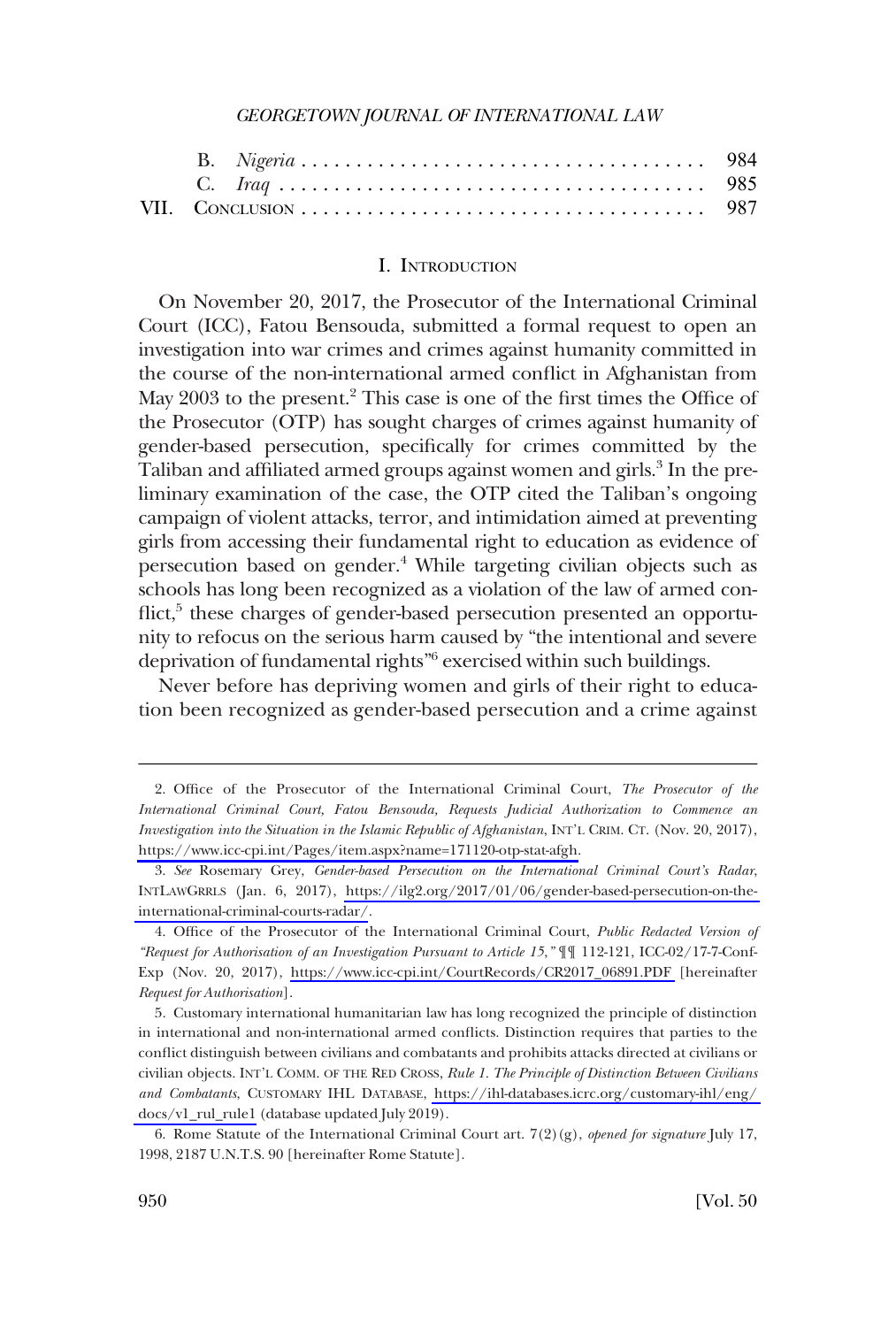humanity—but it should be. As the battlefelds of modern conficts change, international humanitarian law must adapt to recognize that, for many armed groups, attacking the rights of women and girls has become a tried-and-true strategy of war, where the intent is not just to sow immediate terror but to reshape society to align with a discriminatory and dehumanizing ideology. Attacks by armed groups to deprive girls of the fundamental right to education lead to unique, severe, and long-lasting harms that have gone unacknowledged by international humanitarian law. This must change.

It is unclear whether the ICC will approve a formal investigation into the situation in Afghanistan; in April 2019, the Pre-Trial Chamber ruled that pursuing an investigation into these and other crimes in Afghanistan "would not serve the interests of justice," yet this decision has been appealed.<sup>7</sup> Nevertheless, attacks on girls' education are not unique to Afghanistan. In countries such as Mali, Nigeria, and Iraq, armed groups threaten and target girls' school buildings, teachers, and students as part of widespread attacks on civilian populations. It is incumbent upon the international community to protect girls' fundamental right to education and hold the perpetrators of such discriminatory violence to account.

As armed groups continue to deprive girls of the right to education as a tactic of confict, the ICC will again have the opportunity to break new legal ground by recognizing that the gender-based denial of education is a crime against humanity and evidence of gender-based persecution, thereby expanding the scope of crimes against women and girls within the ICC's jurisdiction. This Note addresses various issues around a future prosecution of gender-based persecution for denying women and girls the right to education, using the confict in Afghanistan as a case study to illustrate the scope of the crime and the gravity of harm it

<sup>7.</sup> The Pre-Trial Chamber found that the Prosecutor had satisfied all the relevant jurisdiction and admissibility requirements to open an investigation into war crimes and crimes against humanity committed in Afghanistan, including the Taliban's gender-based persecution of women and girls. However, it considered such an investigation would not serve the interests of justice on account of the low prospects for success, due to the time elapsed since the alleged crimes, the limited prospects of cooperation from relevant authorities, the signifcant resources required, and the Court's limited ability to meet victim expectations. Pre-Trial Chamber II of the International Criminal Court*, Decision Pursuant to Article 15 of the Rome Statute on the Authorisation of an Investigation into the Situation in the Islamic Republic of Afghanistan*, ¶¶ 87-96, ICC-02/17 (Apr. 12, 2019), [https://www.icc-cpi.int/CourtRecords/CR2019\\_02068.PDF](https://www.icc-cpi.int/CourtRecords/CR2019_02068.PDF). This decision has been appealed by victims and the Prosecutor, and the Appeals Chamber of the ICC received oral arguments in December 2019. Press Release, Int'l Crim. Ct., Afghanistan: ICC Appeals Chamber Will Hear Oral Arguments on 4-6 December 2019 (Nov. 29, 2019), [https://www.icc-cpi.int/](https://www.icc-cpi.int/Pages/item.aspx?name=MA248)  [Pages/item.aspx?name=MA248](https://www.icc-cpi.int/Pages/item.aspx?name=MA248).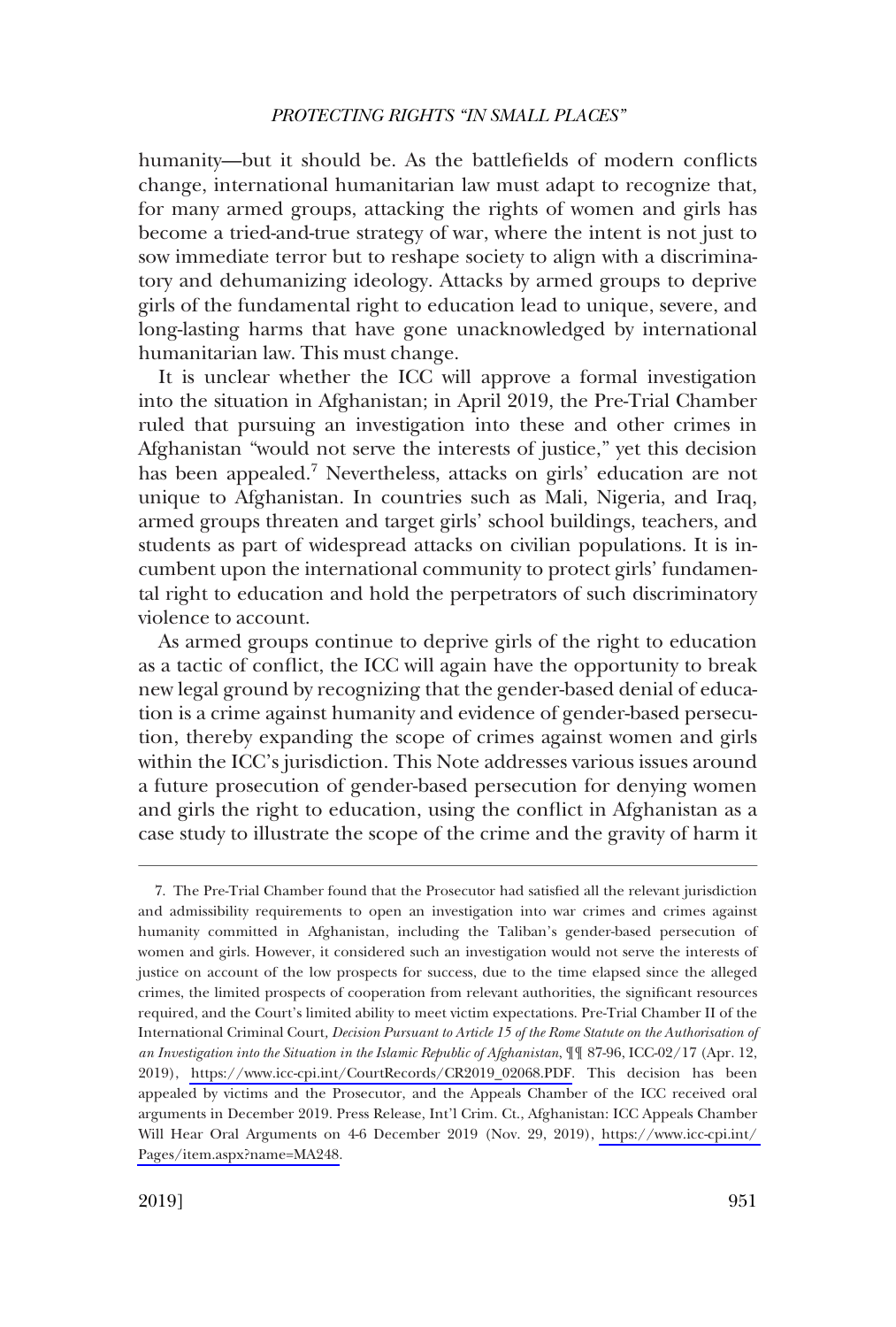<span id="page-5-0"></span>causes. Part II provides an overview of the scope of attacks on girls' education in Afghanistan by the Taliban and affliated armed groups, and the impact such attacks have had on girls' access to education. Part III identifes key precedents in international law that support the claim that depriving girls of education is an independent crime against humanity and is sufficient to constitute gender-based persecution. Next, Part IV analyzes the severe and lifelong harms that result from depriving girls of the right to education and argues that the ICC should consider these harms grave enough to recognize this "new" crime against humanity. Part V addresses how deprivations of girls' right to education can satisfy the elements of gender-based persecution, drawing on the situation in Afghanistan as a case study. Finally, Part VI considers several other situations where armed groups have waged discriminatory attacks on girls' education and where the OTP should seek to hold the perpetrators accountable for gender-based persecution and the crime against humanity of depriving girls of the right to education.

## II. SUMMARY OF THE CASE PRESENTED AGAINST THE TALIBAN AND AFFILIATED ARMED GROUPS FOR THE CRIME AGAINST HUMANITY OF GENDER-BASED **PERSECUTION**

In November 2017, the ICC OTP submitted its preliminary examination of the situation in Afghanistan to Pre-Trial Chambers to seek permission to open a formal investigation. Among the crimes alleged, the Prosecutor sought to investigate members of the Taliban and affliated armed groups for various attacks against women and girls constituting gender-based persecution. The preliminary examination cited that there is a reasonable basis to believe that various forms of persecutory attacks were committed against civilian women and girls "by reason of their gender," and "as part of a widespread or systematic attack on the civilian population."8 Female politicians and government offcials were frequent targets of such attacks.<sup>9</sup> In addition, the Prosecutor argued, "[g]irls' education has come under sustained attack, thereby depriving thousands of girls of their right to education."10 The attacks have included: a "campaign of violence against schools" that has destroyed hundreds of educational buildings, particularly those dedicated to girls' education; "public announcements and night letters . . . issued to

<sup>8.</sup> The preliminary examination also noted it appeared some of the targeting of female politicians, public servants, and students was also motivated by the victims' political affliations or beliefs. *Request for Authorisation*, *supra* note 4, ¶ 115.

<sup>9.</sup> *Id*.

<sup>10.</sup> *Id*. at ¶ 343.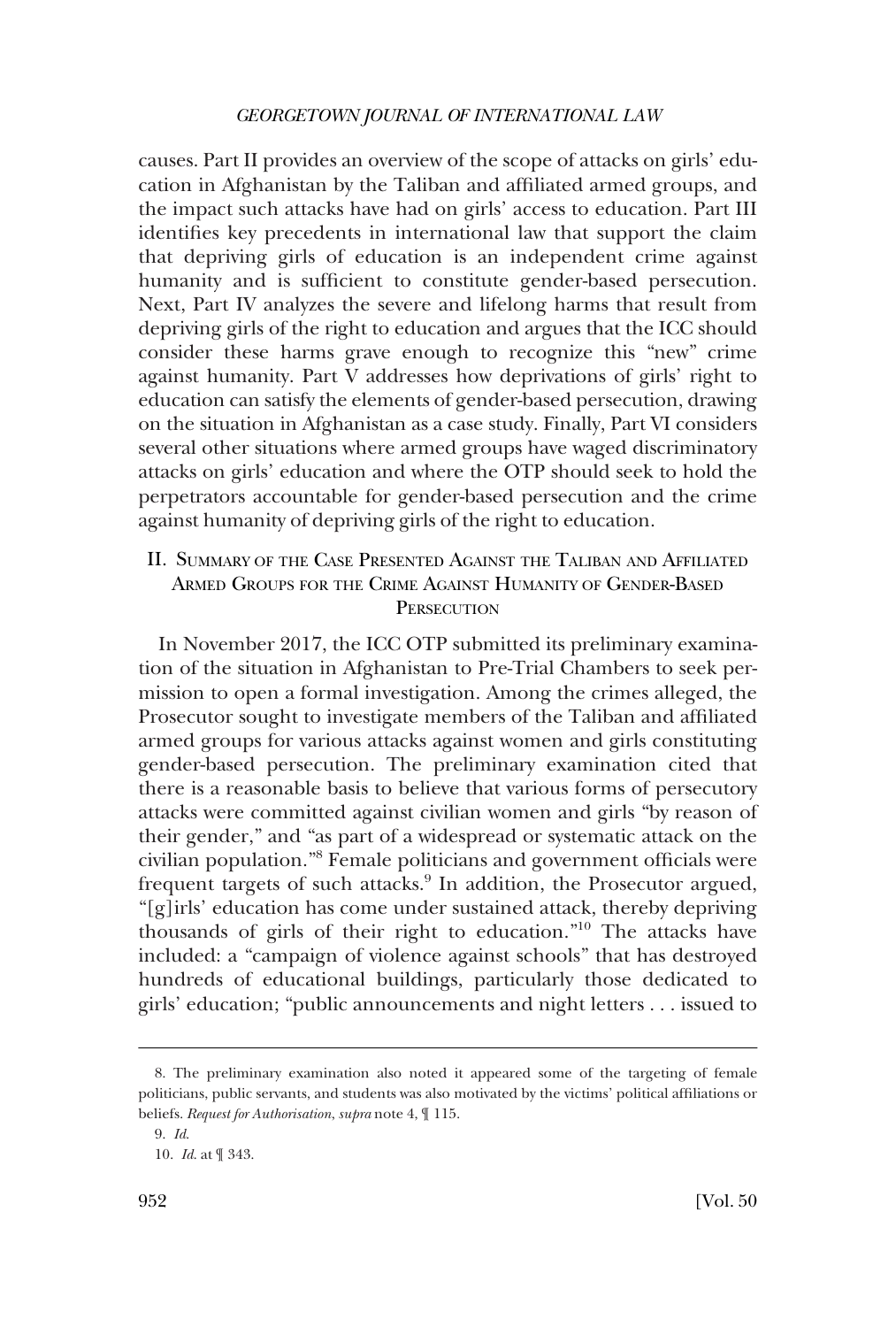intimidate parents from sending their daughters to school"; and "threats and violence directed at teachers, administrators and students who refuse to abide by the Taliban's rules."<sup>11</sup> Such attacks stemmed from the Taliban's longstanding policies and ideology<sup>12</sup> of preventing girls and women from studying and teaching and resulting in many stopping their education "due to the attendant climate of fear."<sup>13</sup>

Available information indicates that the policies and attacks of the Taliban and affliated armed groups against girls' education have been successful at denying girls the right to education. While there are many factors that fgure into falling education rates in confict-affected countries,14 these attacks—which began long before Afghanistan became a party to the Rome Statute<sup>15</sup>—were intended to cause, and have in fact contributed to, the inequitable educational outcomes for girls and boys in Afghanistan. As of 2004, shortly after the ICC gained jurisdiction in Afghanistan, the gender disparity in education participation rates was clear: the gender parity ratio was estimated to be 56.1 in primary schools, 33.3 in secondary schools, and 28.0 in tertiary schools.16 Today, despite sustained efforts to improve girls' access to education, the United Nations Children's Fund (UNICEF) estimates that 55% of primaryschool-age girls are not attending school in Afghanistan, while 46% of all Afghan primary-school-age children are not enrolled in school.<sup>17</sup> Two-thirds of lower-secondary-school-level girls in Afghanistan are not attending school.<sup>18</sup> Less than  $20\%$  of university and higher education

13. *Request for Authorisation*, *supra* note 4, ¶ 116.

<sup>11.</sup> *Id*. at ¶ 119.

The Taliban sought to eradicate girls' education long before the ICC's jurisdiction began 12. in 2003. When the Taliban ruled Afghanistan from 1996 to 2001, they prohibited girls from attending schools. *See* HUMAN RIGHTS WATCH, "I WON'T BE A DOCTOR AND ONE DAY YOU'LL BE SICK": GIRLS' ACCESS TO EDUCATION IN AFGHANISTAN 37 (2017), [https://www.hrw.org/sites/](https://www.hrw.org/sites/default/files/report_pdf/afghanistan1017_web.pdf)  [default/fles/report\\_pdf/afghanistan1017\\_web.pdf](https://www.hrw.org/sites/default/files/report_pdf/afghanistan1017_web.pdf) [hereinafter HUMAN RIGHTS WATCH].

<sup>14.</sup> Other factors that contribute to these low educational outcomes include: poverty, gender discrimination, displacement, insecurity, unavailability of local teachers and schools, etc. U.N. Comm. on the Rights of the Child, Consideration of reports submitted by States parties under article 44 of the Convention: Convention on the Rights of the Child: Initial report of States parties due in 1996: Initial report of States parties due in 1996: Afghanistan, ¶ 236, U.N. Doc. CRC/C/AFG/1 (Aug. 28, 2009).

<sup>15.</sup> See HUMAN RIGHTS WATCH, HUMANITY DENIED: SYSTEMATIC VIOLATIONS OF WOMEN'S RIGHTS IN AFGHANISTAN, (2001), [https://www.hrw.org/reports/2001/afghan3/afgwrd1001.pdf.](https://www.hrw.org/reports/2001/afghan3/afgwrd1001.pdf)

<sup>16.</sup> The gender parity ratio compares the number of girls to the number of boys in school. A gender parity ratio of 100 is perfect parity; a gender parity ratio less than 100 indicates a disparity in favor of boys. *Id*.

<sup>17.</sup> UNICEF, Twenty-five Million Children out of School in Conflict Zones (Apr. 24, 2017), [https://www.unicef.org/media/media\\_95861.html.](https://www.unicef.org/media/media_95861.html)

<sup>18.</sup> *Id*.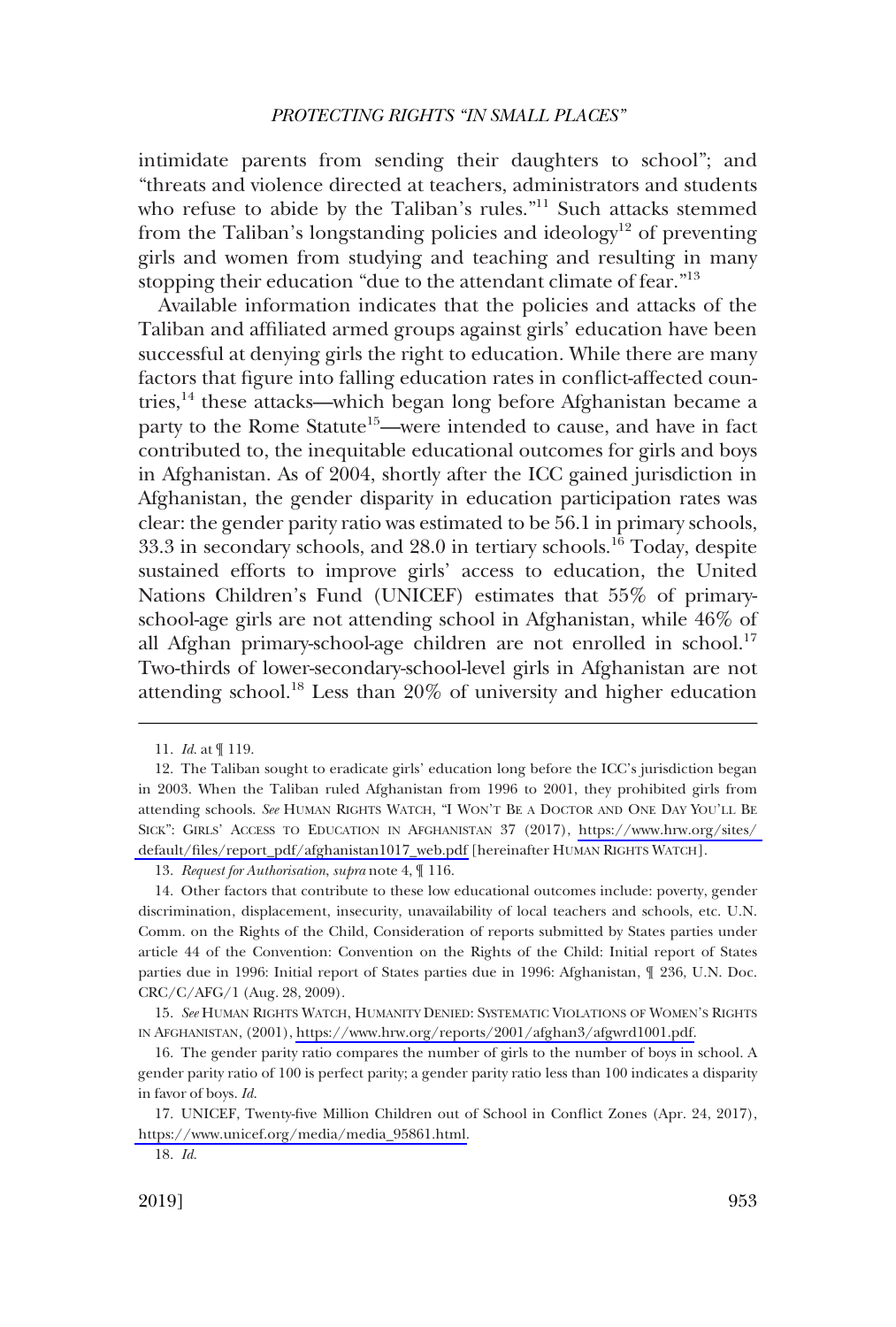students are female.<sup>19</sup> Other estimates compiled by Human Rights Watch suggest that up to two-thirds of girls in Afghanistan are not currently in school.20 Afghanistan's Ministry of Education reported that of the 3.5 million children currently not attending school,  $75\%$  are girls.<sup>21</sup> Approximately one in fve districts in Afghanistan do not have a single female teacher (eighty out of approximately 400 total districts).<sup>22</sup> Since 2001, 130 school districts have not graduated a single female student from secondary school; only forty-eight districts have not graduated a single male student from secondary school.<sup>23</sup>

It is also clear that girls' education remains under attack in Afghanistan. From 2013 to 2017, "a growing proportion of attacks in Afghanistan . . . targeted girls' schools, as well as female students and educators."24 In January 2016, the Taliban attacked a girls' school in Nangarhar province with bombs, leaving a message in the schoolyard telling the community to stop sending its girls to school, and they continued to threaten the principal with night letters.<sup>25</sup> In October 2016, the Taliban burned a school for 500 girls in Jawzjan province, and the attackers threatened that the girls should not return.<sup>26</sup> In February 2017, six girls' schools were forced to close for ten days following threats from anti-government groups; when the schools reopened, only ten percent of students returned.<sup>27</sup> In 2018, attacks on schools in Afghanistan nearly tripled compared with the previous year; in total, 192 attacks were documented<sup>28</sup> with a growing proportion targeting

Catherine Powell, Women and Girls in the Afghanistan Transition 5 (June 2014) 19. (unpublished working paper) (on fle with the Council on Foreign Relations), [https://www.cfr.](https://www.cfr.org/sites/default/files/report_pdf/Afghan_Women_Paper.pdf)  [org/sites/default/fles/report\\_pdf/Afghan\\_Women\\_Paper.pdf.](https://www.cfr.org/sites/default/files/report_pdf/Afghan_Women_Paper.pdf)

<sup>20.</sup> HUMAN RIGHTS WATCH, *supra* note 12, at 2.

*Education Under Attack 2018: Country Profles—Afghanistan*, GLOBAL COALITION TO PROTECT EDUC. 21. FROM ATTACK 1, [http://protectingeducation.org/sites/default/fles/documents/eua2018\\_afghanistan.](http://protectingeducation.org/sites/default/files/documents/eua2018_afghanistan.pdf)  [pdf](http://protectingeducation.org/sites/default/files/documents/eua2018_afghanistan.pdf) (last visited Sept. 29, 2019) [hereinafter GCPEA—*Afghanistan*].

<sup>22.</sup> U.N. Educ., Sci. & Cultural Org., Global Education Monitoring Report Gender Review 2018, at 11 (2018), [http://unesdoc.unesco.org/images/0026/002615/261593E.pdf \[](http://unesdoc.unesco.org/images/0026/002615/261593E.pdf)hereinafter UNESCO Gender Review].

Mujib Mashal & Najim Rahim, *A New Push Is on for Afghan Schools, but the Numbers Are Grim*, 23. N.Y. TIMES (Apr. 1, 2018), [https://www.nytimes.com/2018/04/01/world/asia/afghanistan](https://www.nytimes.com/2018/04/01/world/asia/afghanistan-schools-taliban.html)[schools-taliban.html](https://www.nytimes.com/2018/04/01/world/asia/afghanistan-schools-taliban.html).

<sup>24.</sup> GCPEA—*Afghanistan*, *supra* note 21, at 1.

<sup>25.</sup> HUMAN RIGHTS WATCH, *supra* note 12, at 68.

*Armed Men Burn Down Girls' School in North Afghanistan*, DAILY MAIL (Oct. 29, 2016), [http://www.](http://www.dailymail.co.uk/wires/afp/article-3885362/Armed-men-burn-girls-school-north-Afghanistan.html)  26. [dailymail.co.uk/wires/afp/article-3885362/Armed-men-burn-girls-school-north-Afghanistan.html.](http://www.dailymail.co.uk/wires/afp/article-3885362/Armed-men-burn-girls-school-north-Afghanistan.html)

<sup>27.</sup> GCPEA—*Afghanistan*, *supra* note 21, at 6.

*Afghanistan Sees Three-fold Increase in Attacks on Schools in One Year*, *Press Release*, UNICEF 28. (May 27, 2019), [https://www.unicef.org/press-releases/afghanistan-sees-three-fold-increase](https://www.unicef.org/press-releases/afghanistan-sees-three-fold-increase-attacks-schools-one-year-unicef)[attacks-schools-one-year-unicef.](https://www.unicef.org/press-releases/afghanistan-sees-three-fold-increase-attacks-schools-one-year-unicef)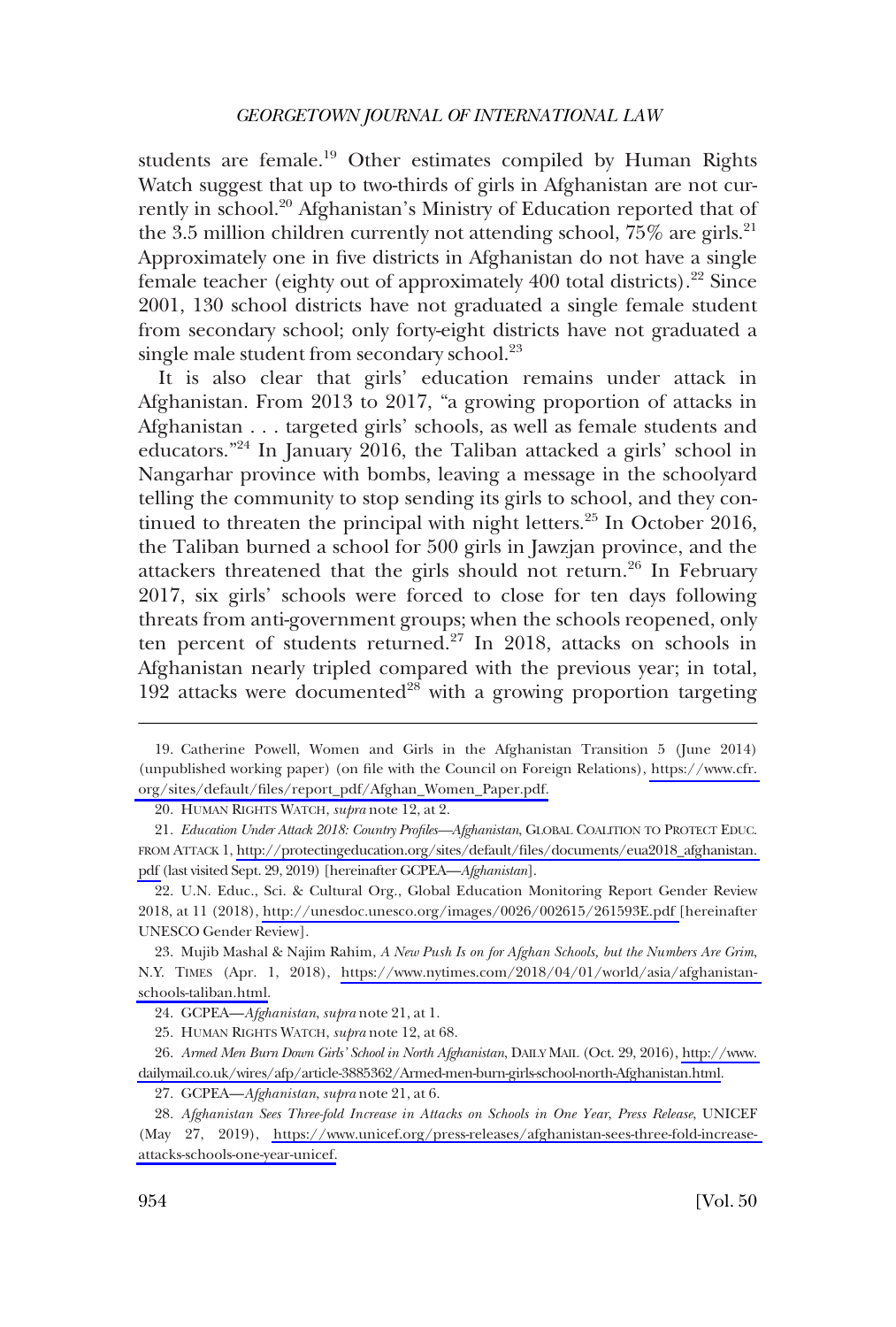girls' schools.29 On April 2, 2018—just one week into the Afghan school year—more than ffty secondary school girls were hospitalized with symptoms of poisoning after a suspected Taliban attack on their school in Helmand province.<sup>30</sup> On April 11, 2018, assailants burned a girls' secondary school in Logar Province.<sup>31</sup> On May 3, 2018, forty-five schoolgirls were poisoned by a gas attack in their classroom in Takhar province.<sup>32</sup> In April 2019, armed men suspected of Taliban ties set fire to two girls' schools in Farah Province, putting nearly 1,700 girls out of school;<sup>33</sup> another four girls' schools in the province were attacked in the following weeks.<sup>34</sup> In August 2019, armed men believed to be Taliban militants set fre to a secondary school for 700 girls and destroyed 1,500 textbooks in Shakar Dara district near Kabul.<sup>35</sup> This is by no means an exhaustive list. There have been some indications in recent years that the Taliban leadership has softened its official policy against girls' education; for example, Taliban representatives have reportedly expressed consent to girls' education in single sex schools in peace negotiations with the U.S. and Afghan governments.<sup>36</sup> Despite this, the fact remains that the Taliban continues to attack and threaten girls' education across the country.37

There was no immediate claim of responsibility for the attack. Najim Rahim & Jawad 31. Sukhanyar, *Attacks in Afghanistan Leave Dozens Dead and Two Schools Burned*, N.Y. TIMES (Apr. 15, 2018), [https://www.nytimes.com/2018/04/15/world/asia/afghanistan-attacks-schools.html.](https://www.nytimes.com/2018/04/15/world/asia/afghanistan-attacks-schools.html)

Fakhir Rizvi, *45 School Girls Hospitalised in Suspected Gas Attack in Afghanistan*, URDU POINT 32. (May 3, 2018), [https://www.urdupoint.com/en/world/45-school-girls-hospitalised-in-suspected](https://www.urdupoint.com/en/world/45-school-girls-hospitalised-in-suspected-gas-334295.html)[gas-334295.html.](https://www.urdupoint.com/en/world/45-school-girls-hospitalised-in-suspected-gas-334295.html)

Najim Rahim & David Zucchino, *Attacks on Girls' Schools on the Rise as Taliban Make Gains*, 33. N.Y. TIMES (May 21, 2019), [https://www.nytimes.com/2019/05/21/world/asia/taliban-girls](https://www.nytimes.com/2019/05/21/world/asia/taliban-girls-schools.html)[schools.html.](https://www.nytimes.com/2019/05/21/world/asia/taliban-girls-schools.html)

Thomas Gibbons-Neff, *Attacks by Extremists on Afghan Schools Triple, Report Says*, N.Y. TIMES 34. (May 27, 2019), [https://www.nytimes.com/2019/05/27/world/asia/afghanistan-attacks-schools](https://www.nytimes.com/2019/05/27/world/asia/afghanistan-attacks-schools-unicef.html)[unicef.html.](https://www.nytimes.com/2019/05/27/world/asia/afghanistan-attacks-schools-unicef.html)

35. Sayed Sharif Amiri, *Girls School Torched in Kabul*, TOLONEWS (Aug. 20, 2019), https://www. [tolonews.com/afghanistan/girls-school-torched-kabul.](https://www.tolonews.com/afghanistan/girls-school-torched-kabul)

Eltaf Najafzada, *Afghan Girls Risk Lives in Secret Bid to Break Taliban's Grip*, BLOOMBERG 36. NEWS (July 31, 2019), [https://www.bloomberg.com/news/articles/2019-07-30/dreaming-of](https://www.bloomberg.com/news/articles/2019-07-30/dreaming-of-graduation-afghan-girls-look-to-u-s-taliban-talks)[graduation-afghan-girls-look-to-u-s-taliban-talks.](https://www.bloomberg.com/news/articles/2019-07-30/dreaming-of-graduation-afghan-girls-look-to-u-s-taliban-talks)

37. In March 2011, the Taliban's then-leader Mullah Mohammad Omar issued instructions that forbade attacks on schools and intimidation of school children. *Government Hails Taliban* 

<sup>29.</sup> Peter Beaumont, 'Senseless': Attacks on Schools Soar in Afghanistan - Report, THE GUARDIAN (May 28, 2019), [https://www.theguardian.com/global-development/2019/may/28/attacks](https://www.theguardian.com/global-development/2019/may/28/attacks-schools-soar-afghanistan-report-unicef)[schools-soar-afghanistan-report-unicef.](https://www.theguardian.com/global-development/2019/may/28/attacks-schools-soar-afghanistan-report-unicef)

*More Than Fifty Afghan Schoolgirls Hospitalized for Suspected Poisoning*, RFE/RL'S RADIO 30. FREE AFG. (Apr. 2, 2018), [https://www.rferl.org/a/afghanistan-poisoning-schoolgirls-taliban](https://www.rferl.org/a/afghanistan-poisoning-schoolgirls-taliban-education-helmand/29140115.html)[education-helmand/29140115.html.](https://www.rferl.org/a/afghanistan-poisoning-schoolgirls-taliban-education-helmand/29140115.html)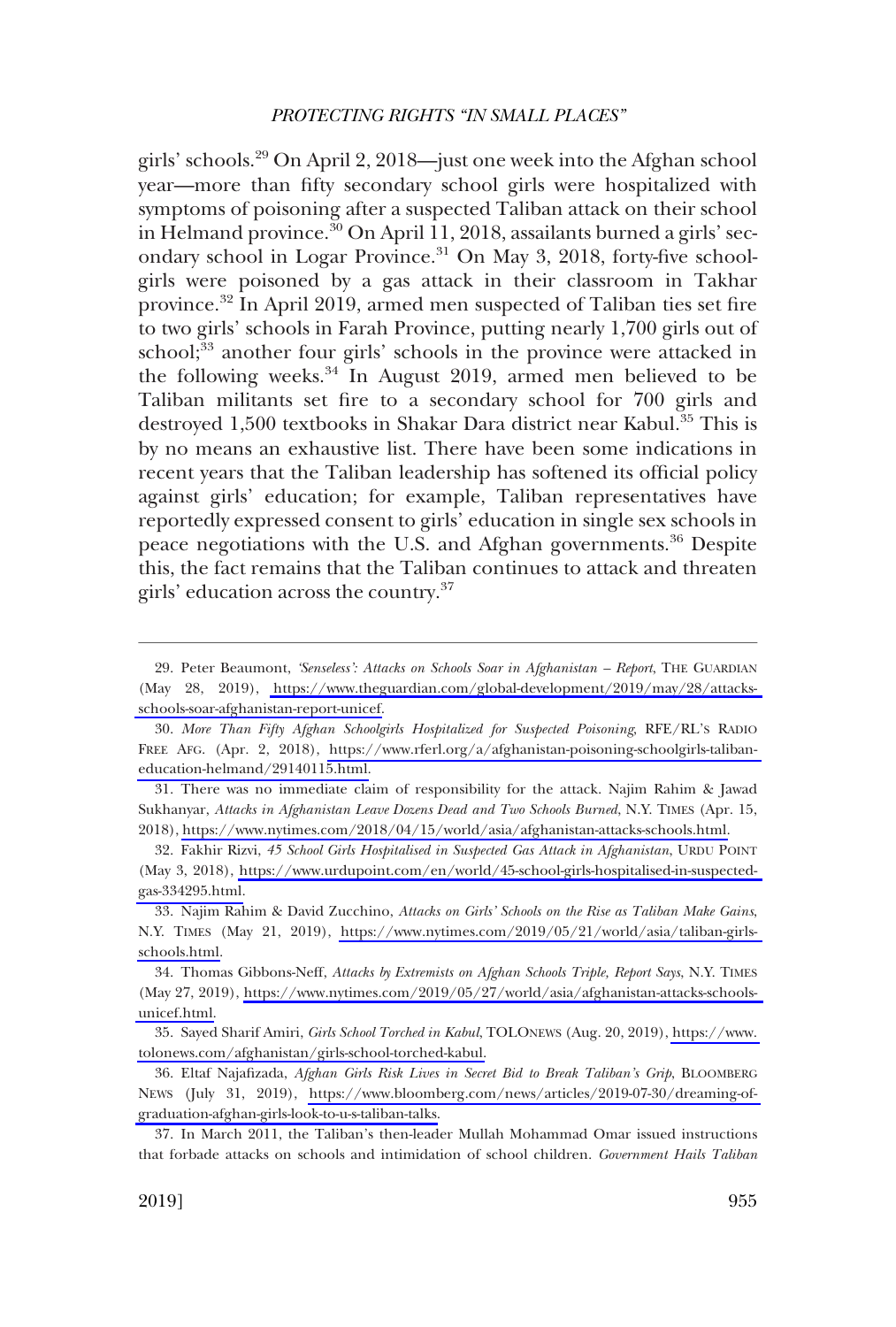## <span id="page-9-0"></span>III. INTERNATIONAL LAW PRECEDENTS TO ESTABLISHING THAT THE DEPRIVATION OF GIRLS' EDUCATION IS GENDER-BASED PERSECUTION AND A CRIME AGAINST HUMANITY

Various precedents in international law have laid the foundation to establishing that the discriminatory denial of education to girls is a crime against humanity and a form of gender-based persecution. These include the prohibition against targeting civilian school buildings in international humanitarian law and the expanding conceptualization of the crime of persecution both in international criminal law and refugee law.

## A. *Distinction and the Prohibition on Targeting Schools in International Humanitarian Law*

Civilian school buildings have long been protected from attack under the principle of distinction within international humanitarian law. Distinction requires that parties to a confict "ensure respect for and protection of the civilian population and civilian objects" by limiting attacks to legitimate targets, namely combatants and military objectives.<sup>38</sup> Civilian objects are defned as ones that are "normally dedicated to civilian purposes," including schools, places of worship, and dwellings.<sup>39</sup> Customary international law recognizes the principle of distinction applies to both international and non-international armed conflicts;<sup>40</sup> the International Criminal Tribunal for the former Yugoslavia referred to this protection of civilians as "the bedrock of modern humanitarian law."41 In its defnitions of crimes against humanity and war crimes, the Rome Statute codifes the principle of distinction for civilians and civilian objects in international and non-international armed conflicts.<sup>42</sup> Under the Rome Statute, the intentional targeting of buildings dedicated to education is a war crime

*Decree on Schools* IRIN NEWS (Mar. 29, 2011), [http://www.irinnews.org/report/92312/](http://www.irinnews.org/report/92312/afghanistan-government-hails-taliban-decree-schools) [afghanistan-government-hails-taliban-decree-schools.](http://www.irinnews.org/report/92312/afghanistan-government-hails-taliban-decree-schools) In some districts, local leaders have been able to convince the Taliban to allow previously closed schools to reopen. Mashal & Rahim, *supra*  note 23.

<sup>38.</sup> Protocol Additional to the Geneva Conventions of 12 August 1949, and Relating to the Protection of Victims of International Armed Conficts (Protocol I) art. 48, June 8, 1977, 1125 U.N.T.S. 3 [hereinafter Protocol I].

<sup>39.</sup> *Id*. art. 52.

<sup>40.</sup>  *Rule 7. The Principle of Distinction between Civilian Objects and Military Objectives*, ICRC, CUSTOMARY IHL DATABASE, [https://ihl-databases.icrc.org/customary-ihl/eng/docs/v1\\_rul\\_rule7](https://ihl-databases.icrc.org/customary-ihl/eng/docs/v1_rul_rule7)  (last visited Sept. 22, 2019).

<sup>41.</sup> Prosecutor v. Kupreškić, Case No. IT-95-16-T, Judgment,  $\mathcal{F}$  521 (Int'l. Crim. Trib. for the Former Yugoslavia Jan. 14, 2000).

<sup>42.</sup> Rome Statute, *supra* note 6, arts. 7, 8.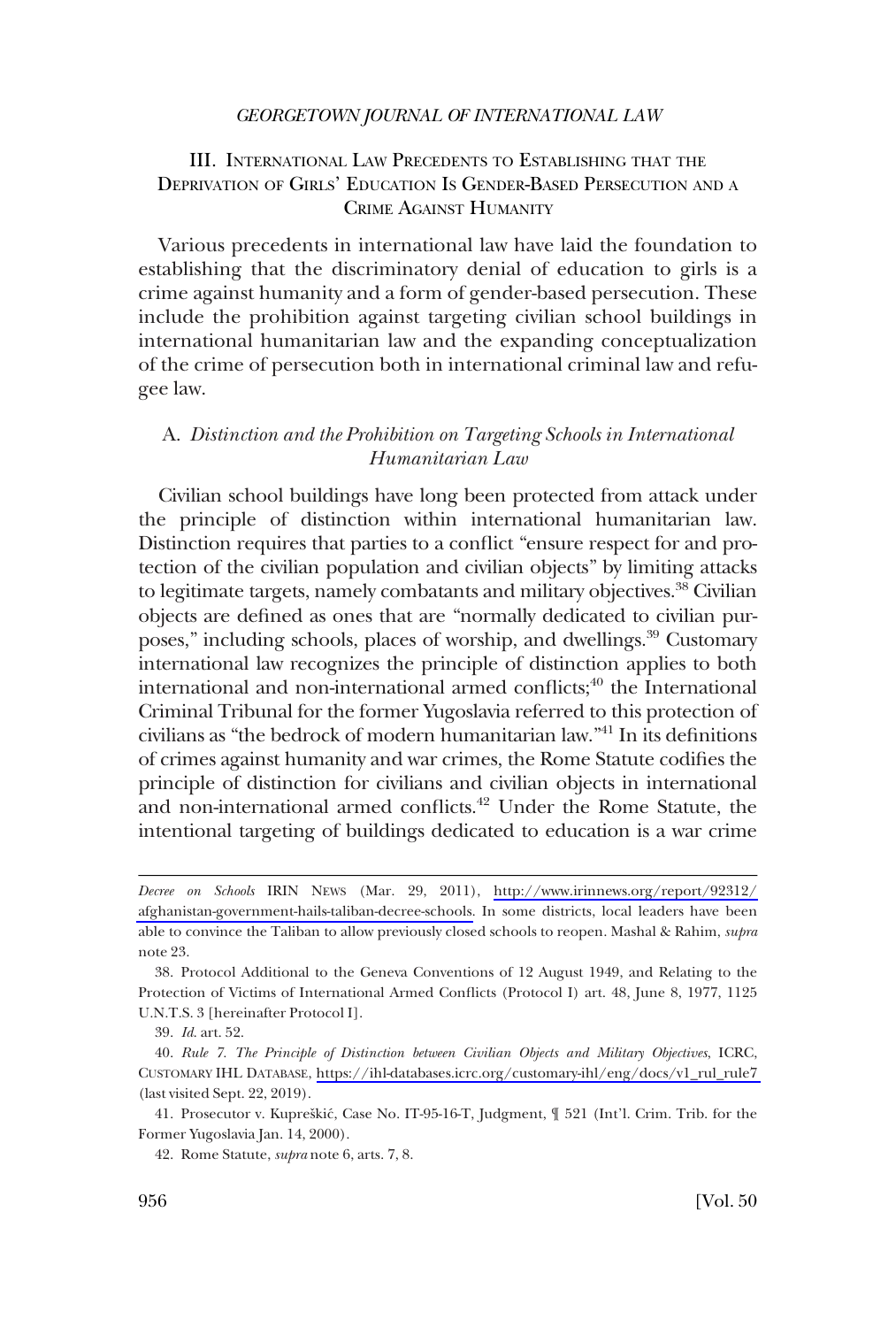<span id="page-10-0"></span>that violates the laws and customs of both international and non-international armed conflicts.<sup>43</sup>

The underlying reason for the principle of distinction is the protection of the civilian population; as civilians use buildings such as schools, those buildings also receive protection from attack. Yet schools are also a physical embodiment of the fundamental right to education and the location where civilians realize this right. An attack against a school is not only an attack on a civilian object, but also an attack against the right to education exercised by civilians therein.

#### B. *The Crime of Persecution in International Criminal Law*

In international criminal law, the purpose of recognizing the crime of persecution is to enable redress for "massive violations of human rights" committed against civilians during confict.44 First articulated by the International Military Tribunal at Nuremberg as a crime against humanity,45 the defnition of the crime of persecution has been expanded by subsequent international tribunals and the ICC in response to the ways in which civilians are targeted in conficts.

The following sections outline some of the key legal developments in the interpretation and application of the crime of persecution, particularly drawing on case law from the International Criminal Tribunal for the former Yugoslavia (ICTY), which extensively used charges of persecution to address acts of ethnic cleansing.46 Beginning with the current defnition of persecution used by the ICC, the discussion addresses the key elements and interpretations of the crime of persecution, with particular focus on those elements that are critical for understanding why attacks against girls' right to education constitute gender-based persecution.

## 1. Defnition of Persecution Used by the International Criminal Court

Under the Rome Statute, persecution is defned as "the intentional and severe deprivation of fundamental rights contrary to international

<sup>43.</sup> Rome Statute, *supra* note 6, art. 8(2)(b).

<sup>44.</sup> Jonas Nilsson, *The Crime of Persecution in the ICTY Case-law*, *in* THE LEGACY OF THE INT'L CRIM. TRIBUNAL FOR THE FORMER YUGOSLAVIA, 219, 222 (Bert Swart, Alexander Zahar, & Göran Sluiter eds., 2011).

<sup>45.</sup> Charter of the International Military Tribunal art. 6(c), Aug. 8, 1945, 59 Stat. 1544, 82 U.N. T.S. 279 [hereinafter Nuremberg Charter].

<sup>46.</sup> The ICTY has perhaps the most extensive experience applying the crime of persecution, trying dozens of cases involving persecution. Nilsson, *supra* note 44, at 219.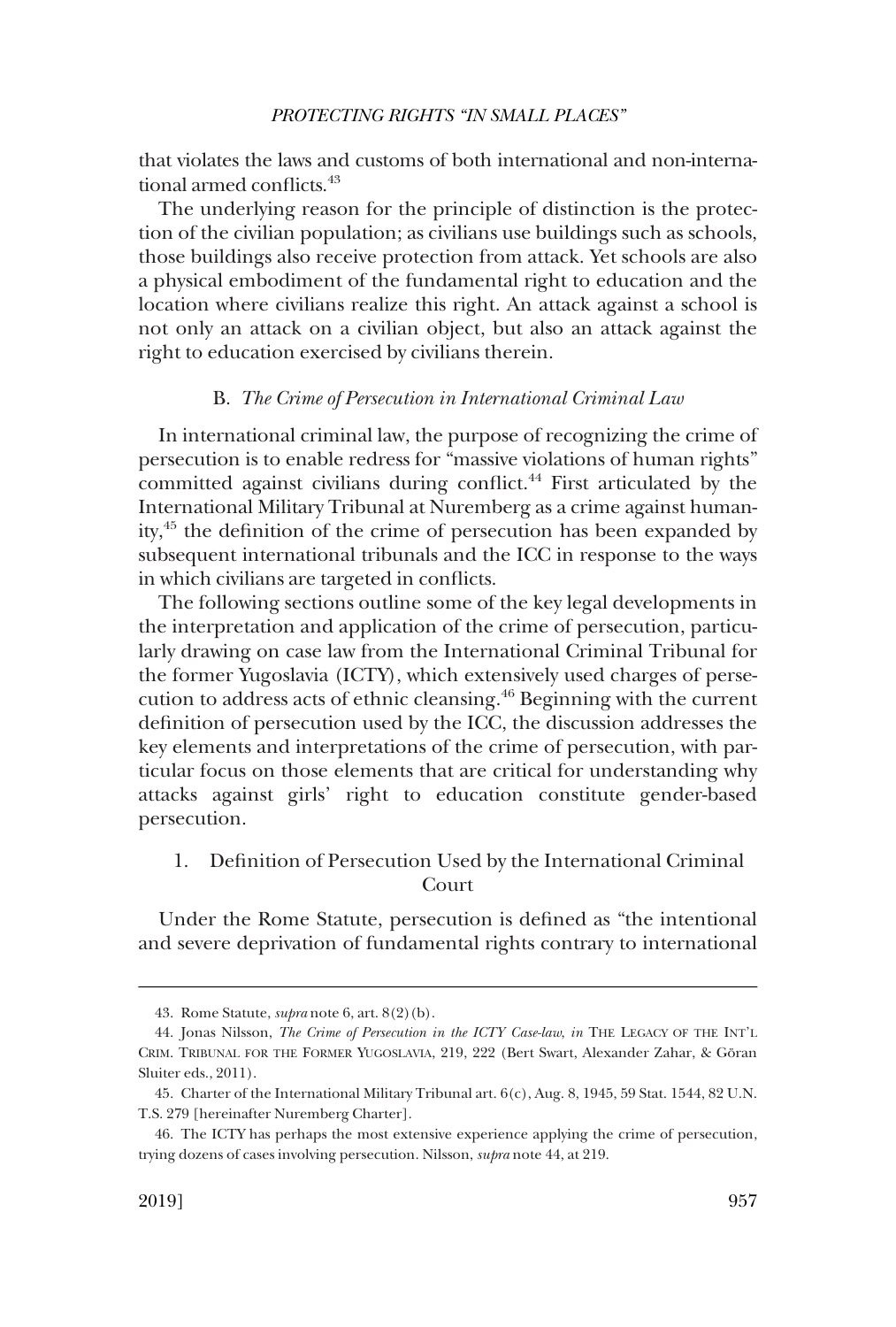<span id="page-11-0"></span>law by reason of the identity of the group or collectivity."47 It is evidenced by particular persecutory acts and/or "any crime within the jurisdiction of the Court" and must be committed with discriminatory intent against "any identifable group or collectivity on political, racial, national, ethnic, cultural, religious, gender . . . , or other grounds that are universally recognized as impermissible under international law."48 As the Rome Statute recognizes that persecution is a crime against humanity, persecution must also be "committed as part of a widespread or systematic attack directed against any civilian population, with knowledge of the attack."49

The Rome Statute's defnition of persecution was groundbreaking in expanding the scope of the crime, as the ICC was the frst international tribunal to recognize that persecution can be committed on the basis of gender.50 This approach is consistent with recommendations made in the *Kupreškić* case from the ICTY that the crime of persecution "should not be defned narrowly but should be understood as a wide and particularly serious crime.<sup>"51</sup> According to *Kupreškić*, a "serious crime" constitutes a serious and grave infringement on human dignity and fundamental rights as defned in international customary or treaty  $law<sup>52</sup>$ 

### 2. Types of Crimes That Are Evidence of Persecution

Persecution is perhaps unique amongst crimes recognized by the ICC in that it is triggered by the commission of other crimes within the ICC's jurisdiction, when committed in a discriminatory manner against a recognized group or collectivity. Such other crimes are "evidence of

<sup>47.</sup> Rome Statute, *supra* note 6, art. 7(2)(g).

<sup>48.</sup> *Id*. art. 7(1)(h).

<sup>49.</sup> *Id*. art. 7(1).

<sup>50.</sup> The Nuremberg Charter, ICTY Statute, and ICTR Statute only recognize persecution as crimes committed on the discriminatory basis of race, religion, and political grounds. The ECCC Statute and Special Court for Sierra Leone also included ethnic grounds. Nuremberg Charter, *supra* note 45, art. 6(c); Statute of the Int'l. Crim. Trib. for the Former Yugoslavia art. 5(h), S.C. Res. 827, U.N. SCOR 48th sess., 3217th mtg. at 1-2 (1993); Statute of the Int'l. Crim. Trib. for Rwanda, art. 3(h), S.C. Res. 955, U.N. SCOR 49th sess., 3453rd mtg, U.N. DOC. S/Res/955 (1994); Law on the Establishment of the Extraordinary Chambers in the Courts of Cambodia for the Prosecution of Crimes Committed During the Period of Democratic Kampuchea art. 5, (2001) (Cambodia), as amended by NS/RKM/1004/006 (Oct. 27, 2004) (unoffcial translation). Statute of the Special Court for Sierra Leone, art. 2(h), 2178 U.N.T.S. 138, 145; 97 AJIL 295; U.N. DOC. S/2002/246, appendix II.

<sup>51.</sup> Nilsson, *supra* note 44, at 229.

<sup>52.</sup> Prosecutor v. Kupreškić, Case No. IT-95-16-T, Judgment,  $\P$  620-21 (Int'l Crim. Trib. for the Former Yugoslavia Jan. 14, 2000).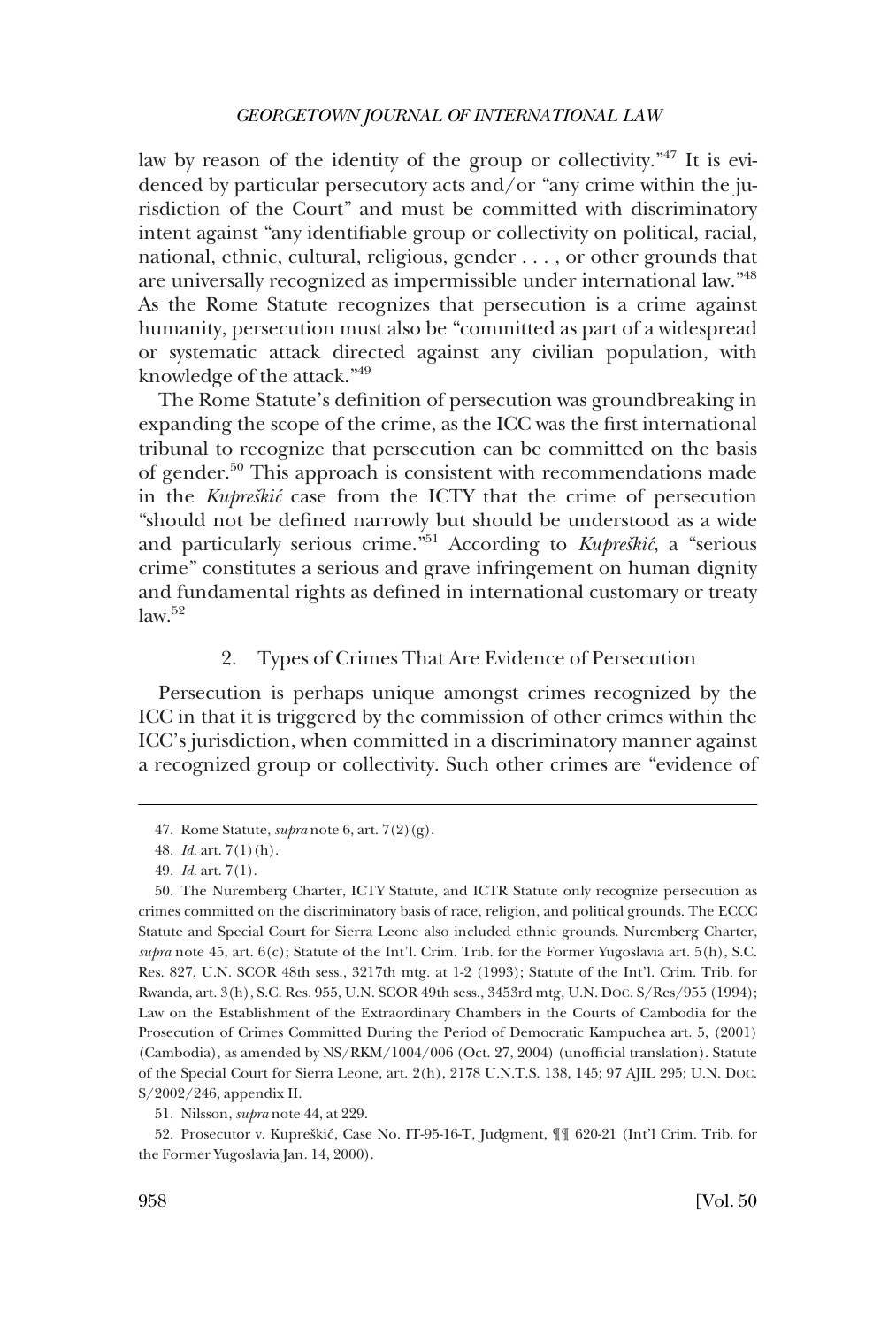<span id="page-12-0"></span>the [crime of] persecution"53 and include the underlying crimes of murder, extermination, enslavement, deportation, imprisonment, torture, rape and other forms of sexual violence, enforced disappearance, and the crime of apartheid. $54$  Any of these crimes committed with discriminatory intent against a qualifying targeted group or collectivity could constitute persecution.

However, the Rome Statute grants the ICC the fexibility to recognize new crimes against humanity that are not enumerated, but that could constitute crimes in their own right and, therefore, underlying acts to persecution when committed against a qualifying targeted group. Specifcally, such other crimes must be "inhumane acts of a similar character [to enumerated crimes against humanity] intentionally causing great suffering, or serious injury to body or to mental or physical health."<sup>55</sup> Jurisprudence from the Subsequent Nuremberg Trials and the ICTY has asserted "acts that are not inherently criminal may nonetheless become criminal and persecutorial if committed with discriminatory intent."<sup>56</sup> The acts need not be covered by a court's statute,  $57$  or even "be a crime specifed anywhere in international criminal law: it may be a non-crime."<sup>58</sup>

### 3. Limiting Principle of *Nullum Crimen Sine Lege*

The legal principle of *nullum crimen sine lege* would caution against a too liberal application of the crime of persecution and require that acts constituting the crime be specifed in treaty or customary international law.59 The principle requires that the criminality of a particular act be both foreseeable and accessible to the perpetrator, yet it need not be articulated in "written legal text [or] explicit case law."60 In considering this principle, the ICTY determined that it did not have the power to

<sup>53.</sup> Prosecutor v. Krnojelac, Case No. IT-97-25-A, Separate Opinion of Judge Shahabuddeen, ¶ 6 (Int'l Crim. Trib. for the Former Yugoslavia Sept. 17, 2003).

<sup>54.</sup> Rome Statute, *supra* note 6, art. 7(1)(a)-(j).

<sup>55.</sup> Rome Statute, *supra* note 6, art. 7(1)(k).

<sup>56.</sup> Krnojelac, Case No. IT-97-25-A  $\mathbb I$  5, (citing Prosecutor v. Kvočka, IT-98-30/1-T, Judgment  $\mathbb I$ 186 (Int'l Crim. Trib. for the Former Yugoslavia Nov. 2, 2001)). In asserting this, the Kvočka Trial Chamber referred to the *Ministries Case*: United States v. von Weizsaecker, Trials of War Criminals before the Nuernberg Military Tribunals under Control Council Law No. 10, Vol. XIV.

<sup>57.</sup> Prosecutor v. Kupreškić, Case No. IT-95-16-T, Judgment,  $\parallel$  617 (Int'l. Crim. Trib. for the Former Yugoslavia Jan. 14, 2000).

<sup>58.</sup> Krnojelac, Case No. IT-97-25-A ¶ 6.

<sup>59.</sup> Nilsson, *supra* note 44 at 221, 223.

<sup>60.</sup> *Id*. at 226-27.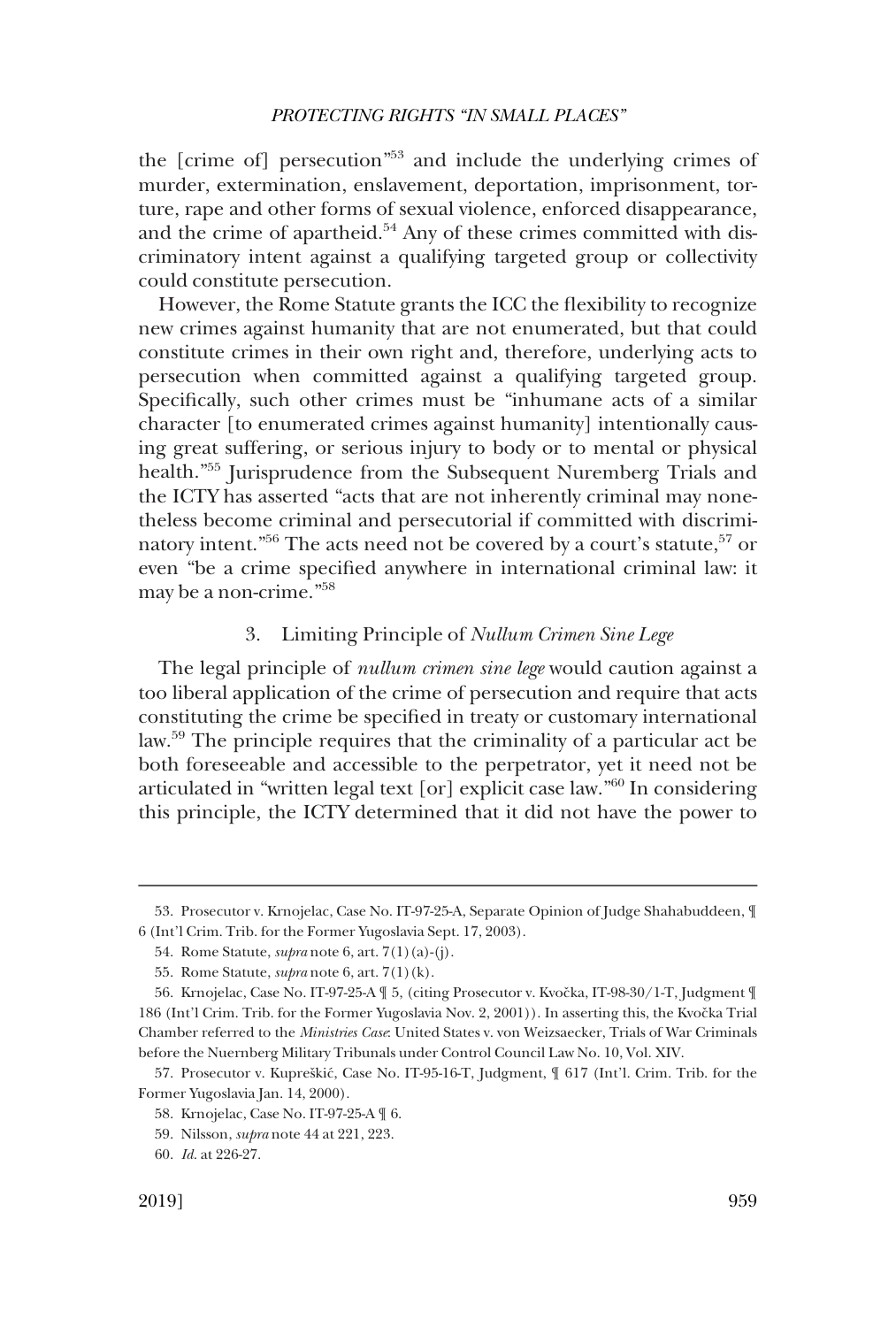<span id="page-13-0"></span>create new law,<sup>61</sup> yet the principle did not restrict "the progressive development of the law by the court."62 However, the perpetrator "must be able to appreciate that the conduct is criminal in the sense generally understood, without reference to any specifc provision."63 Attacks against girls' education, particularly in the form of attacks against school buildings and violence or threats of violence against students, teachers, or others involved in education, constitutes conduct that is generally understood as criminal. Therefore, the principle of *nullum crimen sine lege* does not bar the development of the law to recognize that depriving girls of the right to education is an act constituting persecution, particularly when the right is frmly established in international law, as discussed in Part V.

### 4. "Other Acts" Must Meet the Gravity of Harm Test for Persecution

Not all discriminatory acts may rise to the level of gravity of persecution. To constitute persecution, an act or acts not articulated by statute should cumulatively meet "the same gravity as that of enumerated crimes."64 In the case of the ICC, such acts must meet the gravity of the crimes against humanity enumerated in Article 7 of the Rome Statute.<sup>65</sup>

The standard of gravity applies whether the acts underlying persecution are considered "in isolation or in conjunction with other acts."66 As such, a single discriminatory act may not appear to satisfy the standard of gravity established by enumerated crimes when considered in

<sup>61.</sup> Prosecutor v. Milutinović, Case No. IT-99-37-AR72, Decision on Dragoljub Ojdanić's Motion Challenging Jurisdiction – *Joint Criminal Enterprise*, ¶ 38 (Int'l. Crim. Trib. for the Former Yugoslavia May 21, 2003).

<sup>62.</sup> Prosecutor v. Vasiljević, Case No. IT-98-32-T, Judgment,  $\P$  196 (Int'l Crim. Trib. for the Former Yugoslavia Nov. 29, 2002).

<sup>63.</sup> Prosecutor v. Hadzihasanovic, Case No. IT-01-47-AR72, Decision on Interlocutory Appeal Challenging Jurisdiction in Relation to Command Responsibility, ¶ 34 (Int'l Crim. Trib. for the Former Yugoslavia July 16, 2003).

<sup>64.</sup> Prosecutor v. Krnojelac, Case No. IT-97-25-A, Separate Opinion of Judge Shahabuddeen, ¶ 6 (Int'l. Crim. Trib. for the Former Yugoslavia Sept. 17, 2003). The gravity of harm test originated in the ICTY's *Kupreškić* case. Prosecutor v. Kupreškić, Case No. IT-95-16-T, Judgment,  $\P$  [ 619, 621 (Int'l Crim. Trib. for the Former Yugoslavia Jan. 14, 2000).

<sup>65.</sup> These include murder, extermination, enslavement, deportation or forcible transfer of population, imprisonment or other severe deprivation of physical liberty, torture, rape, sexual slavery, etc. Rome Statute, *supra* note 6, art. 7.

<sup>66.</sup> Prosecutor v. Krnojelac, Case No. IT-97-25-A, Judgment, ¶¶ 199, 221 (Int'l Crim. Trib. for the Former Yugoslavia Sept. 17, 2003); Prosecutor v. Blaškić, Case No. IT-95-14-A, Judgment, ¶ 135 (Int'l Crim. Trib. for the Former Yugoslavia July 29, 2004).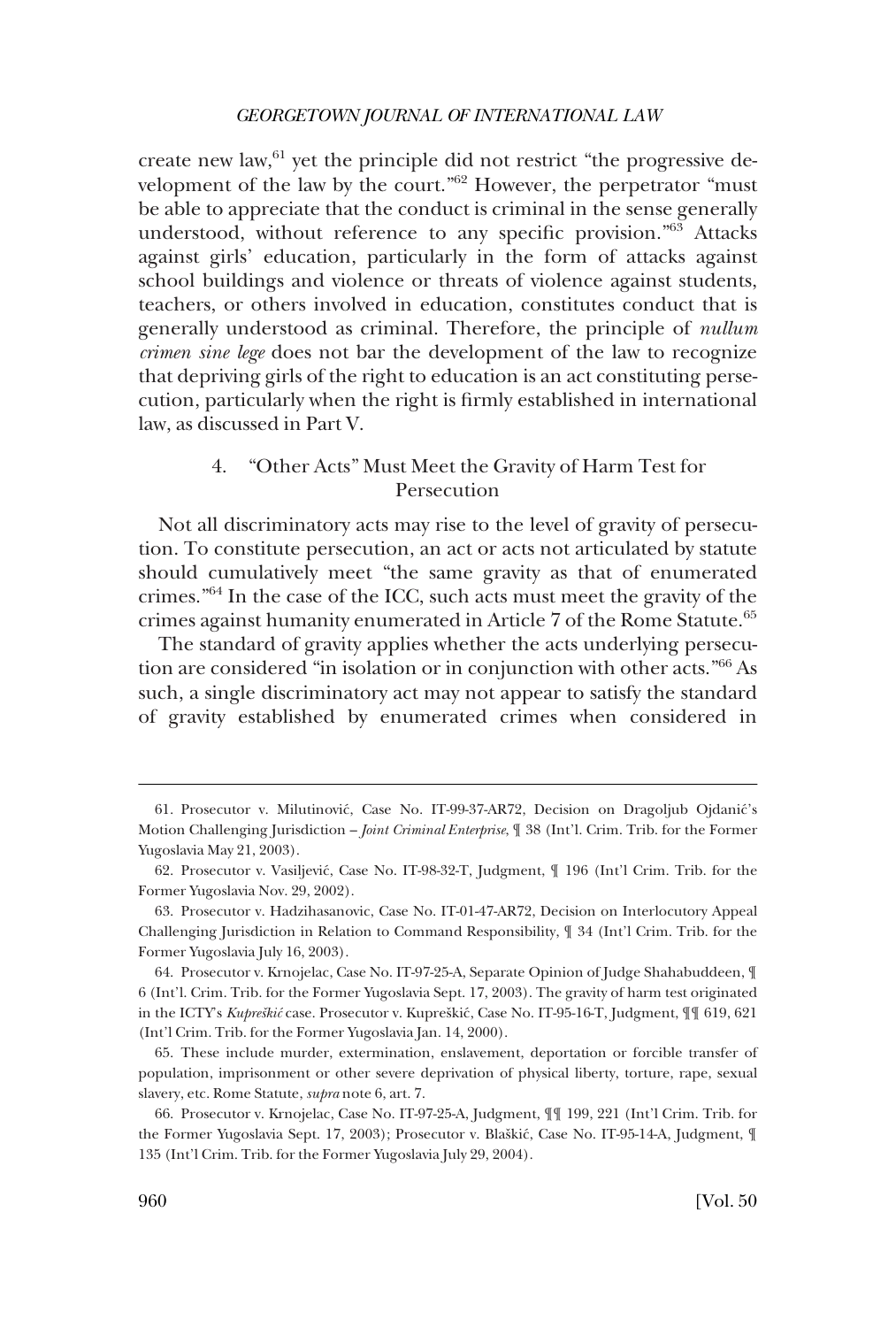<span id="page-14-0"></span>isolation, yet when considered together with other discriminatory acts, it may support a claim of persecution.

Courts are not limited to considering the physical harm caused by acts constituting persecution when weighing the gravity of harm. In *Kupreškić*, the ICTY defined persecution to include not just physical or mental harm, but "other discriminatory acts, involving attacks on political, social and economic rights."67 For example, international tribunals have recognized that denying the right to education can be a component of persecution. The *Ministries Case* before the Military Tribunal at Nuremberg recognized that deprivations of the right to teach and to obtain education were part of the "step to step" persecution of Jews planned by the Third Reich.<sup>68</sup> Widespread attacks to deprive girls of the right to education result in the kind of serious, long-term physical, mental, political, social, and economic harms that satisfy the gravity of harm test, as discussed in Part IV—*Assessing the Gravity of Harm Caused by Denying Girls and Women the Right to Education*.

## 5. Fundamental Rights Whose Violation May Constitute Persecution

The crimes underlying persecution must cause "intentional and severe deprivation of *fundamental* rights."<sup>69</sup> In defining fundamental rights, the ICC recognizes that "[n]ot every infringement of human rights is relevant."70 Such fundamental rights must be recognized in customary international law or treaty law.71 Fundamental rights may be derogable or non-derogable, and include "the right to life, the right not to be subjected to cruel, inhuman or degrading treatment, freedom of expression, freedom of assembly and association, and the right to private property."72 The ICTY has also recognized that discriminatory

<sup>67.</sup> A. Widney Brown & Laura Grenfell, *The International Crime of Gender-based Persecution and the Taliban*, 4 MELB. J. OF INT'L L. 347, 359 (2003).

<sup>68.</sup> United States v. von Weizsaecker, 14 TRIALS OF WAR CRIMINALS BEFORE THE NUREMBERG MILITARY TRIBUNALS UNDER CONTROL COUNCIL LAW NO. 10 314, 471 (1949).

<sup>69.</sup> Rome Statute, *supra* note 6, art. 7(2)(g) (emphasis added).

<sup>70.</sup> Situation in the Republic of Burundi, ICC-01/17-X-9-US-Exp, Public Redacted Version of "Decision Pursuant to Article 15 of the Rome Statute on the Authorization of an Investigation into the Situation in the Republic of Burundi," ¶ 132 (Oct. 25, 2017), [https://www.legal-tools.](https://www.legal-tools.org/doc/8f2373/pdf/)  [org/doc/8f2373/pdf/](https://www.legal-tools.org/doc/8f2373/pdf/) [hereinafter Burundi Decision].

<sup>71.</sup> Prosecutor v. Krnojelac, Case No. IT-97-25-A, Judgment, ¶ 185 (Int'l Crim. Trib. for the Former Yugoslavia Sept. 17, 2003), *referring to* Prosecutor v. Krnojelac, Case No. IT-97-25-T, Judgment, ¶ 431 (Int'l Crim. Trib. for the Former Yugoslavia Mar. 15, 2002).

<sup>72.</sup> Burundi Decision, *supra* note 70, ¶¶ 130-33.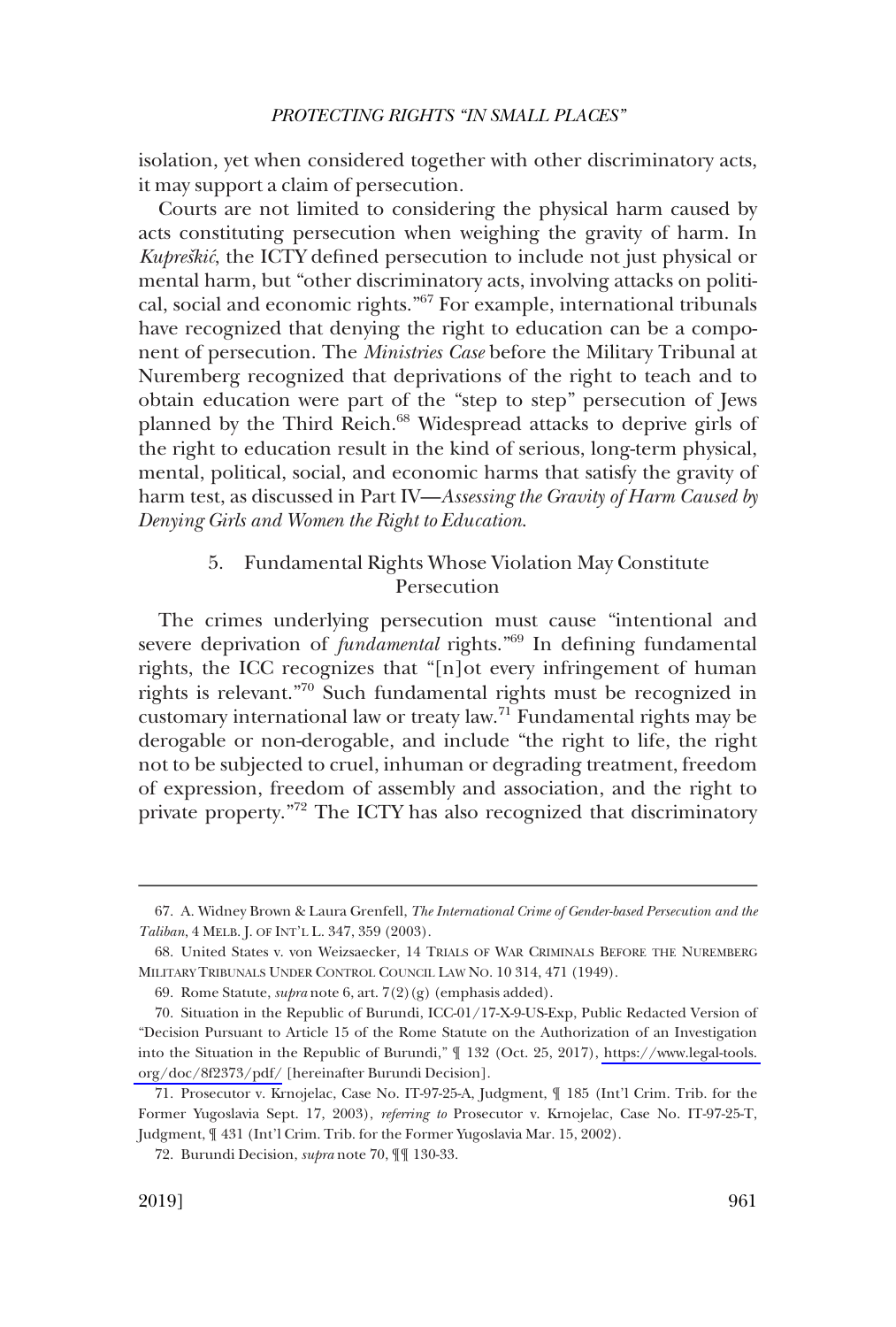<span id="page-15-0"></span>violations of the rights to employment, to freedom of movement, and to judicial process may establish persecution.73

6. Youth of Victims as an Aggravating Factor for Persecution

International tribunals have also recognized that committing the crime of persecution against youth victims may be "a factor that aggravates the gravity of the crime."74 In *Bralo*, the ICTY was willing to recognize youth as an aggravating factor for persecution as a crime against humanity when the specifc crimes charged included rape, sexual assault, and murder.75

The OTP's *Policy on Children* recognizes that children are an "identifable group or collectivity" and "targeting [them] on the basis of age or birth may be charged as persecution on 'other grounds.'"<sup>76</sup> Children may also be targeted for persecution "on intersecting grounds, such as . . . gender."77 This intersectional approach to persecution allows for the understanding that attacks against girls' education constitute persecution on the basis of both the victims' gender and age and that their age is an aggravating factor in the crime.

## C. *Persecution Under Refugee Law*

The OTP at the ICC has recognized there are "valuable precedents of law and practice about persecutions on the basis of gender in refugee law."78 In its policy on sexual and gender-based crimes, the OTP cites the United Nations High Commissioner for Refugees (UNHCR) guidelines on gender-related persecution, which state, "[w]hile it is generally agreed that 'mere' discrimination may not, in the normal course, amount to persecution in and of itself, a pattern of discrimination or less favourable treatment could on cumulative grounds, amount to persecution and warrant international protection."79 The guidelines

<sup>73.</sup> *See* Prosecutor v. Branin, Case No. IT-99-36-T, Judgment, ¶¶ 1049-50, 1054, 1067, 1071, 1075 (Int'l Crim. Trib. for the Former Yugoslavia Sept. 1, 2004).

<sup>74.</sup> Prosecutor v. Bralo, Case No. IT-95-17-S, Sentencing Judgment, ¶ 31 (Int'l Crim. Trib. for the Former Yugoslavia Dec. 7, 2005).

<sup>75.</sup> *Id*.

<sup>76.</sup> Office of the Prosecutor of the International Criminal Court, *Policy on Children*,  $\parallel$  51 (Nov. 2016), [https://www.icc-cpi.int/iccdocs/otp/20161115\\_OTP\\_ICC\\_Policy-on-Children\\_Eng.PDF.](https://www.icc-cpi.int/iccdocs/otp/20161115_OTP_ICC_Policy-on-Children_Eng.PDF) 77. *Id*.

<sup>78.</sup> Office of the Prosecutor of the International Criminal Court, *Policy Paper on Sexual and Gender-based Crimes*, 19 n.34 (June 2014), [https://www.icc-cpi.int/iccdocs/otp/OTP-Policy-Paper](https://www.icc-cpi.int/iccdocs/otp/OTP-Policy-Paper-on-Sexual-and-Gender-Based-Crimes--June-2014.pdf)[on-Sexual-and-Gender-Based-Crimes–June-2014.pdf.](https://www.icc-cpi.int/iccdocs/otp/OTP-Policy-Paper-on-Sexual-and-Gender-Based-Crimes--June-2014.pdf)

<sup>79.</sup> U.N. High Comm'r for Refugees, *Guidelines on International Protection: Gender-Related Persecution Within the Context of Article 1A(2) of the 1951 Convention and/or its 1967 Protocol Relating to the Status of*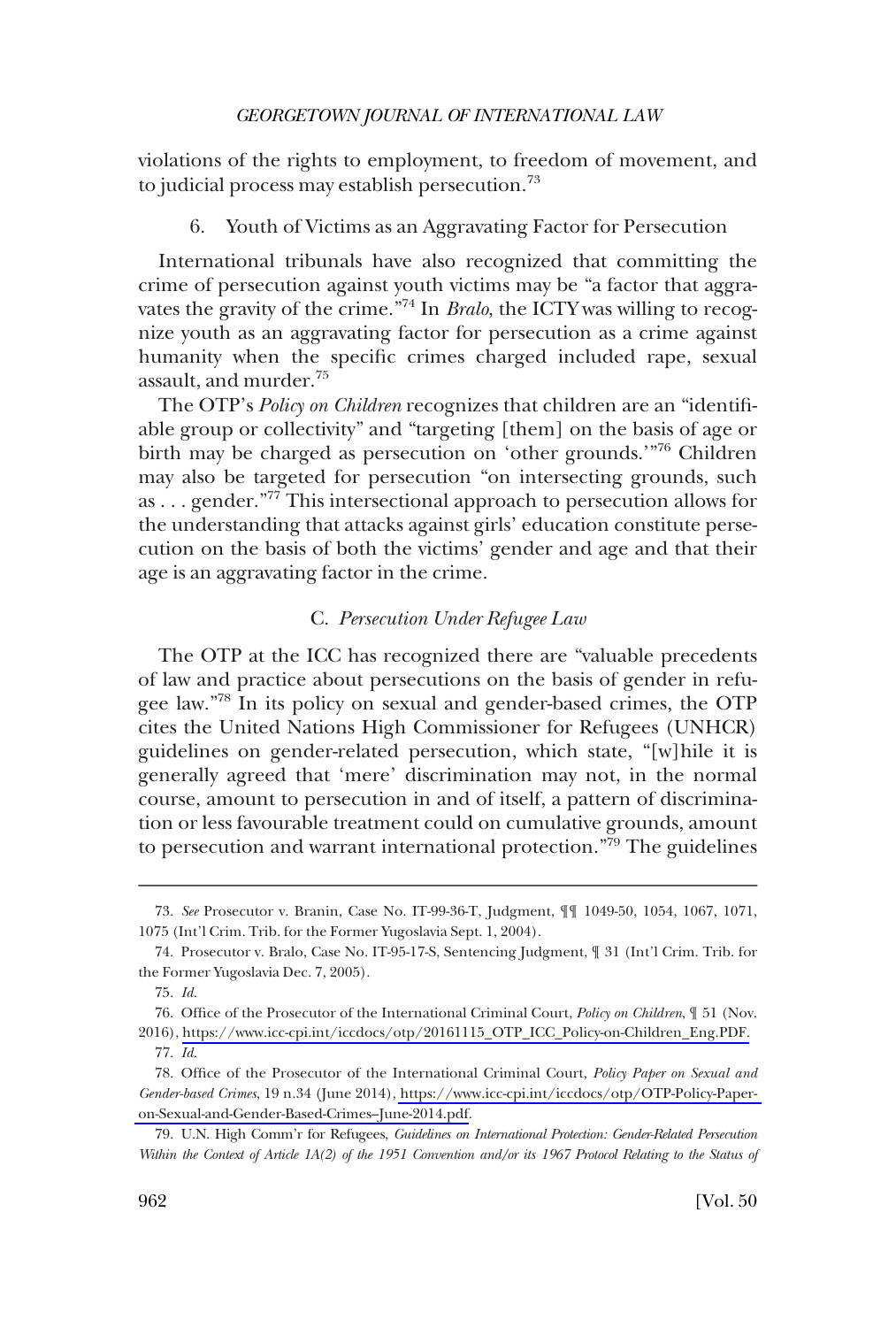<span id="page-16-0"></span>also support the idea that deprivation of education could be grounds for recognizing persecution: "if measures of discrimination lead to consequences of a substantially prejudicial nature for the person concerned, e.g. serious restrictions on . . . access to available educational facilities."<sup>80</sup>

#### D. *A General Absence of Gender-Based Persecution Charges at the ICC*

While the ICC was the frst international tribunal to recognize that persecution can be committed on the basis of gender, thus far it has very limited experience in prosecuting this crime. Aside from the request to open an investigation in Afghanistan, charges of genderbased persecution have only been pursued twice before. On March 27, 2018, the ICC's Pre-Trial Chamber I approved an arrest warrant in the case of *Prosecutor v. Al Hassan Ag Abdoul Aziz Ag Mohamed Ag Mahmoud*  for war crimes and crimes against humanity, including gender-based persecution, for the defendant's participation "in the policy of forced marriages which victimized the female inhabitants of Timbuktu and led to repeated rapes and sexual enslavement of women and girls."81 At the confrmation of charges hearing for Al Hassan in July 2019, the ICC Prosecutor pressed for approval of the charge of gender-based persecution for acts including targeted floggings and violence against women, inhumane imprisonment, sexual violence, forced marriage, and rape.<sup>82</sup> In 2011, the ICC Prosecutor had also sought charges of gender-based persecution for "torture, rape, inhumane acts, and inhuman treatment" in the case of *Prosecutor v. Mbarushimana*; 83 however, the case did not proceed for evidentiary reasons.84

*Refugees*, 14, HCR/GIP/02/01 (May 7, 2002), [http://www.unhcr.org/en-us/publications/legal/](http://www.unhcr.org/en-us/publications/legal/3d58ddef4/guidelines-international-protection-1-gender-related-persecution-context.html)  [3d58ddef4/guidelines-international-protection-1-gender-related-persecution-context.html.](http://www.unhcr.org/en-us/publications/legal/3d58ddef4/guidelines-international-protection-1-gender-related-persecution-context.html) 80. *Id*.

<sup>81.</sup>  Press Release, Int'l Crim. Ct., Al Hassan Ag Abdoul Aziz Ag Mohamed Ag Mahmoud Makes First Appearance Before the ICC (Apr. 4, 2018), [https://www.icc-cpi.int/Pages/item.aspx?name=](https://www.icc-cpi.int/Pages/item.aspx?name=pr1377)  [pr1377.](https://www.icc-cpi.int/Pages/item.aspx?name=pr1377)

<sup>82.</sup> Press Release, Int'l Crim. Ct., Statement of the Prosecutor of the International Criminal Court, Fatou Bensouda, at the Opening of the Confrmation of Charges Hearing in the Case Against Al Hassan (July 8, 2019), [https://www.icc-cpi.int/Pages/item.aspx?name=180708-otp](https://www.icc-cpi.int/Pages/item.aspx?name=180708-otp-statement-al-hassan)[statement-al-hassan.](https://www.icc-cpi.int/Pages/item.aspx?name=180708-otp-statement-al-hassan)

Situation in the Democratic Republic of Congo, ICC-01/04-01/10-11-Red2, Public 83. Redacted Version Prosecution's Application Under Article 58, 17 (Aug. 20, 2010), [https://www.](https://www.icc-cpi.int/CourtRecords/CR2011_01367.PDF)  [icc-cpi.int/CourtRecords/CR2011\\_01367.PDF.](https://www.icc-cpi.int/CourtRecords/CR2011_01367.PDF)

<sup>84.</sup> Emily E. Chertoff, *Prosecuting Gender-Based Persecution: The Islamic State at the ICC*, 126 YALE L.J. 1050, 1054 (2017) [https://www.yalelawjournal.org/note/prosecuting-gender-based](https://www.yalelawjournal.org/note/prosecuting-gender-based-persecution-the-islamic-state-at-the-icc#_ftnref14)[persecution-the-islamic-state-at-the-icc#\\_ftnref14.](https://www.yalelawjournal.org/note/prosecuting-gender-based-persecution-the-islamic-state-at-the-icc#_ftnref14)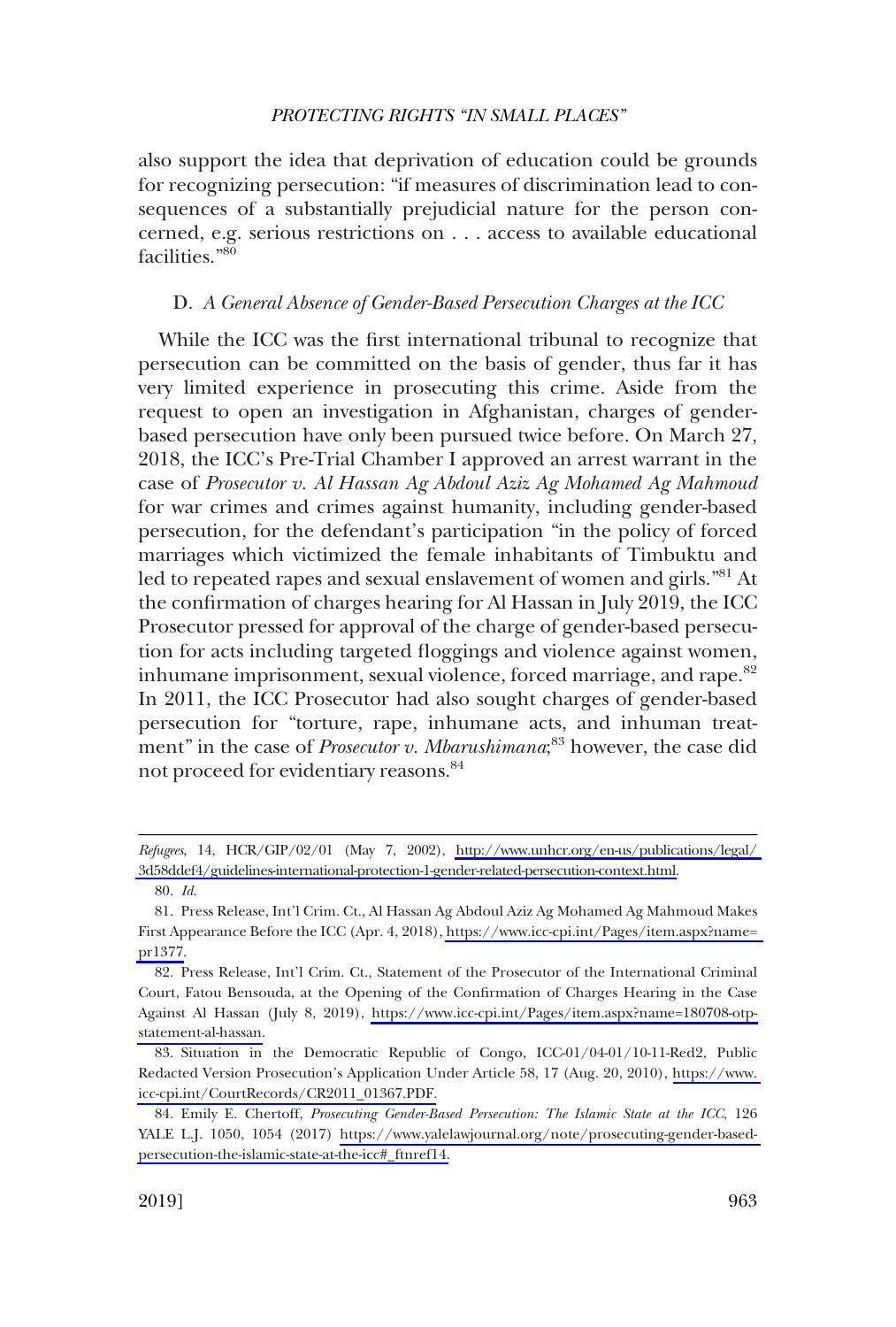It is unclear why the charge of gender-based persecution has thus far been so rare, as there have been other cases brought before the ICC where there were reasonable grounds to charge gender-based persecution. For example, in 2016, the ICC cited a widespread pattern of targeting civilian women and girls for sexual and gender-based crimes in announcing its decision of charges against Dominic Ongwen of Uganda, yet failed to acknowledge how these crimes constitute genderbased persecution and violate the fundamental right to education. The decision documented how Ongwen and others "pursued a common plan to abduct girls and women to serve as domestic servants, forced exclusive conjugal partners (forced wives) and sex slaves" over a threeyear period.<sup>85</sup> The approved charges included the war crimes of torture, rape, and sexual slavery, and the crimes against humanity of forced marriage, torture, rape, sexual slavery, and enslavement.<sup>86</sup> Yet such widespread kidnapping of girls, many in primary school, for the purpose of sexual slavery and forced marriage was a missed opportunity for the ICC to recognize that such crimes are also a form of genderbased persecution and consequently deny girls the fundamental right to education.<sup>87</sup> Having the ICC recognize the impact of the Lord's Resistance Army's crimes on children's education remains important to the victim communities. Legal representatives for the victims have sought to introduce evidence at Ongwen's trial that shows how the various crimes committed by the Lord's Resistance Army impacted children's education in northern Uganda, through the destruction of school facilities and attacks and intimidation against teachers.<sup>88</sup>

The lack of a gender-based persecution charge in Ongwen's case and others before the ICC contravenes the OTP's own policy on charging sexual and gender-based crimes. The policy states:

The Chamber considered acts between July, 1, 2002 and December, 31, 2005. Prosecutor v. 85. Ongwen, ICC-02/04-01/15, Decision on the Confrmation of Charges Against Dominic Ongwen, ¶ 119 (Mar. 23, 2016), [https://www.icc-cpi.int/CourtRecords/CR2016\\_02331.PDF.](https://www.icc-cpi.int/CourtRecords/CR2016_02331.PDF)

<sup>86.</sup> *Id*. ¶ 124.

<sup>87.</sup> In 2003, girls in primary school were being abducted in northern Uganda by the Lord's Resistance Army. At age fourteen or ffteen, many girls would become victims of forced marriage or sexual enslavement. However, children as young as nine are increasingly being kidnapped, as they "are easier to control and the younger girls are less likely to be infected with the HIV virus." It is important to note that the LRA does not exclusively kidnap girls, and that boys are also deprived of their fundamental right to education when kidnapped by the LRA. *Stolen Children: Abduction and Recruitment in Northern Uganda*, HUM. RTS. WATCH (Mar. 28, 2003), [https://www.](https://www.hrw.org/report/2003/03/28/stolen-children/abduction-and-recruitment-northern-uganda)  [hrw.org/report/2003/03/28/stolen-children/abduction-and-recruitment-northern-uganda](https://www.hrw.org/report/2003/03/28/stolen-children/abduction-and-recruitment-northern-uganda).

<sup>88.</sup> Prosecutor v. Ongwen, ICC-02/04-01/15, Victims' Requests for Leave to Present Evidence and to Present Victims' Views and Concerns in Person, ¶ 31 (Feb. 2, 2018), [https://www.legal](https://www.legal-tools.org/doc/1ef767/pdf/)[tools.org/doc/1ef767/pdf/.](https://www.legal-tools.org/doc/1ef767/pdf/)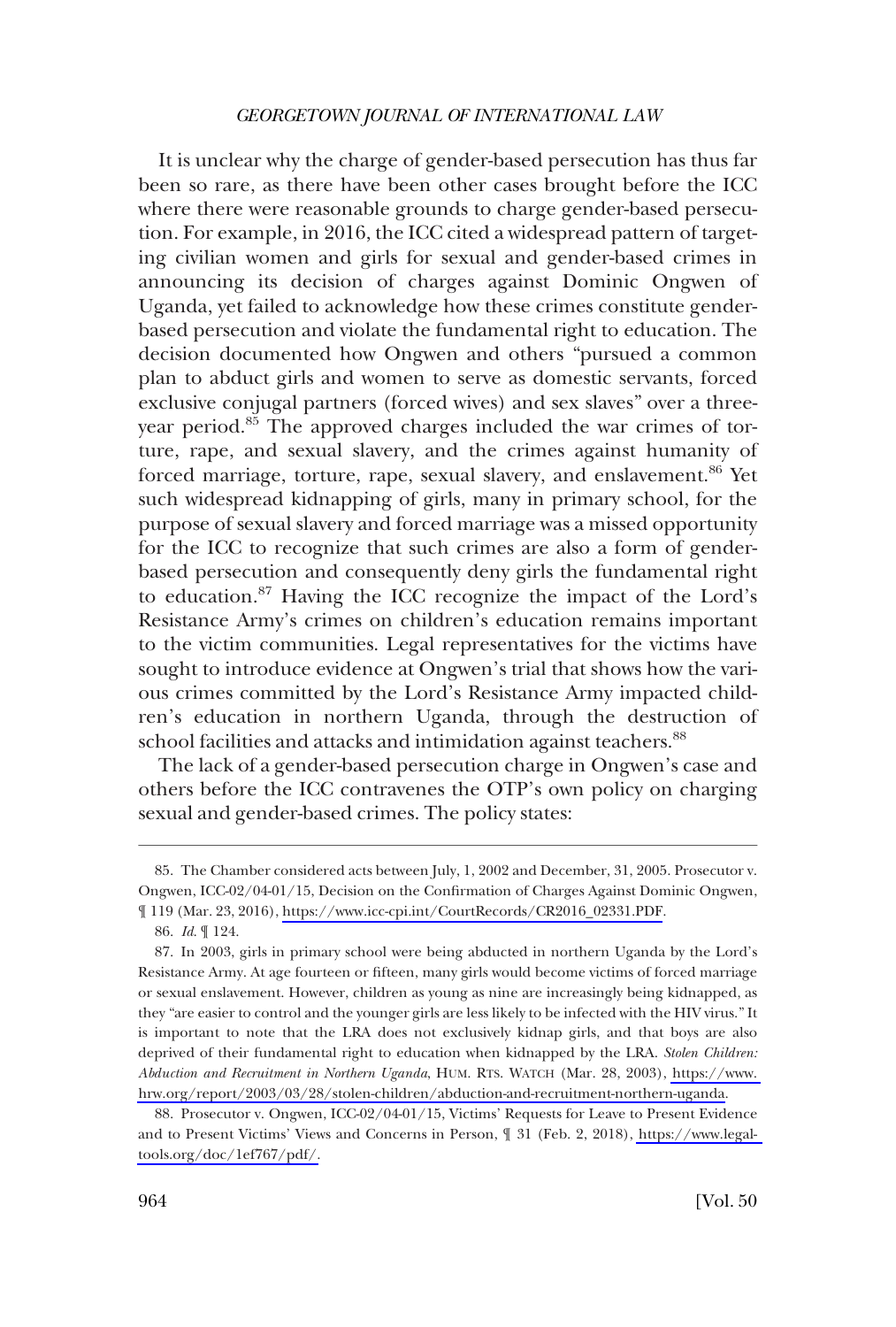<span id="page-18-0"></span>[T]he Offce will bring charges for sexual and gender-based crimes explicitly as crimes *per se*, in addition to charging these acts as forms of other violence within the Court's subject-matter jurisdiction, where the material elements are met, e.g. charging rape as torture, persecution, and genocide. The Office will seek to bring cumulative charges in order to reflect the severity and multi-faceted character of these crimes fairly, and to enunciate their range supported by evidence in each case.<sup>89</sup>

The policy also asserts "the provision relating to persecution on the basis of gender  $\dots$  will be utilised to the fullest extent possible.<sup>"90</sup> So far, that does not appear to be the case.

Given the current status of the law and the dearth of previous cases involving gender-based persecution, the OTP should consider how various situations within the ICC's jurisdiction may provide an opportunity to set long-overdue precedent on gender-based persecution. Such situations may also offer the opportunity to expand the scope of recognized crimes targeting women and girls in confict beyond rape and various forms of sexual violence to include those that harm political, economic, and social rights. The OTP has recognized the importance of this approach, stating in its policy on sexual and gender-based crimes that, "[g]ender-based crimes are not always manifested as a form of sexual violence. These crimes include non-sexual attacks on women and girls, and men and boys, because of their gender, such as persecution on the grounds of gender."<sup>91</sup>

In the following section, this Note argues why international criminal law should consider the deprivation of the right to education as not just evidence of gender-based persecution, but also as a crime against humanity in itself.

## IV. ASSESSING THE GRAVITY OF HARM CAUSED BY DENYING GIRLS AND WOMEN THE RIGHT TO EDUCATION

Targeting girls and depriving them of the right to education on the basis of their gender should be recognized as a form of gender-based persecution by the ICC because of the gravity of lifelong harms that

<sup>89.</sup> Office of the Prosecutor of the International Criminal Court, *Policy Paper on Sexual and Gender-based Crimes*, ¶ 72 (June 2014), [https://www.icc-cpi.int/iccdocs/otp/OTP-Policy-Paper-on-](https://www.icc-cpi.int/iccdocs/otp/OTP-Policy-Paper-on-Sexual-and-Gender-Based-Crimes--June-2014.pdf)[Sexual-and-Gender-Based-Crimes–June-2014.pdf.](https://www.icc-cpi.int/iccdocs/otp/OTP-Policy-Paper-on-Sexual-and-Gender-Based-Crimes--June-2014.pdf)

<sup>90.</sup> *Id*. ¶ 67.

<sup>91.</sup> *Id*. ¶ 26.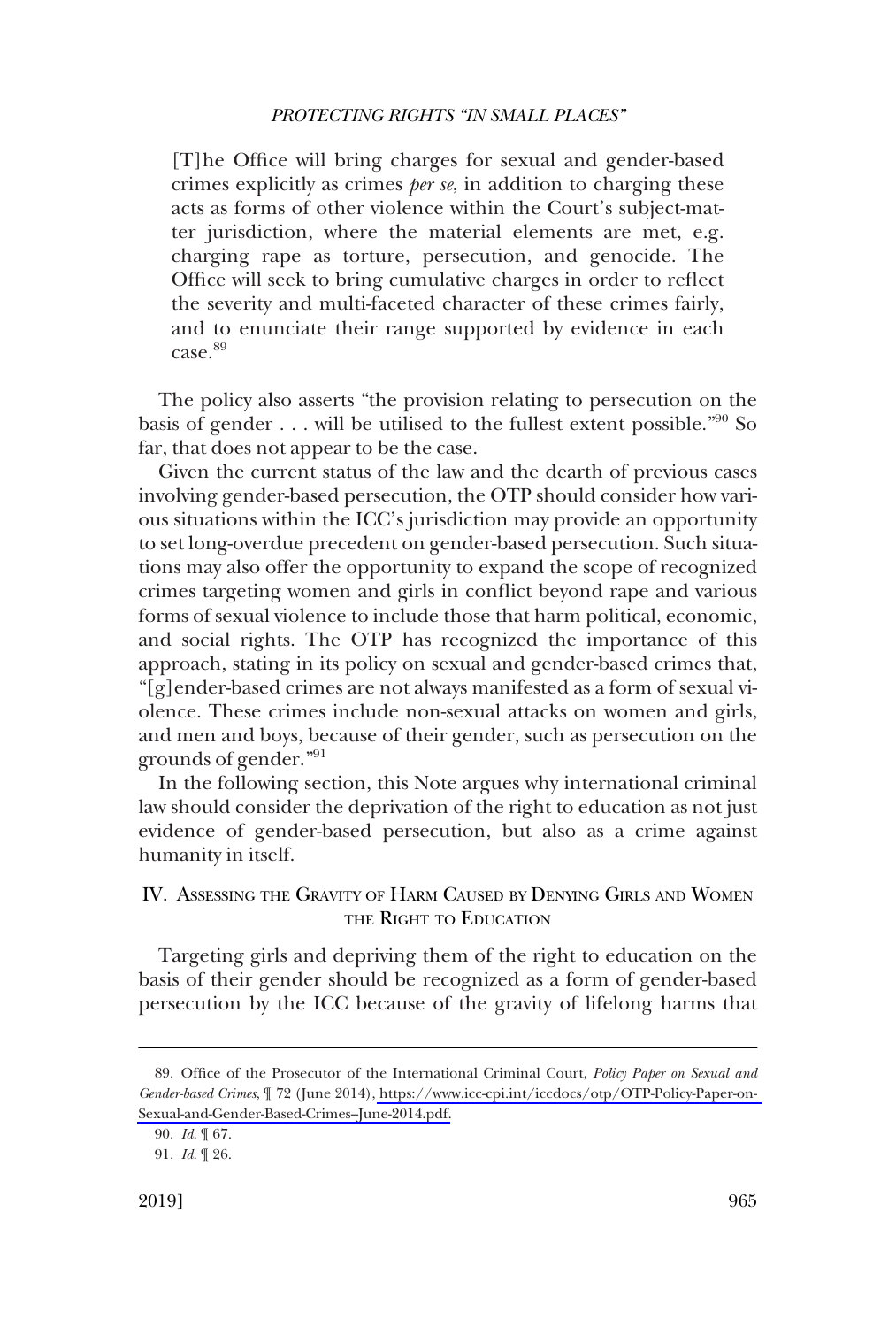follow from it, based on the test articulated in the ICTY's *Kupreškić* case.92 The gravity of harm test provides guidance when the crime to be considered is not enumerated by statute, but may be considered an "[o]ther inhumane [act] of a similar character intentionally causing great suffering, or serious injury to body or to mental or physical health"—in other words, a non-enumerated crime against humanity.<sup>93</sup> The "other inhumane act" must result in harms that are equally serious and grave compared to enumerated crimes against humanity. The gravity or seriousness of an inhumane act is assessed based on "all the factual circumstances," including "the nature of the act or omission, the context in which it occurred, the personal circumstances of the victim including age, sex and health, as well as the physical, mental and moral effects of the act upon the victim."94 The long-term suffering and effects on victims "may be relevant to the determination of the seriousness of the act."95 The crime of depriving girls the right to education satisfes this standard.

To fully appreciate the gravity of this crime, the ICC must consider the complex web of harm, abuse, and violence that traps its victims, and acknowledge that the effects of this crime are unveiled over years and decades, indeed shaping entire lives and subsequent generations. This crime is not just a deprivation of a single fundamental human right, but a wholesale effort to re-engineer society and to deny women and girls their human dignity and agency in all aspects of their lives.

Gender inequality in education is a global challenge, and its effects are well documented and understood. Today, gender disparities continue to exist in primary education in thirty-four percent of countries, in lower secondary education in ffty-fve percent of countries, and in upper secondary education in seventy-five percent of countries.<sup>96</sup>

Recent conficts have had a severe negative impact on the ability of children—especially girls—to access their right to education. Between 2009 and 2012, more than seventy countries experienced attacks on education by armed groups and state military and security forces, including "bombing or burning schools or universities, or killing, injuring, kidnapping, or illegally arresting, detaining or torturing students,

<sup>92.</sup> Prosecutor v. Kupreškić, Case No. IT-95-16-T, Judgment,  $\P\P$  620-21 (Int'l Crim. Trib. for the Former Yugoslavia Jan. 14, 2000).

<sup>93.</sup> Rome Statute, *supra* note 6, art. 7(1)(k).

<sup>94.</sup> Prosecutor v. Vasiljevic, Case No. IT-98-32-T, Judgment, ¶ 235 (Int'l Crim. Trib. for the Former Yugoslavia Nov. 29, 2002).

<sup>95.</sup> *Id*.

<sup>96.</sup> UNESCO Gender Review, *supra* note 22.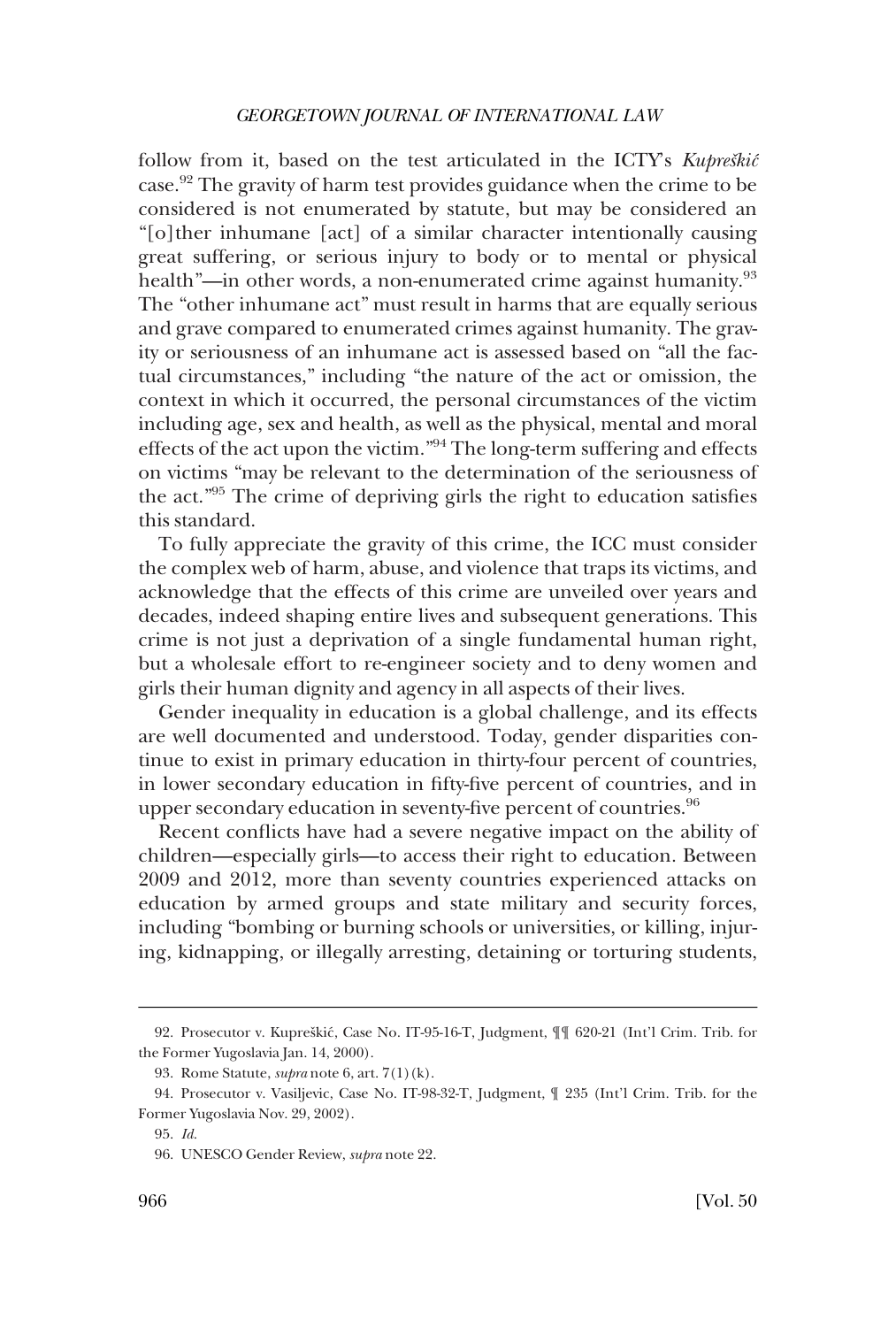<span id="page-20-0"></span>teachers, and academics."<sup>97</sup> Among the countries most affected— Colombia, Sudan, Somalia, Syria, and Afghanistan—three have more than one million children out of school.<sup>98</sup> In fact, nearly "half of all outof-school children live in confict-affected countries."<sup>99</sup> Girls and other groups that are already marginalized and vulnerable experience the greatest losses in accessing education during such times of emergency.100 Countries with the greatest gender gaps in access to education also frequently face situations of war or insurgency.<sup>101</sup> As of 2015, Afghanistan and South Sudan had the highest levels of gender disparity in primary education, with each having fewer than eighty girls enrolled for every  $100$  boys.<sup>102</sup>

In many confict-affected countries like Afghanistan, armed groups intentionally target attacks to deprive girls of their right to education, because they know it is perhaps the single most effective way to undermine the equality of girls and women in society. The following sections detail some of the known harms that result from depriving girls of the right to education, and make the case for why this crime has comparable gravity with other enumerated crimes against humanity. The analysis focuses on the physical, economic, political, and social harms that an individual victim often experiences, the detrimental impacts on her children and family, and negative consequences for women and girls collectively.<sup>103</sup>

### A. *Physical Harm*

Depriving girls the right to education is known to have detrimental impacts on health and well-being that persist for years and even generations. These harms to individuals and families can result from the gap

<sup>97.</sup> Global Coalition to Protect Education from Attack, *Education Under Attack* 8 (2014), [http://protectingeducation.org/sites/default/fles/documents/eua\\_2014\\_full\\_0.pdf.](http://protectingeducation.org/sites/default/files/documents/eua_2014_full_0.pdf)

<sup>98.</sup> Susan Nicolai, Sebastien Hine & Joseph Wales, *Education in Emergencies and Protracted Crises*: *Toward a Strengthened Response*, OVERSEAS DEV. INST. 19 (July 2015), [https://www.odi.org/sites/](https://www.odi.org/sites/odi.org.uk/files/odi-assets/publications-opinion-files/9714.pdf)  [odi.org.uk/fles/odi-assets/publications-opinion-fles/9714.pdf.](https://www.odi.org/sites/odi.org.uk/files/odi-assets/publications-opinion-files/9714.pdf)

U.N. Educ., Sci. & Cultural Org., EFA Global Monitoring Report 2011: The Hidden Crisis: 99. Armed Confict and Education 125 (2011), [http://unesdoc.unesco.org/images/0019/001907/](http://unesdoc.unesco.org/images/0019/001907/190743e.pdf) [190743e.pdf.](http://unesdoc.unesco.org/images/0019/001907/190743e.pdf)

<sup>100.</sup> *Id*.

<sup>101.</sup> *Id*. at 9.

<sup>102.</sup> UNESCO Gender Review, *supra* note 22.

<sup>103.</sup> Much research highlights how gender inequality in education has broader impacts on communities and countries, particularly in terms of its impact on GDP and levels of societal violence. However, as the crime of persecution is assessed in terms of the impact it has on the victim and victim group, the analysis of harm infra is likewise more limited in scope.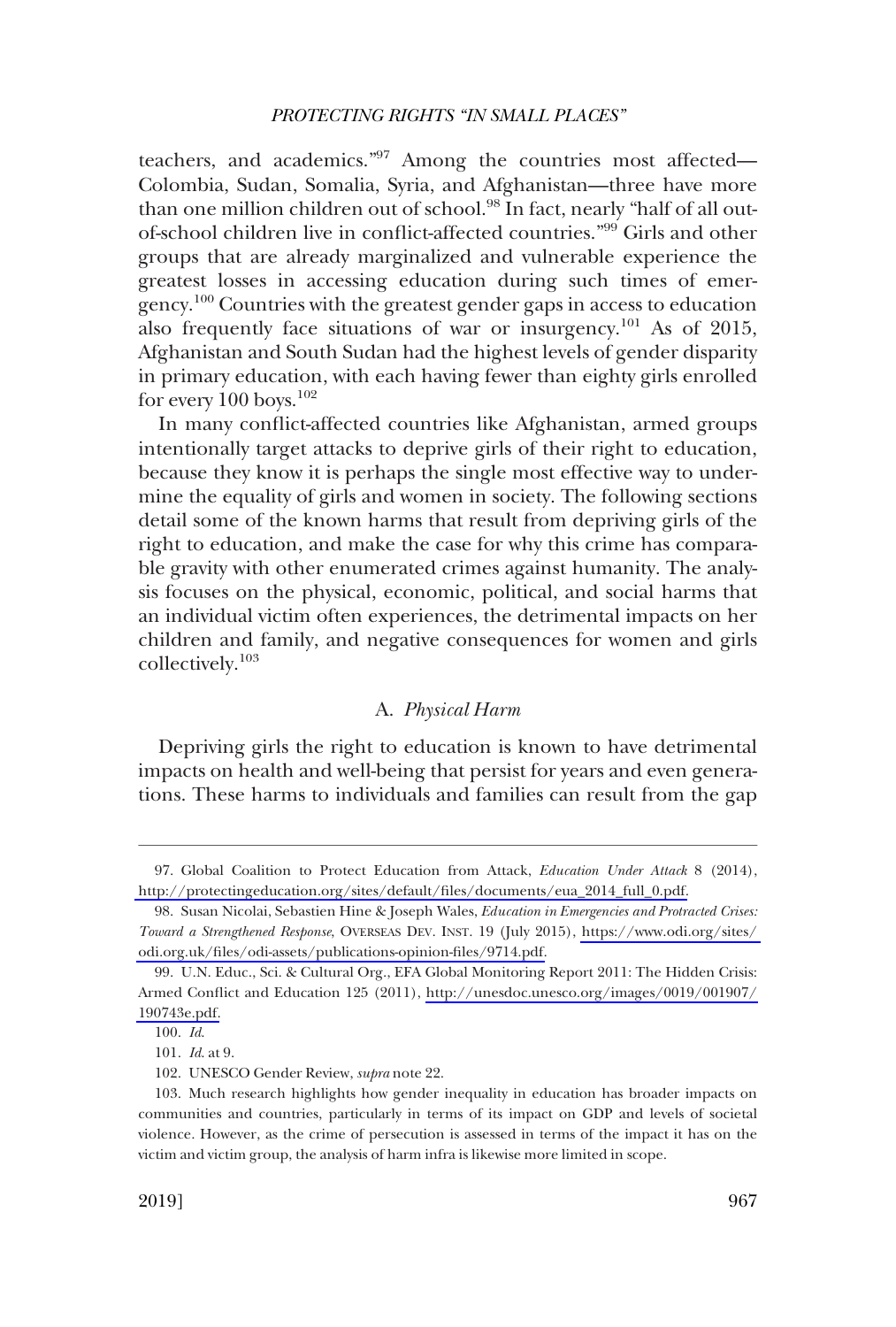<span id="page-21-0"></span>in knowledge that girls would have gained had they remained in school. Girls with less education are also more likely to become victims of violence, particularly intimate partner violence, and of child marriage, which triggers additional cycles of harm.

## 1. Lack of Education Can Have Severe Impacts on Women's Health

Infringing on girls' right to education impacts their and their families' health throughout their lives. Lower levels of education often result in women having less knowledge of reproductive and sexual health, putting them and their children at increased risk of disease, injury, and death. Studies have shown that girls with increased educational attainment have greater knowledge of HIV/AIDS, which is critical to preventing the spread of the life-threatening disease both to themselves and their future children.<sup>104</sup>

Additionally, with fewer girls completing their education, fewer women are able to become healthcare professionals, often resulting in fewer trained midwives and obstetric and gynecological healthcare professionals. In Afghanistan, there were only 467 midwives in the entire country at the end of the Taliban's regime, a factor contributing to maternal and infant mortality rates that were among the highest in the world.105 The lack of female healthcare professionals becomes even more concerning in situations where strong social norms dictate that women can only receive medical care from other women, and where family members may prevent a woman from visiting a male healthcare professional.<sup>106</sup> In certain regions, women with higher levels of education "are less likely to have to ask their husband's or family's permission to seek medical care."107

Q. Wodon et al., The World Bank & the Int'l Ctr. for Research on Women, *Economic Impacts*  104. *of Child Marriage: Women's Agency and Selected Other Impacts Brief*, at 4 (June 2017), [http://documents.](http://documents.worldbank.org/curated/en/232721498512588551/pdf/116833-BRI-P151842-PUBLIC-EICM-Brief-WomensDecisionMaking-PrintReady.pdf)  [worldbank.org/curated/en/232721498512588551/pdf/116833-BRI-P151842-PUBLIC-EICM-Brief-](http://documents.worldbank.org/curated/en/232721498512588551/pdf/116833-BRI-P151842-PUBLIC-EICM-Brief-WomensDecisionMaking-PrintReady.pdf)[WomensDecisionMaking-PrintReady.pdf \[](http://documents.worldbank.org/curated/en/232721498512588551/pdf/116833-BRI-P151842-PUBLIC-EICM-Brief-WomensDecisionMaking-PrintReady.pdf)hereinafter *Women's Agency Brief*].

<sup>105.</sup> U.N. Population Fund, *Midwives Help Lower Afghanistan's Towering Maternal Death Rate* (Jan. 7, 2016), [https://www.unfpa.org/news/midwives-help-lower-afghanistans-towering-maternal-death](https://www.unfpa.org/news/midwives-help-lower-afghanistans-towering-maternal-death-rate)[rate.](https://www.unfpa.org/news/midwives-help-lower-afghanistans-towering-maternal-death-rate)

<sup>106.</sup> Sarah Buckley & Asif Maroof, *Afghanistan: The Only Gynaecologist for Hundreds of Miles*, BBC NEWS, Mar. 5, 2017, [https://www.bbc.com/news/world-asia-38918509.](https://www.bbc.com/news/world-asia-38918509)

<sup>107.</sup> WORLD BANK GROUP, VOICE AND AGENCY: EMPOWERING WOMEN AND GIRLS FOR SHARED PROSPERITY, at xxiii (2014), [http://www.worldbank.org/content/dam/Worldbank/document/](http://www.worldbank.org/content/dam/Worldbank/document/Gender/Voice_and_agency_LOWRES.pdf) [Gender/Voice\\_and\\_agency\\_LOWRES.pdf \[](http://www.worldbank.org/content/dam/Worldbank/document/Gender/Voice_and_agency_LOWRES.pdf)hereinafter WORLD BANK GROUP].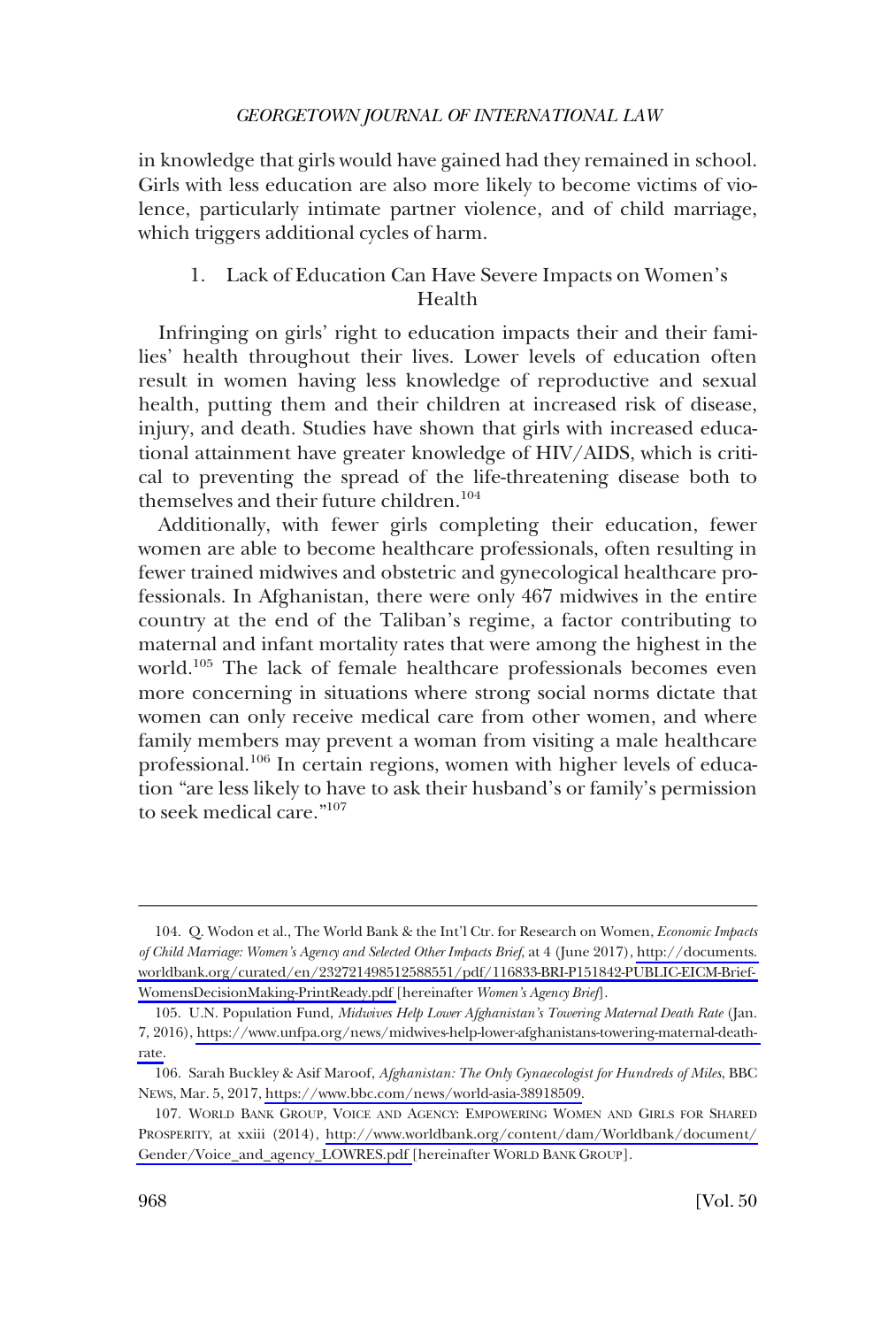### 2. Intergenerational Health Effects

<span id="page-22-0"></span>Lack of education for girls and women has been shown to have negative impacts on their children and family. The level of education a mother has impacts her child's nutrition and susceptibility to stunting, "even after taking into account other factors linked to better nutrition, such as household wealth, mother's height, breast-feeding practices, water, and sanitation."108 A mother's education level also plays a role in whether she vaccinates her children and seeks out health care services when necessary.<sup>109</sup>

### 3. Increased Risk of Becoming Victims of Violence

Education can reduce the risk that women and girls will face violence, particularly domestic violence. Women who have completed secondary education have a thirty-six percent lower risk of intimate partner violence, compared to women with no education.<sup>110</sup> A woman's level of education is the strongest correlate of whether she can exercise sexual autonomy, meaning she reports having the power to "refuse sex, to ask [a] partner to use a condom, or both."111 Without that autonomy and power to say "no," women and girls cannot give meaningful consent to sexual activity and are more likely to become victims of sexual violence at the hands of husbands, partners, and others.

### 4. Increased Risk of Forced Child Marriage and Attendant Harms

Depriving girls of the right to education can also play a signifcant role in whether a girl is forced into early marriage, a global challenge that comes with its own physical, economic, and social harms. The prevalence of child marriage is particularly acute in fragile and confictaffected states; nine of the top ten countries with the highest rates of child marriage are recognized as fragile states by the Organization for Economic Co-operation and Development.<sup>112</sup> In Afghanistan, onethird of girls are married before age eighteen,<sup>113</sup> and "girls who did not study are three times as likely to marry before age eighteen as girls who

<sup>108.</sup> *Id*. at 6.

<sup>109.</sup> *Id*. at 44.

<sup>110.</sup> *Id*. at 68.

<sup>111.</sup> *Id*. at 15, 62.

<sup>112.</sup> GAYLE TZEMACH LEMMON & LYNN S. ELHARAKE, CHILD BRIDES, GLOBAL CONSEQUENCES: HOW TO END CHILD MARRIAGE 30-31 (2014), [https://cfrd8-fles.cfr.org/sites/default/fles/pdf/](https://cfrd8-files.cfr.org/sites/default/files/pdf/2014/07/Child%20Brides%20Global%20Consequences.pdf)  [2014/07/Child%20Brides%20Global%20Consequences.pdf](https://cfrd8-files.cfr.org/sites/default/files/pdf/2014/07/Child%20Brides%20Global%20Consequences.pdf).

<sup>113.</sup> HUMAN RIGHTS WATCH, *supra* note 12, at 52.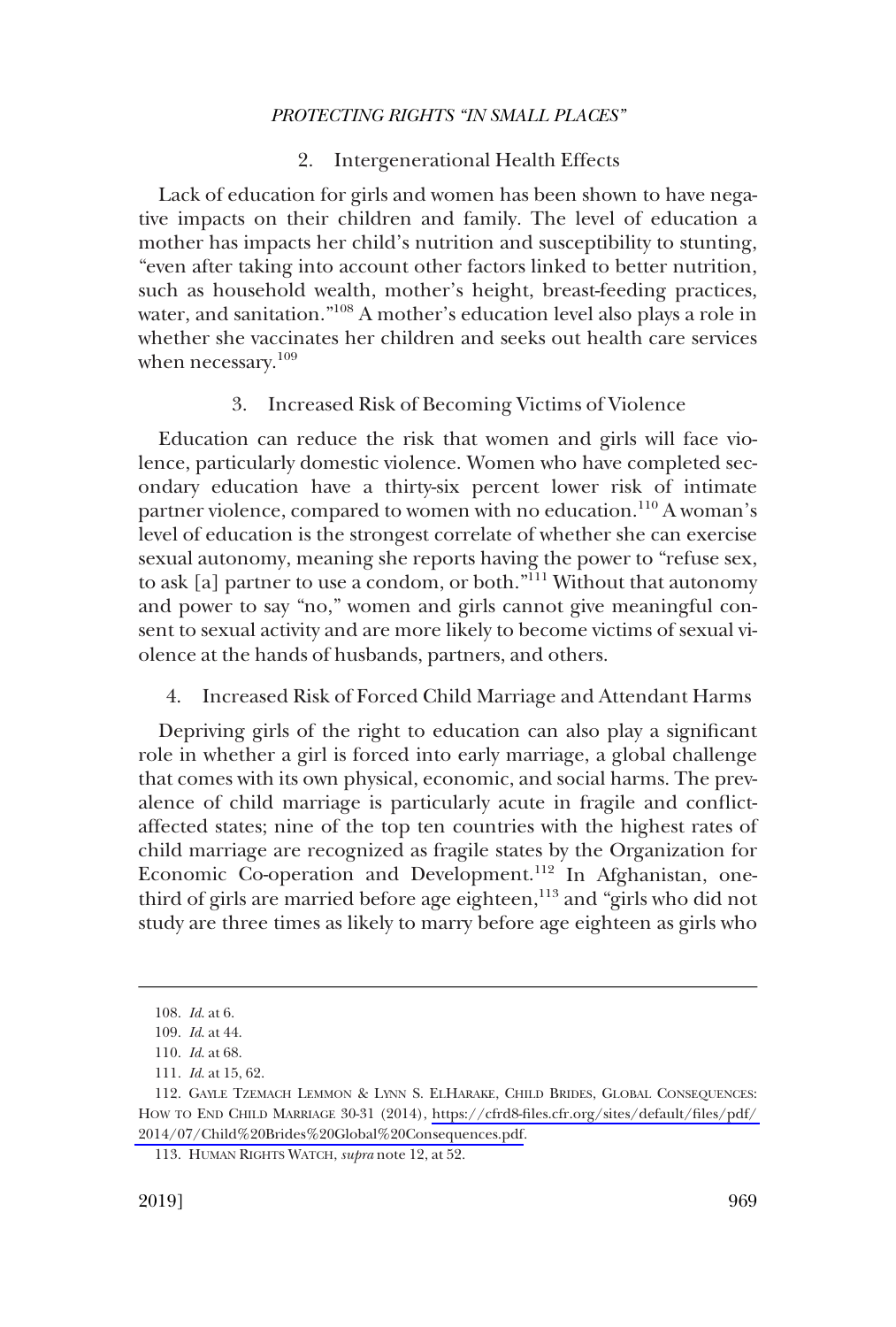completed secondary education or higher."114 The crises created by confict and the disintegration of familial and social support networks may prompt families to force their daughters into early marriage "either to preserve resources by offoading economic responsibility for their girl children or in an attempt to ensure their daughters' safety from confict-related sexual violence."115

Analysis by the World Bank has found that "increasing girls' education is one of the best ways to avoid child marriage."116 Girls without education are "up to six times more likely to marry [by age 18] than girls who [have] received a secondary education."117 Each additional year of education reduces the likelihood a girl will be married before the age of eighteen by 3.1 to 12.6 percentage points. $118$ 

Beyond the obvious abuse of the act of child marriage, forcing a girl into an early marriage generates its own cycle of harms and violence. According to the World Bank, child marriage "contributes to the perpetuation of poverty" and lowers a girl's future earnings by nine percent.119 Girls who are married at age ffteen or younger face greater risks of intimate partner violence over the course of their lifetimes.<sup>120</sup> They are less likely to be able to exercise the agency to make decisions within their own homes and more likely to suffer reduced psychological well-being.<sup>121</sup> Because "child brides are frequently unable to negotiate sexual relationships with their husbands and lack access to contraception,"122 child marriage dramatically increases the risks of a girl giving birth before reaching the age of eighteen.<sup>123</sup> In fact, "of the 16 million adolescent girls who give birth every year, approximately ninety percent

<sup>114.</sup> *Id*. at 53.

<sup>115.</sup> RACHEL VOGELSTEIN, ENDING CHILD MARRIAGE: HOW ELEVATING THE STATUS OF GIRLS ADVANCES U.S. FOREIGN POLICY OBJECTIVES 7 (Council on Foreign Relations Press May 2013).

 <sup>116.</sup> Q. Wodon et al., The World Bank & the Int'l. Ctr. for Research on Women, *Economic Impacts of Child Marriage: Educational Attainment Brief*, at 4 (June 2017), [http://documents.worldbank.org/](http://documents.worldbank.org/curated/en/295491498512413125/pdf/116831-BRI-P151842-PUBLIC-EICM-Brief-EducationalAttainment-PrintReady.pdf)  [curated/en/295491498512413125/pdf/116831-BRI-P151842-PUBLIC-EICM-Brief-Educational](http://documents.worldbank.org/curated/en/295491498512413125/pdf/116831-BRI-P151842-PUBLIC-EICM-Brief-EducationalAttainment-PrintReady.pdf)  [Attainment-PrintReady.pdf](http://documents.worldbank.org/curated/en/295491498512413125/pdf/116831-BRI-P151842-PUBLIC-EICM-Brief-EducationalAttainment-PrintReady.pdf) [hereinafter *Educ. Attainment Brief*].

<sup>117.</sup> WORLD BANK GROUP, *supra* note 107, at 8.

<sup>118.</sup> *Educ. Attainment Brief*, *supra* note 116, at 5.

<sup>119.</sup> *Id*.

 <sup>120.</sup> Q. Wodon et al., The World Bank & the Int'l. Ctr. for Research on Women, Economic Impacts of Child Marriage: Women's Health Brief 4 (June 2017), [http://documents.worldbank.org/](http://documents.worldbank.org/curated/en/794581498512672050/pdf/116834-BRI-P151842-PUBLIC-EICM-Brief-WomensHealth-PrintReady.pdf)  [curated/en/794581498512672050/pdf/116834-BRI-P151842-PUBLIC-EICM-Brief-WomensHealth-](http://documents.worldbank.org/curated/en/794581498512672050/pdf/116834-BRI-P151842-PUBLIC-EICM-Brief-WomensHealth-PrintReady.pdf)[PrintReady.pdf](http://documents.worldbank.org/curated/en/794581498512672050/pdf/116834-BRI-P151842-PUBLIC-EICM-Brief-WomensHealth-PrintReady.pdf) [hereinafter *Women's Health Brief*].

<sup>121.</sup> *Women's Agency Brief*, *supra* note 104, at 3.

<sup>122.</sup> VOGELSTEIN, *supra* note 115, at 13.

<sup>123.</sup> *Women's Health Brief*, *supra* note 120, at 5.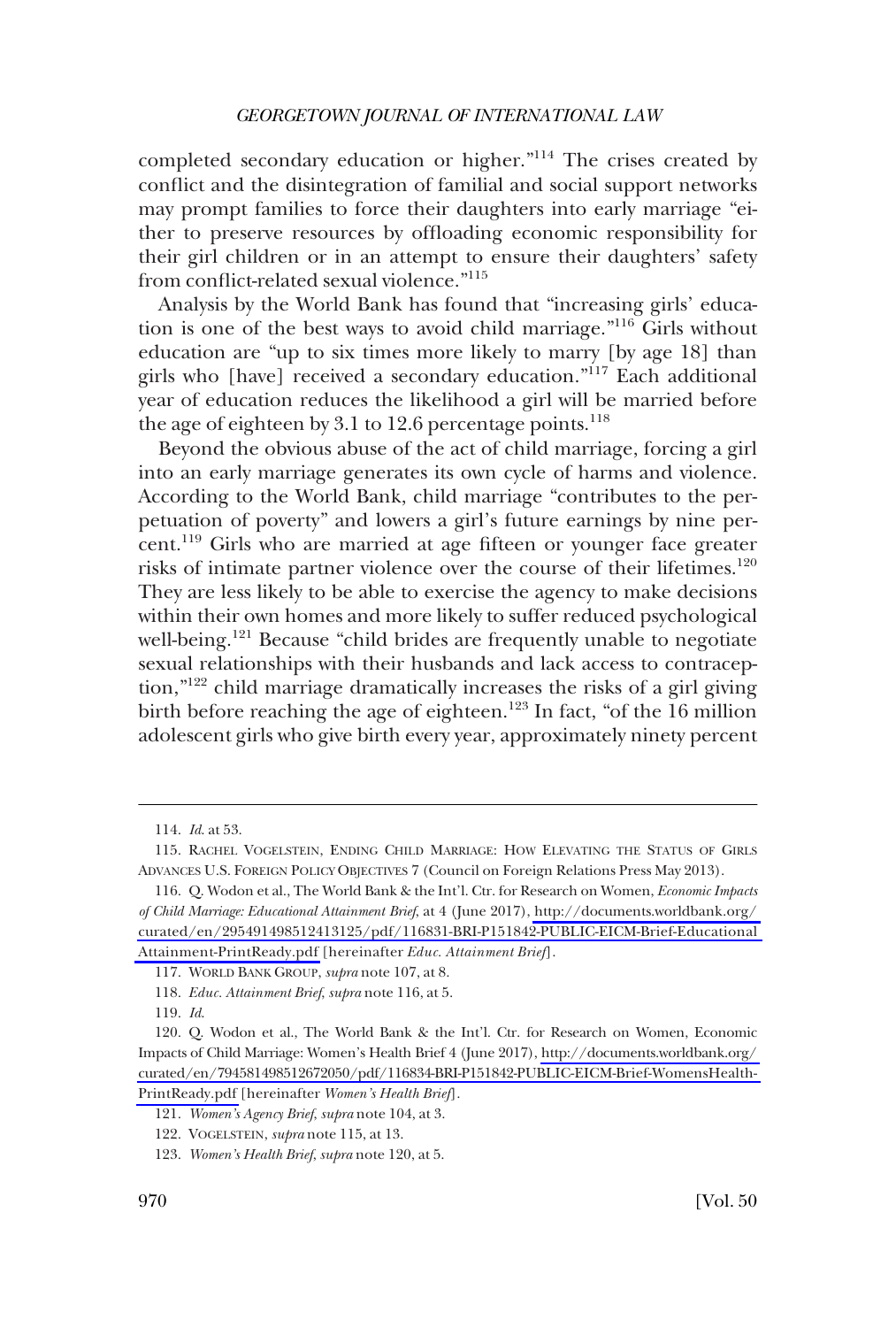<span id="page-24-0"></span>are married."124 The risks of injury and maternal mortality are heightened for girls whose bodies have not developed enough to sustain a healthy pregnancy; one study found that reducing child marriage for girls by ten percent could lead to a seventy percent decline in maternal mortality.<sup>125</sup> Children of mothers younger than eighteen are also more likely to die before age fve and more likely to be stunted in growth.<sup>126</sup>

### B. *Economic Harm*

The economic harm associated with depriving girls of the right to education has profound effects on the lives of individual girls, their families, and their broader community that follow them for the rest of their lives. If a girl is deprived of an education at a young age, she may not have developed fundamental literacy and numeracy skills required for employment and managing her own fnances. For example, in Afghanistan, only nineteen percent of adult women are literate, compared to forty-nine percent of adult men; likewise, only thirty-seven percent of adolescent girls are literate, compared to sixty-six percent of boys.127

Lowered levels of education make it more difficult for women to fnd well-paying work and access sources of credit, often forcing them into the informal sector. In Afghanistan, years of educational inequality have left women with few employment opportunities: female unemployment in urban areas is four times higher than male unemployment; women make up nearly eighty percent of unpaid family workers; and on average, women engaged in non-farm work earn half of what men earn.<sup>128</sup> Such economic disparities put girls and women at greater risk of poverty and dependence on male breadwinners, rendering them vulnerable to abuse and exploitation. The long-term economic effects of depriving girls of education are striking: "investing in girls so that they would complete

<sup>124.</sup> VOGELSTEIN, *supra* note 115, at 13.

<sup>125.</sup> Press Release, UC San Diego Health, Higher Child Marriage Rates Associated with Higher Maternal and Infant Mortality (May 13, 2013), [https://health.ucsd.edu/news/releases/Pages/](https://health.ucsd.edu/news/releases/Pages/2013-05-13-high-rates-of-child-brides-and-maternal-and-infant-mortality.aspx)  [2013-05-13-high-rates-of-child-brides-and-maternal-and-infant-mortality.aspx.](https://health.ucsd.edu/news/releases/Pages/2013-05-13-high-rates-of-child-brides-and-maternal-and-infant-mortality.aspx)

<sup>126.</sup> Q. Wodon et al., The World Bank & the Int'l. Ctr. for Research on Women, *Economic Impacts of Child Marriage: Child Health & Nutrition Brief*, at 5 (June 2017), [http://documents.worldbank.org/](http://documents.worldbank.org/curated/en/840361498512863167/pdf/116836-BRI-P151842-PUBLIC-EICM-Brief-ChildHealth-PrintReady.pdf)  [curated/en/840361498512863167/pdf/116836-BRI-P151842-PUBLIC-EICM-Brief-ChildHealth-](http://documents.worldbank.org/curated/en/840361498512863167/pdf/116836-BRI-P151842-PUBLIC-EICM-Brief-ChildHealth-PrintReady.pdf)[PrintReady.pdf.](http://documents.worldbank.org/curated/en/840361498512863167/pdf/116836-BRI-P151842-PUBLIC-EICM-Brief-ChildHealth-PrintReady.pdf)

<sup>127.</sup> HUMAN RIGHTS WATCH, *supra* note 12, at 8.

<sup>128.</sup> Powell, *supra* note 19, at 8.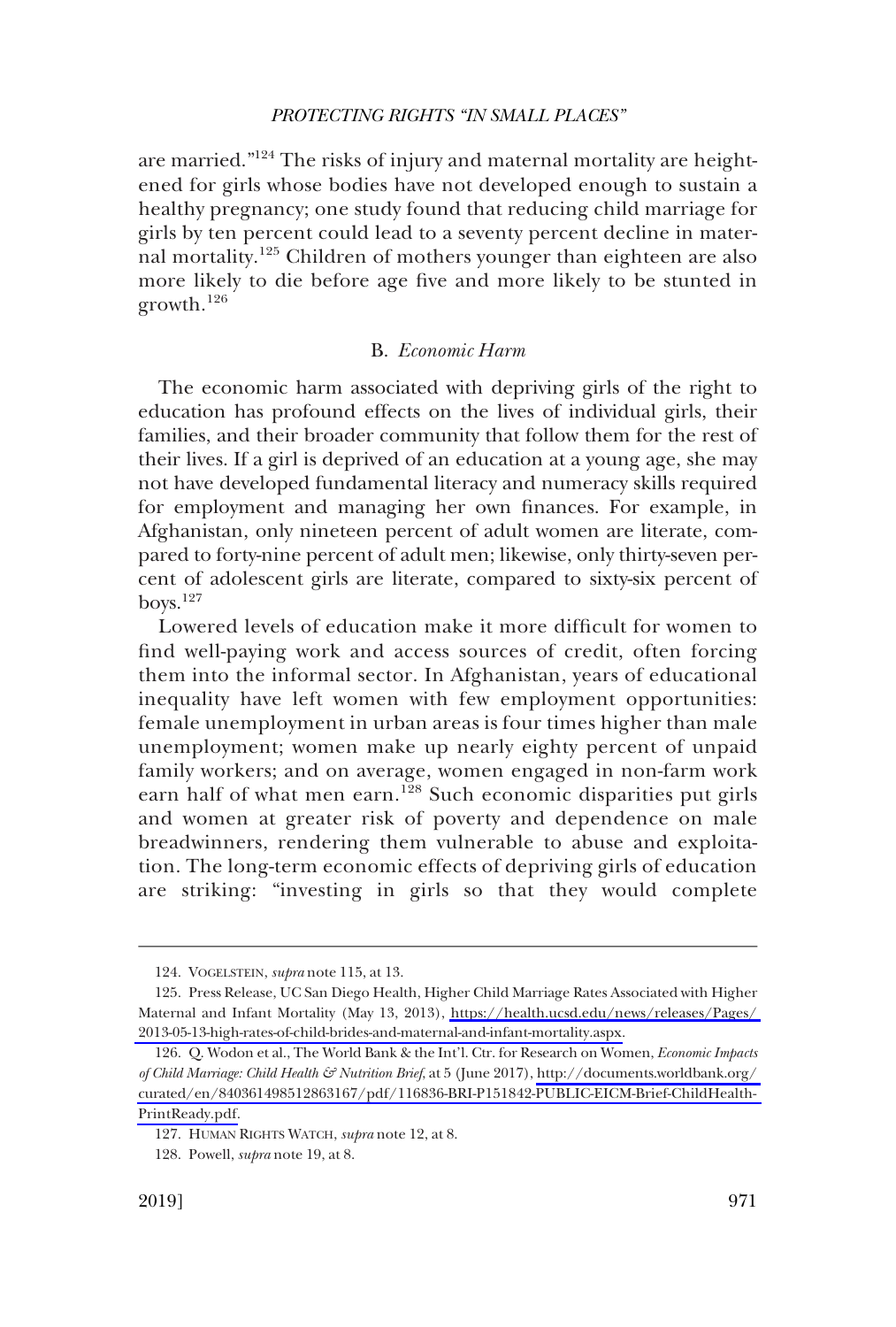<span id="page-25-0"></span>education at the same rate as boys would lead to lifetime earnings increases . . . of between  $54\%$  to  $68\%$  of countries' GDP."<sup>129</sup>

Women's economic status and control of fnancial resources also carry generational effects for their families. For example, female income has a twenty-times-greater effect on children's survival than male income.130 Studies have found that women's income has a greater positive impact than men's income on children's growth and nutritional status, and that women's fnancial autonomy is signifcantly associated with childhood vaccination rates.<sup>131</sup> Improved economic opportunities for women can also challenge discriminatory social norms that curtail girls' education.132 Women's education levels positively impact their children's educational attainment.<sup>133</sup>

### C. *Political Harm and Deprivation of Public Agency*

Denying girls and women the right to education undermines their standing as equal citizens in their societies and adversely impacts women's ability to actively participate in the decisions that shape their lives. The United Nations Security Council has urged the international community to ensure equal access to education for girls and boys in postconfict settings, "given the vital role of education in the promotion of women's participation in post-confict decision-making."134

The lack of women's active participation in civic life and leadership that results from gender disparities in education further compounds the challenge of correcting inequality in the future. The presence of female leaders "infuences the extent of emphasis placed on gender equality in policy and practice," and often changes government spending priorities in favor of education, health, and social welfare.135 There may even be positive correlations between increasing female political representation and the probability that persons complete primary

<sup>129.</sup> This is equivalent to an increase in annual GDP growth rates of about 1.5 percent. WORLD ECONOMIC FORUM, THE GLOBAL GENDER GAP REPORT 2017, 28 (2017), [http://www3.weforum.](http://www3.weforum.org/docs/WEF_GGGR_2017.pdf)  [org/docs/WEF\\_GGGR\\_2017.pdf.](http://www3.weforum.org/docs/WEF_GGGR_2017.pdf)

<sup>130.</sup> VALERIE M. HUDSON ET AL., SEX & WORLD PEACE 44 (2012).

*Gender Infuences on Child Survival, Health and Nutrition: A Narrative Review* 18 (2011) 131. [https://www.unicef.org/Gender\\_Infuences\\_on\\_Child\\_Survival\\_a\\_Narrative\\_review.pdf.](https://www.unicef.org/Gender_Influences_on_Child_Survival_a_Narrative_review.pdf)

<sup>132.</sup> WORLD BANK GROUP, *supra* note 107, at 7.

<sup>133.</sup> Stephan Klasen, *Low Schooling for Girls, Slower Growth for All? Cross-Country Evidence on the Effect of Gender Inequality in Education on Economic Development*, 16 WORLD BANK ECON. REVIEW 345, 352 (2002).

<sup>134.</sup> S.C. Res. 1889 ¶ 11 (Oct. 5, 2009).

<sup>135.</sup> UNESCO Gender Review, *supra* note 22.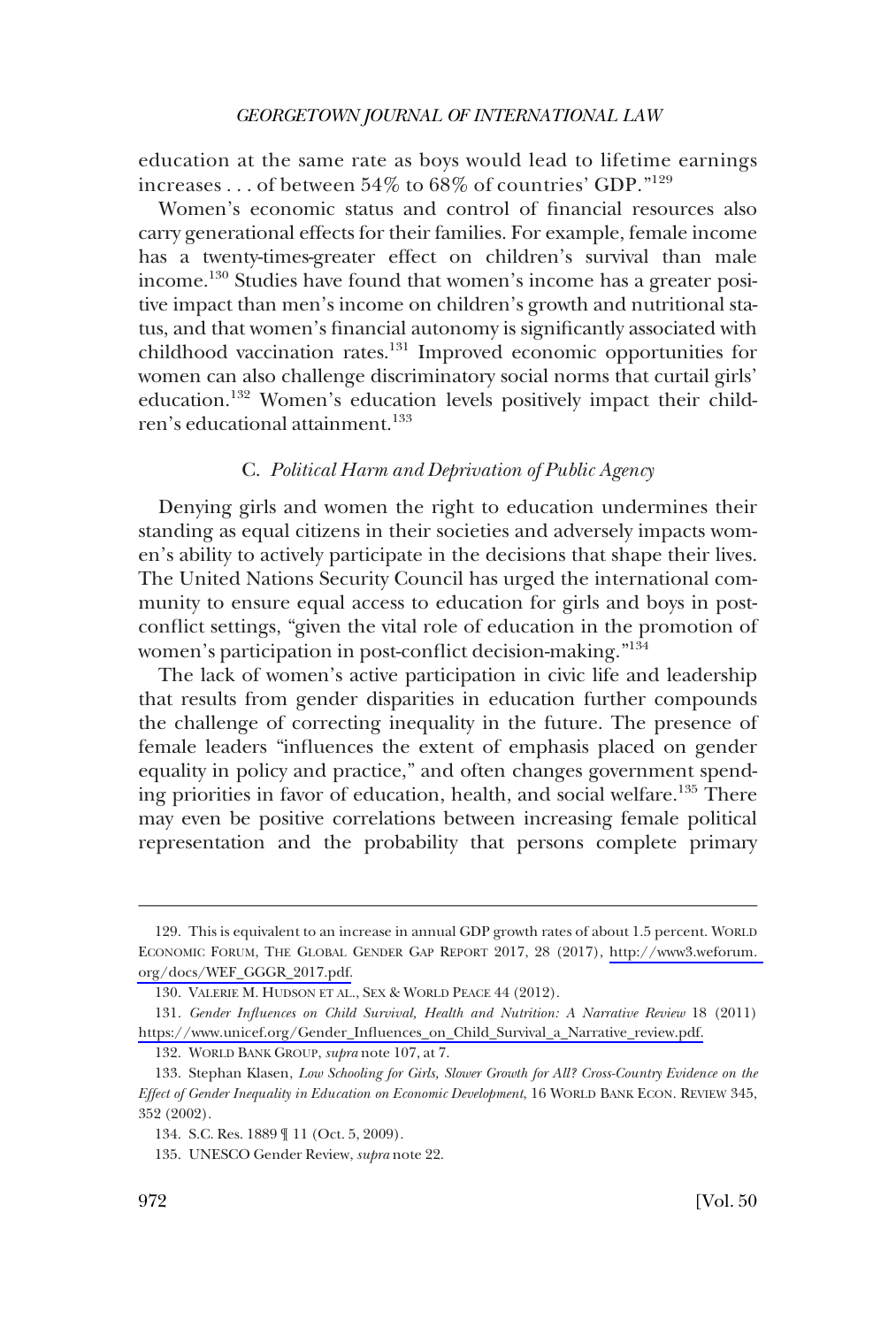<span id="page-26-0"></span>education.136 For example, an Indian constitutional amendment to establish quotas for women in village leadership positions effectively closed the gender gap in adolescent education in villages that had women leaders for ten years; researchers found the long-term presence of female leaders in the village as a result of the quota system raised the aspirations that parents had for their daughters and that girls had for themselves.<sup>137</sup> Accordingly, depriving girls of education and closing avenues to their full participation in society can have a chilling effect on the educational attainment of future generations of girls.

### D. *Social Harm and Deprivation of Private Agency*

Denying girls the right to education also comes with a high social cost as it skews equitable relations between girls and boys, and women and men, reinforcing lifelong discrimination against women and control over their lives. It negatively impacts women's and girls' agency, reducing their "capacity to make decisions about [their] own [lives] and act on them . . . free of violence, retribution, or fear."<sup>138</sup> In a study by the World Bank, sixty-fve percent of women with a primary education or less lacked control over household resources, believed genderbased violence can be justifed, and were married before age eighteen; only fve percent of women with a secondary education or higher experience all three of these agency deprivations.<sup>139</sup> Deprivations in women's agency can also restrict their ability to participate in communal life; for example, more than forty percent of women without an education "have no say in decisions about visits to friends and family, compared with 17% of those with a higher education."140

## E. *Depriving Girls the Right to Education Deserves Recognition as a New Crime Against Humanity Because of the Crime's Distinct Harms*

The cumulative and compounding effects of depriving girls their right to education are serious and long-lasting. They constitute a

<sup>136.</sup> *Id*.

Lori Beaman, Esther Dufo, Rohini Pande, & Petia Topalova, *Female Leadership Raises*  137. *Aspirations and Educational Attainment for Girls: A Policy Experiment in India*, GENDER ACTION PORTAL (2012), [http://gap.hks.harvard.edu/female-leadership-raises-aspirations-and-educational-attainment](http://gap.hks.harvard.edu/female-leadership-raises-aspirations-and-educational-attainment-girls-policy-experiment-india)[girls-policy-experiment-india.](http://gap.hks.harvard.edu/female-leadership-raises-aspirations-and-educational-attainment-girls-policy-experiment-india)

<sup>138.</sup> WORLD BANK GROUP, *supra* note 107, at XV.

<sup>139.</sup> Ninety percent of women with a primary education or less and eighteen percent of women with secondary education or higher experience had one of the listed deprivations of agency. *Id*. at XIX-XX.

<sup>140.</sup> *Id*. at 5.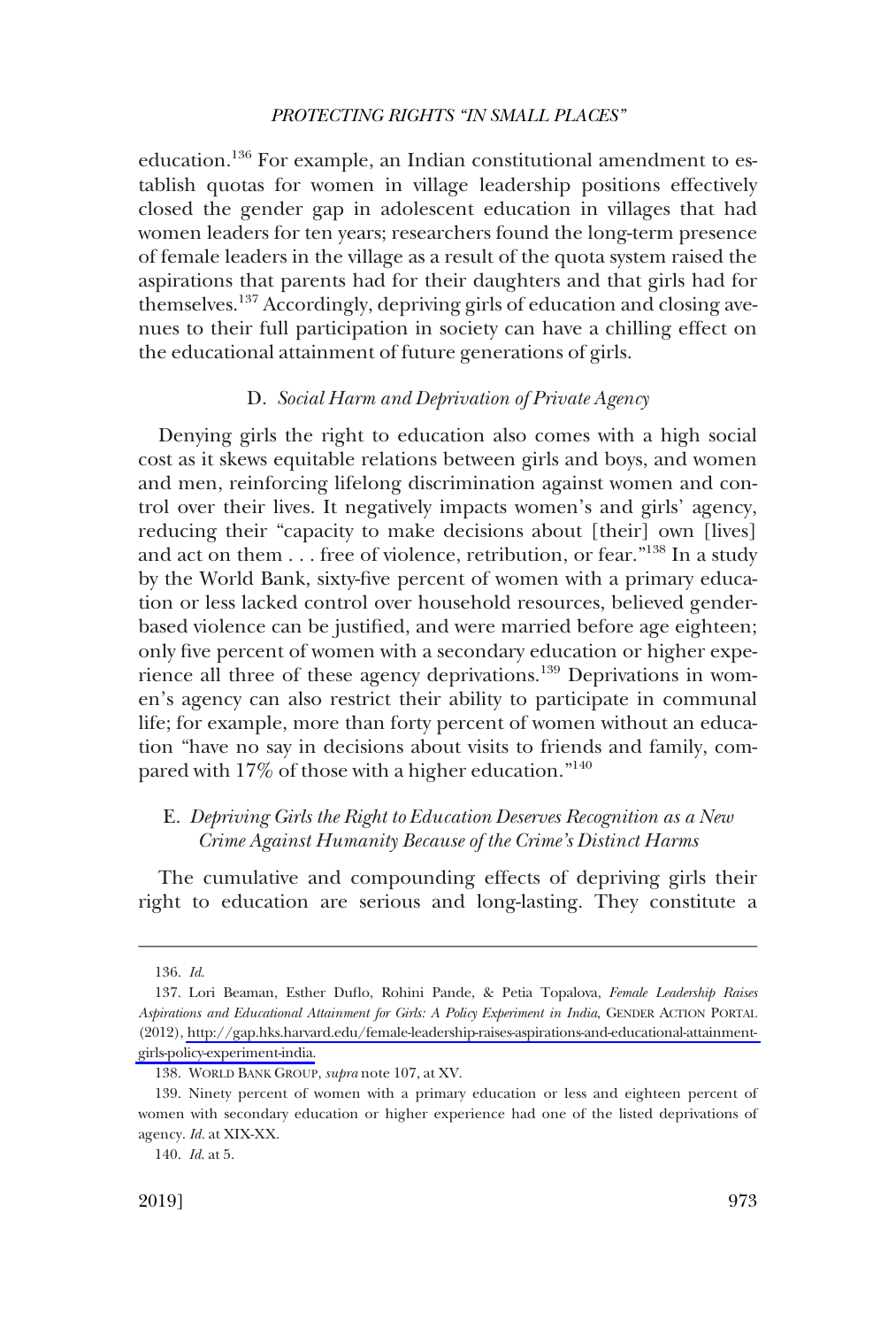distinct series of harms that strike at the very core of human dignity and agency and that haunt girls and women, leaving them vulnerable to violence, exploitation, discrimination, poverty, premature death, and countless other harms throughout their lives. The discriminatory nature of the crime sets it apart from a general attack against children's education; the specifc targeting of girls' education renders them second-class citizens who must bear the physical, economic, political, and social burdens of inferiority. No other recognized crime against humanity can fully capture the actual gravity and scope of the harm caused by this crime. For this reason, the ICC should recognize that depriving girls of their right to education is an "other inhumane act" that is a crime against humanity and a basis for bringing charges of gender-based persecution.

In identifying other "new" crimes against humanity, international tribunals have looked to a crime's unique harms as a reason to recognize it as distinct from other similar crimes against humanity. For example, the Special Court in Sierra Leone was the frst to recognize "forced marriage" as a separate crime against humanity from "sexual slavery."141 While the crime of forced marriage may include similar elements to the crime of sexual slavery, the Special Court acknowledged that it is a unique "inhumane act" because forced marriage imposes a "conjugal association" and duties on the victim and caused the women to suffer long-term social stigma for this association.<sup>142</sup> While the two crimes have elements of sexual violence in common, the Special Court found it important to recognize the distinct harms caused by forced marriage and to acknowledge it is a separate crime against humanity.

Likewise, attacks meant to deprive girls of the right to education may take the form of other crimes against humanity, but the ICC should acknowledge this is a distinct crime against humanity because of the underlying discriminatory intent of the perpetrator and the unique character of the harms that result from such deprivations. As a crime against humanity, the deprivation of girls' right to education can also be the basis of gender-based persecution. In the following section, the specifc elements of the crime of persecution adopted by the ICC are considered to demonstrate how the crime of depriving girls the right to

*<sup>&</sup>quot;Forced Marriage" Conviction a First*, IRIN NEWS (Feb. 26, 2009), [http://www.irinnews.org/](http://www.irinnews.org/report/83160/sierra-leone-&hx0025;E2&hx0025;80&hx0025;9Cforced-marriage&hx0025;E2&hx0025;80&hx0025;9D-conviction-first)  141. [report/83160/sierra-leone-%E2%80%9Cforced-marriage%E2%80%9D-conviction-frst.](http://www.irinnews.org/report/83160/sierra-leone-&hx0025;E2&hx0025;80&hx0025;9Cforced-marriage&hx0025;E2&hx0025;80&hx0025;9D-conviction-first)

Josepha Close, *Forced Marriage as an Independent Crime Against Humanity in the ICC Decision*  142. *Confrming the Charges Against Dominic Ongwen*, AN INT'L L. BLOG (June 20, 2016, 11:01 AM), [https://](https://aninternationallawblog.wordpress.com/2016/06/20/forced-marriage-as-an-independent-crime-against-humanity-in-the-icc-decision-confirming-the-charges-against-dominic-ongwen/)  [aninternationallawblog.wordpress.com/2016/06/20/forced-marriage-as-an-independent-crime](https://aninternationallawblog.wordpress.com/2016/06/20/forced-marriage-as-an-independent-crime-against-humanity-in-the-icc-decision-confirming-the-charges-against-dominic-ongwen/)[against-humanity-in-the-icc-decision-confrming-the-charges-against-dominic-ongwen/.](https://aninternationallawblog.wordpress.com/2016/06/20/forced-marriage-as-an-independent-crime-against-humanity-in-the-icc-decision-confirming-the-charges-against-dominic-ongwen/)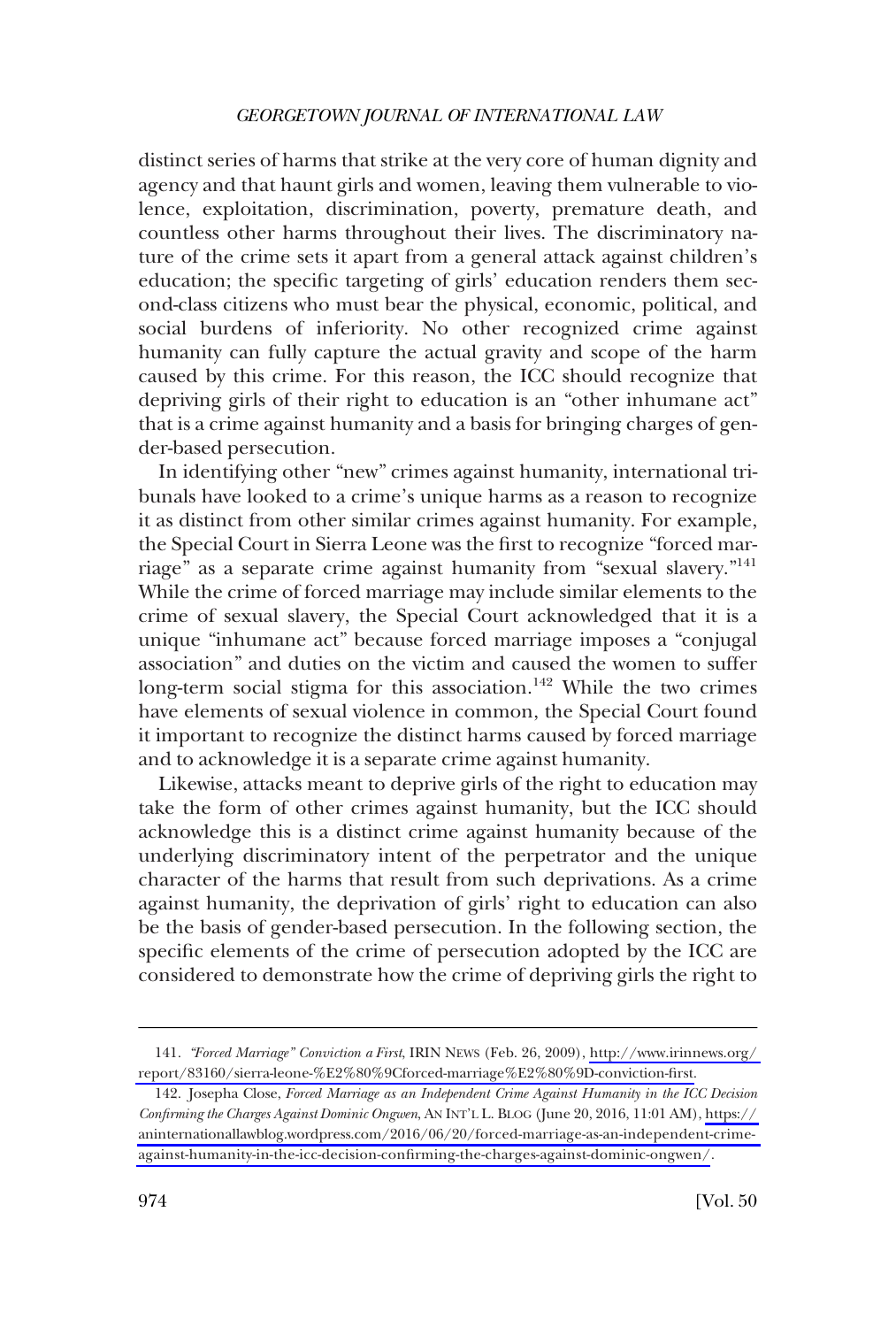<span id="page-28-0"></span>education satisfes each of the required elements, using the Taliban and other armed groups' actions in Afghanistan as an example.

## V. THE ICC SHOULD RECOGNIZE SEVERE DEPRIVATIONS THAT VIOLATE THE RIGHT TO EDUCATION FOR GIRLS AS CONSTITUTING A CRIME AGAINST HUMANITY AND A FORM OF GENDER-BASED PERSECUTION

In modern conficts, targeted "attacks against girls' education [have] become a strategic weapon of war"143 and should be recognized by the ICC as such. The following section outlines why depriving girls of their right to education can constitute the crime against humanity of genderbased persecution, particularly within the context of the confict in Afghanistan. It considers the elements of the crime against humanity of persecution as established by the  $ICC<sub>144</sub>$  and how depriving girls the right to education satisfes these elements.

First, Elements 1 and 4 of the crime of persecution are addressed as the most critical for establishing that deprivation of the right to education on the basis of gender constitutes gender-based persecution. Element 1 requires the severe deprivation of a fundamental right, and the analysis explains why the ICC should recognize the right to education is a fundamental right and what may constitute a severe deprivation of that right. Under Element 4, the conduct must be a crime within the ICC's jurisdiction, and the discussion argues that the ICC should recognize depriving girls of the right to education is an inhumane act under Article 7 that brings comparable suffering and harm to its victims as other crimes against humanity. A broad interpretation of what actions constitute this crime is encouraged, focusing on the discriminatory intent.

Finally, the remaining elements are addressed, with a brief discussion of how actions to target girls satisfy the intentional targeting on the impermissible ground of gender required by Elements 2 and 3, how such actions are part of widespread or systematic attacks against civilians required by Element 5, and how the perpetrators had the knowledge of and intent to commit such attacks required by Element 6.

Rangita de Silva de Alwis, *Girls' Education as a "Justice" Issue: Redefning Attacks against Girls'*  143. *Education as a Tactic of Terror*, GLOB. AFF. BLOG (July 28, 2016), [https://www.law.upenn.edu/live/](https://www.law.upenn.edu/live/news/6373-girls-education-as-a-justice-issue-redefining/news/international-blog.php)  [news/6373-girls-education-as-a-justice-issue-redefning/news/international-blog.php.](https://www.law.upenn.edu/live/news/6373-girls-education-as-a-justice-issue-redefining/news/international-blog.php)

<sup>144.</sup> ASSEMBLY OF STATES PARTIES TO THE ROME STATUTE OF THE INT'L CRIM. CT., ELEMENTS OF CRIMES OF THE INTERNATIONAL CRIMINAL COURT, art. 7(1)(h), ICC-ASP/1/3/ at 108, U.N. DOC. PCNICC/2000/1/Add.2 (2000) [hereinafter ELEMENTS OF CRIMES].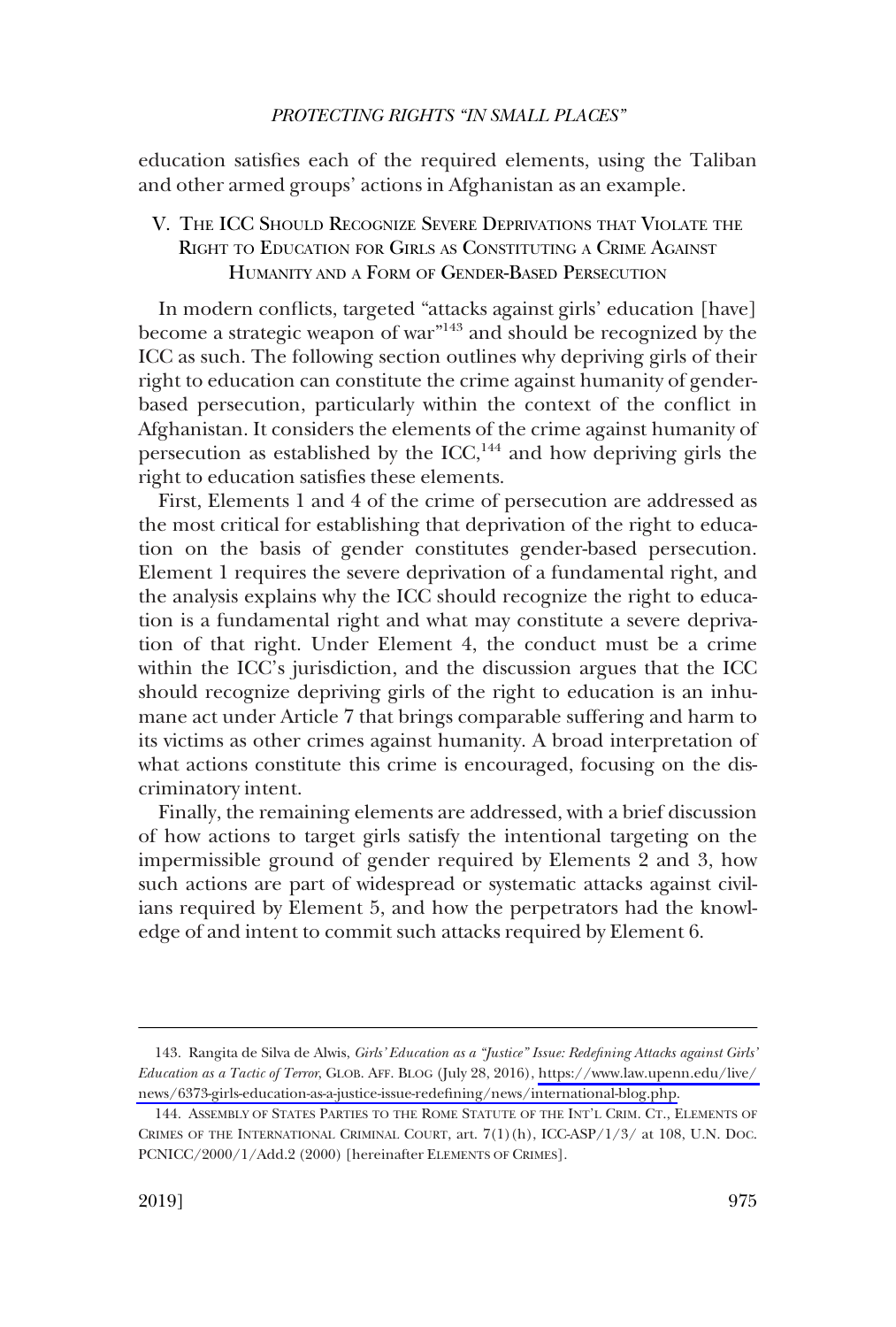<span id="page-29-0"></span>A. *Element 1—"The perpetrator severely deprived, contrary to international law, one or more persons of fundamental rights."<sup>145</sup>*

1. The Right to Education Is a Fundamental Right

The frst element of the crime of persecution requires the severe deprivation of a *fundamental* right. No defnitive list of fundamental rights exists, but the right must be recognized by treaty law or customary international law.<sup>146</sup> The OTP considers that Article  $21(3)$  of the Rome Statute "mandates that the application and interpretation of the Statute be consistent with internationally recognized human rights" and that in its work, it would "take into account the evolution of internationally recognized human rights."<sup>147</sup> Thus, the recognition of new fundamental rights by the international community should be given effect by the ICC.

International law has frmly established the fundamental right to education without discrimination on the basis of sex, both in treaty and customary international law.<sup>148</sup> No derogation from this right is permitted in times of war, conflict, or other emergency.<sup>149</sup> The right was first articulated in 1948 by the Universal Declaration of Human Rights: "[e]veryone has the right to education."150 The right has been expressed in the International Covenant on Economic, Social and Cultural Rights (ICESCR), which establishes the "foundation of the legal right to education" in Articles 13 and 14;<sup>151</sup> Afghanistan acceded to the ICESCR in 1983.152 The rights to education and nondiscrimination in education

150. Afghanistan adopted the UDHR in 1948. G.A. Res. 217 (III) A, Universal Declaration of Human Rights, U.N. DOC. A/810 art. 26 (Dec. 10, 1948).

151. UNESCO Gender Review, *supra* note 22.

<sup>145.</sup> *Id*. art. 7(1)(h)(1).

<sup>146.</sup> Prosecutor v. Krnojela*c*, Case No. IT-97-25-A, Judgment, ¶ 185 (Int'l Crim. Trib. for the Former Yugoslavia Sept. 17, 2003), *referring to* Prosecutor v. Krnojelac, Case No. IT-97-25-T, Judgment, ¶ 431 (Int'l Crim. Trib. for the Former Yugoslavia Mar. 15, 2002).

<sup>147.</sup> Office of the Prosecutor of the International Criminal Court, Policy Paper on Sexual and Gender-based Crimes, ¶ 26, (June 2014), [https://www.icc-cpi.int/iccdocs/otp/OTP-Policy-](https://www.icc-cpi.int/iccdocs/otp/OTP-Policy-Paper-on-Sexual-and-Gender-Based-Crimes--June-2014.pdf)[Paper-on-Sexual-and-Gender-Based-Crimes–June-2014.pdf.](https://www.icc-cpi.int/iccdocs/otp/OTP-Policy-Paper-on-Sexual-and-Gender-Based-Crimes--June-2014.pdf)

<sup>148.</sup> Other rights may be implicated in attacks and threats against school children, such as the right to life, right to security, etc. However, this paper solely focuses on the fundamental right to education.

<sup>149.</sup> PETER HYLL LARSON, RIGHT TO EDUCATION PROJECT, THE RIGHT TO EDUCATION FOR CHILDREN IN VIOLENT CONFLICT 4 (2010), [http://unesdoc.unesco.org/images/0019/001912/](http://unesdoc.unesco.org/images/0019/001912/191225e.pdf)  [191225e.pdf.](http://unesdoc.unesco.org/images/0019/001912/191225e.pdf)

<sup>152.</sup> The Democratic Republic of Afghanistan only made one declaration in acceding to the ICESCR pertaining to the process by which countries may join the Covenant. U.N. TREATY DEPOSITARY, INT'L COVENANT ON ECON., SOCIAL & CULTURAL RIGHTS, https://treaties.un.org/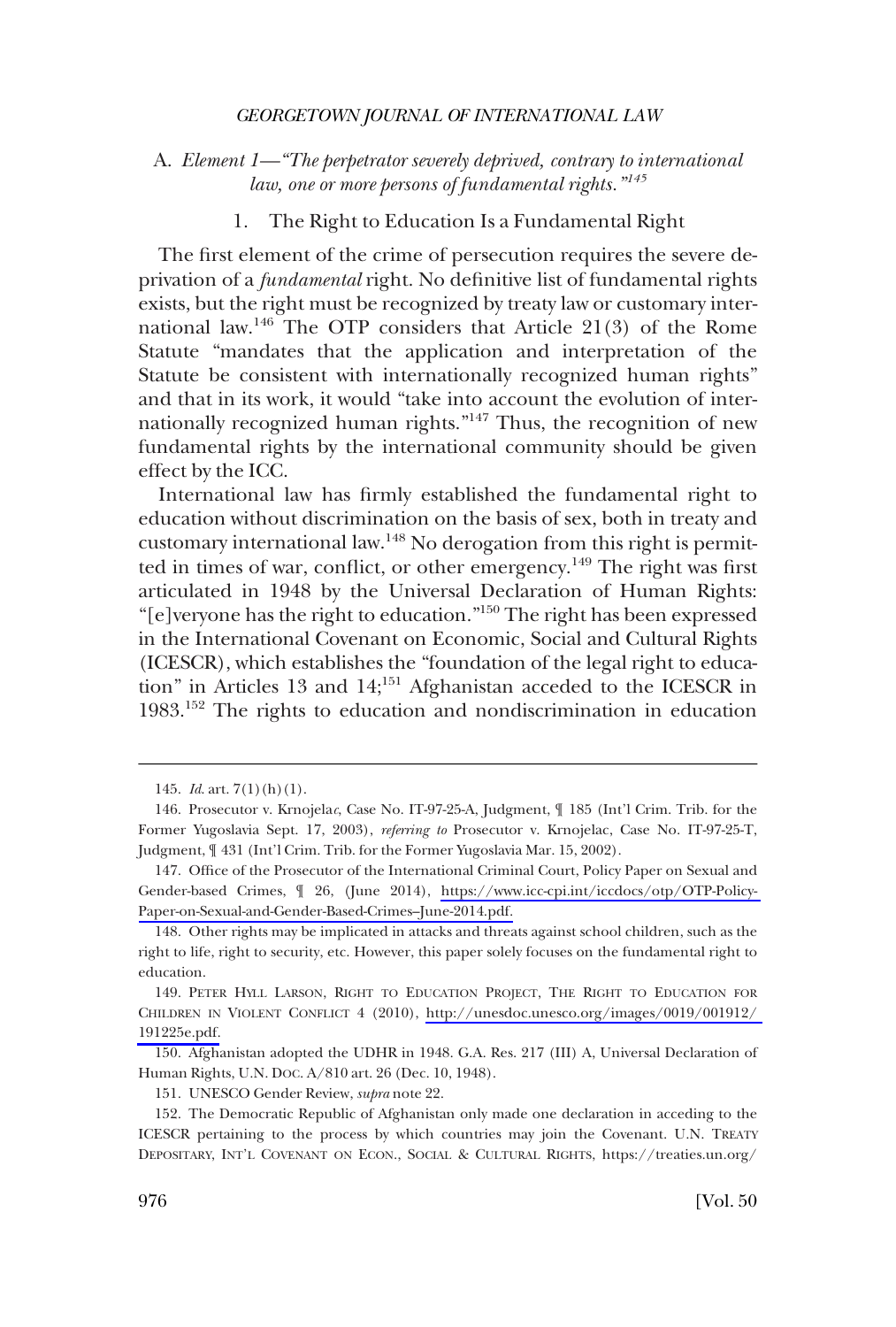are further articulated in: the Convention on the Elimination of All Forms of Discrimination against Women  $(CEDAW)$ ,<sup>153</sup> which Afghanistan ratified in 2003 without reservation;<sup>154</sup> the Convention on the Rights of the Child  $(CRC)$ ,<sup>155</sup> which Afghanistan ratified in 1994;<sup>156</sup> and the Convention against Discrimination in Education (CADE), which prohibits sex discrimination in the quality and access to education<sup>157</sup> and which Afghanistan accepted without reservation in  $2010$ <sup>158</sup> The vast majority of states have chosen to become parties to these instruments, signaling growing global consensus on the right to education without discrimination.<sup>159</sup> The right to education has also been articulated in regional human rights instruments.<sup>160</sup> In addition, evidence of

154. U.N. Committee on the Elimination of Discrimination Against Women (CEDAW), *Concluding observations on the combined initial and second periodic reports of Afghanistan* 1, 23 July 2013, CEDAW/C/AFG/CO/1-2, [http://www.refworld.org/docid/51ff5ac94.html.](http://www.refworld.org/docid/51ff5ac94.html)

155. G.A. Res. 44/25, annex, Convention on the Rights of the Child arts. 2, 28, 44, U.N. GAOR Supp. (No. 49) at 167, U.N. DOC A/44/49 (1989), entered into force Sept. 2, 1990.

156. In signing the CRC, the Government of the Republic of Afghanistan reserved "the right to express . . . reservations on all provisions of the Convention that are incompatible with the laws of Islamic Shari'a and the local legislation in effect." U.N. TREATY DEPOSITARY, CONVENTION ON THE RIGHTS OF THE CHILD, [https://treaties.un.org/Pages/ViewDetails.aspx?src=TREATY&](https://treaties.un.org/Pages/ViewDetails.aspx?src=TREATY&mtdsg_no=IV-11&chapter=4&clang=_en)  [mtdsg\\_no=IV-11&chapter=4&clang=\\_en](https://treaties.un.org/Pages/ViewDetails.aspx?src=TREATY&mtdsg_no=IV-11&chapter=4&clang=_en) (accessed May 12, 2018).

157. Convention Against Discrimination in Education art. 1, 429 U.N.T.S. 93 (entered into force May 22, 1962).

158. UNESCO, LEGAL INSTRUMENTS, CONVENTION AGAINST DISCRIMINATION IN EDUCATION, <http://www.unesco.org/eri/la/convention.asp?language=E&KO=12949>[hereinafter UNESCO CADE]

159. The ICESCR has 170 state parties. U.N. TREATY DEPOSITARY, INT'L COVENANT ON ECON., SOCIAL & CULTURAL RIGHTS, [https://treaties.un.org/Pages/ViewDetails.aspx?src=TREATY&](https://treaties.un.org/Pages/ViewDetails.aspx?src=TREATY&mtdsg_no=IV-3&chapter=4&clang=_en)  [mtdsg\\_no=IV-3&chapter=4&clang=\\_en.](https://treaties.un.org/Pages/ViewDetails.aspx?src=TREATY&mtdsg_no=IV-3&chapter=4&clang=_en) The CEDAW has 189 state parties. U.N. TREATY DEPOSITARY, CONVENTION ON THE ELIMINATION OF ALL FORMS OF DISCRIMINATION AGAINST WOMEN, [https://treaties.un.org/Pages/ViewDetails.aspx?src=TREATY&mtdsg\\_no=IV-8&chapter=4&lang=](https://treaties.un.org/Pages/ViewDetails.aspx?src=TREATY&mtdsg_no=IV-8&chapter=4&lang=en)  [en.](https://treaties.un.org/Pages/ViewDetails.aspx?src=TREATY&mtdsg_no=IV-8&chapter=4&lang=en) The CRC has 196 state parties. U.N. TREATY DEPOSITARY, CONVENTION ON THE RIGHTS OF THE CHILD, [https://treaties.un.org/Pages/ViewDetails.aspx?src=TREATY&mtdsg\\_no=IV-](https://treaties.un.org/Pages/ViewDetails.aspx?src=TREATY&mtdsg_no=IV-11&chapter=4&clang=_en)[11&chapter=4&clang=\\_en.](https://treaties.un.org/Pages/ViewDetails.aspx?src=TREATY&mtdsg_no=IV-11&chapter=4&clang=_en) The CADE has 104 state parties. UNESCO CADE, *supra* note 158.

160. Such regional instruments include: the African Charter on Human and Peoples' Rights (Article 17), Organization of African Unity, African Charter on Human and Peoples' Rights ("Banjul Charter"), June 27, 1981, CAB/LEG/67/3 rev. 5, 21 I.L.M. 58 (1982); the American Declaration on the Rights and Duties of Man (Article 12), Inter-American Commission on Human Rights, American Declaration of the Rights and Duties of Man, May 2, 1948; the Additional Protocol to the American Convention on Human Rights in the Area of Economic, Social and Cultural Rights (Article 13), Organization of American States, Additional Protocol to

[Pages/ViewDetails.aspx?src=TREATY&mtdsg\\_no=IV-3&chapter=4&clang=\\_en](https://treaties.un.org/Pages/ViewDetails.aspx?src=TREATY&mtdsg_no=IV-3&chapter=4&clang=_en) (accessed May 12, 2018).

<sup>153.</sup> G.A. Res. 34/180, Convention on the Elimination of All Forms of Discrimination against Women, art. 10, 34 U.N. GAOR Supp. (No. 46) at 193, U.N. Doc. A/34/46, *entered into force* Sept. 3, 1981.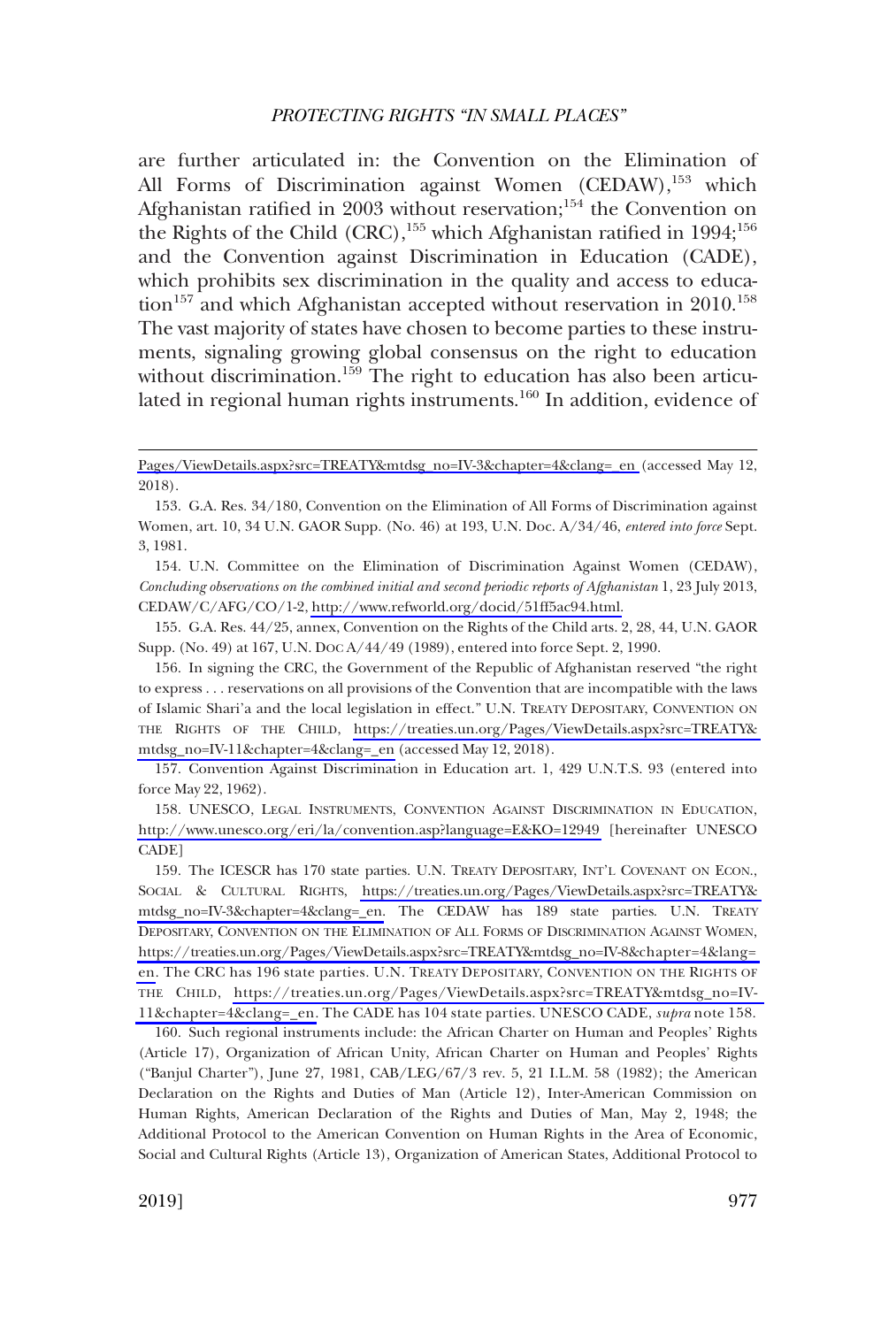<span id="page-31-0"></span>widespread incorporation of the right to education and non-discrimination in education in states' domestic laws and practice suggests that the right to education is recognized as customary international law.161 Therefore, during the period of time under the ICC's review of crimes in Afghanistan (2003 to present), the right to education and non-discrimination in education had been frmly established in international law, and embraced by the government of Afghanistan.

Based on the status of international law, the ICC should recognize the right to education without discrimination is a fundamental right. In previous persecution cases, international tribunals have found a wide variety of rights to be fundamental, including: the rights to life; to be free from cruel, inhuman, or degrading treatment; to own property; and to judicial process; as well as the freedoms of expression, of assembly, and of association.<sup>162</sup> Not only is the right to education firmly established in international law, it is foundational to a person's ability to exercise and enjoy all of the aforementioned rights, particularly as illustrated in *Part IV—Assessing the Gravity of Harm Caused by Denying Girls and Women the Right to Education*, by the severe and lifelong impacts that result from depriving girls of the right to education.

2. Attacks on Girls' Education Perpetrated by Armed Groups Constitute a Severe Deprivation of the Right to Education

The ICC should recognize that the attacks by armed groups on girls' education are a severe deprivation of the right to education, based on the scope, scale, and duration of the attacks. In Afghanistan, for example, attacks on girls' education at all grade levels have occurred across the entire country for more than two decades. Millions of girls have never attended school; even more have only done so briefy.163 The Taliban and other armed groups have bombed and set fre to schools, poisoned and attacked female students and their teachers, and for

the American Convention on Human Rights in the Area of Economic, Social and Cultural Rights ("Protocol of San Salvador"), November 16, 1999, A-52; and the Protocol to the Convention for the Protection of Human Rights and Fundamental Freedoms (Article 2), Council of Europe, Protocol 1 to the European Convention for the Protection of Human Rights and Fundamental Freedoms, 20 March 1952, ETS 9.

<sup>161.</sup> Connie de la Vega, *The Right to Equal Education: Merely a Guiding Principle or Customary International Legal Right*, 11 HARV. BLACKLETTER L. J. 37, 44-50 (1994) (discussing examples of the right to education in domestic laws and practices).

<sup>162.</sup> Situation in the Republic of Burundi, ICC-01/17-X-9-US-Exp, Public Redacted Version of "Decision Pursuant to Article 15 of the Rome Statute on the Authorization of an Investigation into the Situation in the Republic of Burundi," ¶ 132 (Oct. 25, 2017), [https://www.legal-tools.](https://www.legal-tools.org/doc/8f2373/pdf/)  [org/doc/8f2373/pdf/](https://www.legal-tools.org/doc/8f2373/pdf/).

<sup>163.</sup> HUMAN RIGHTS WATCH, *supra* note 12, at 5.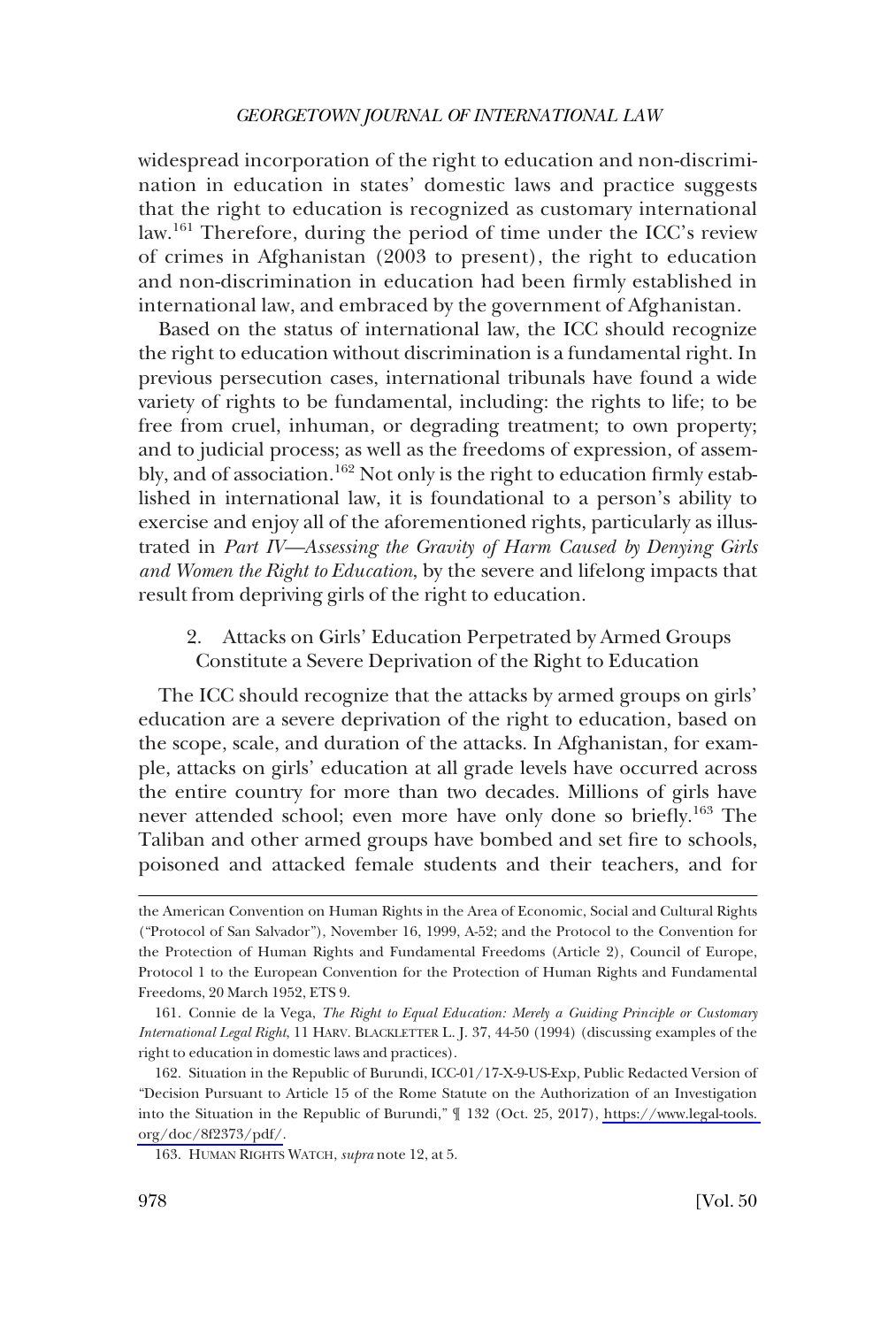<span id="page-32-0"></span>years advanced policies that limited or completely forbade girls' education.164 For countless girls and women in Afghanistan, the actions of the Taliban and other armed groups constitute a severe deprivation of their fundamental right to education.

## B. *Element 4—"The conduct was committed in connection with any act referred to in article 7, paragraph 1, of the Statute or any crime within the jurisdiction of the Court."<sup>165</sup>*

The next critical element to establish that deprivation of the right to education constitutes persecution as a crime against humanity is that the ICC must have jurisdiction over the crime committed. As discussed in *Part III—International Law Precedents to Establishing that the Deprivation of Girls' Education Is Gender-Based Persecution and a Crime Against Humanity*, the crime of persecution is evidenced through the commission of other crimes recognized under Article 7 of the Rome Statute. In addition to the enumerated crimes, Article 7 gives the ICC the fexibility to recognize "[o]ther inhumane acts of a similar character intentionally causing great suffering, or serious injury to body or to mental and physical health."166

The ICC should recognize that the very act of depriving a girl of her education—however it is achieved—is *the* crime that is an "other inhumane [act]" under Article  $7(1)(k)$ .<sup>167</sup> International tribunals have used a gravity of harm test when considering whether other inhumane acts may constitute persecution: the acts "must be of equal gravity or seriousness" to acts enumerated as crimes against humanity (here, in the Rome Statute).<sup>168</sup> They must "intentionally [cause] great suffering, or serious injury to body or to mental or physical health."<sup>169</sup> Harms that are physical, mental, political, social, and economic in nature may all be considered.170 As discussed in *Part IV—Assessing the Gravity of Harm Caused by Denying Girls and Women the Right to Education*, depriving girls of the right to education leads to each of these harms, which have serious adverse effects that may last entire lifetimes and even continue into

*See* HUMAN RIGHTS WATCH, *supra* note 12; *More Than 50 Afghan Schoolgirls Hospitalized for*  164. *Suspected Poisoning*, RADIO FREE AFG. (Apr. 2, 2018), [https://www.rferl.org/a/afghanistan](https://www.rferl.org/a/afghanistan-poisoning-schoolgirls-taliban-education-helmand/29140115.html)[poisoning-schoolgirls-taliban-education-helmand/29140115.html.](https://www.rferl.org/a/afghanistan-poisoning-schoolgirls-taliban-education-helmand/29140115.html)

<sup>165.</sup> ELEMENTS OF CRIMES, *supra* note 144, art. 7(1)(h)(4).

<sup>166.</sup> Rome Statute, *supra* note 6, art. 7(1)(k).

<sup>167.</sup> *Id*.

<sup>168.</sup> Nilsson, *supra* note 44, at 231.

<sup>169.</sup> Rome Statute, *supra* note 6, art. 7(1)(k).

<sup>170.</sup> Brown & Grenfell, *supra* note 67.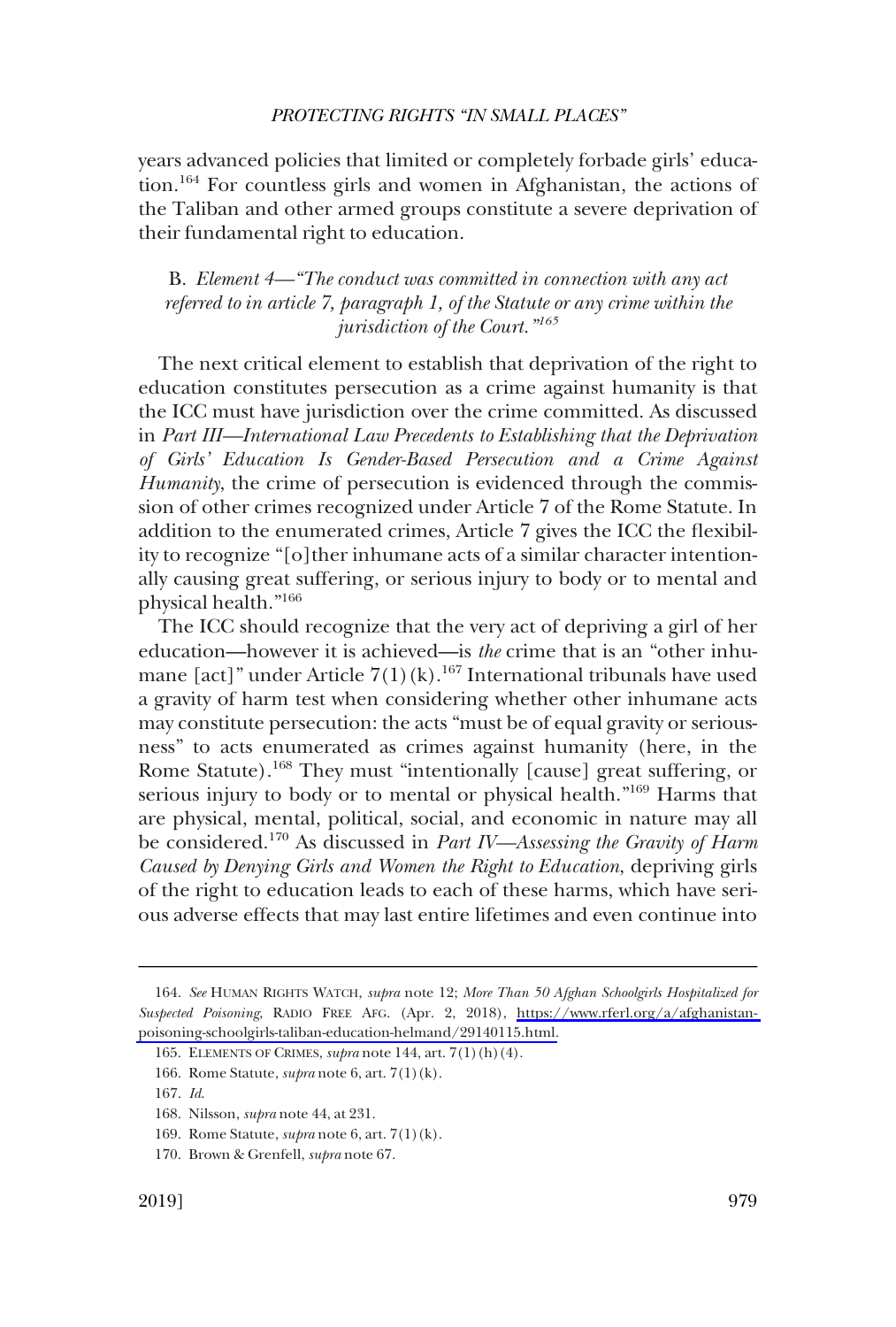the next generation. The suffering caused by depriving girls of the right to education should be considered comparable in gravity to other enumerated crimes.

The persecutory act of depriving a girl of education can be accomplished in many ways, and the ICC should not restrict its understanding of the crime to the specifc ways in which perpetrators achieve their discriminatory intent. Instead, the ICC should consider the knowledge and intent behind the perpetrators' actions, and whether they were taken with the objective of interfering with, or depriving girls of, the right to education. This approach will enable the ICC to consider the context in which the persecution took place and the full range of actions the perpetrators took to achieve their persecutory ends.

If the ICC were instead to take a more limited approach and narrowly defne the forms of conduct it recognizes as gender-based persecution for depriving girls of their right to education, it could very quickly fnd its defnitions irrelevant. For example, the ICC could choose to only recognize physical attacks on girls' school buildings as acts of gender-based persecution. This would align with longstanding traditions in international humanitarian law. However, in many places, students do not actually attend school in school buildings. In fact, in Afghanistan, more than 7,000 schools lack buildings, with classes being taught outdoors or in temporary rented facilities.<sup>171</sup>

More importantly, perhaps, is that perpetrators can adapt and realize their discriminatory intent of depriving girls of their right to education through less costly and dangerous means than a direct attack on school facilities. Kidnapping or throwing acid on girls as they walk to school, sending threatening letters to parents, harassing teachers, and intimidating local leaders into closing a school have been just as effective at preventing girls from going to school as directly attacking a school building. No matter the means, the outcome is the same. Therefore, the ICC should take an open approach and establish that depriving girls of their right to education is an "other inhumane act" under Article  $7(1)(k)$  that also constitutes gender-based persecution.

<sup>171.</sup> Mashal & Rahim, *supra* note 23.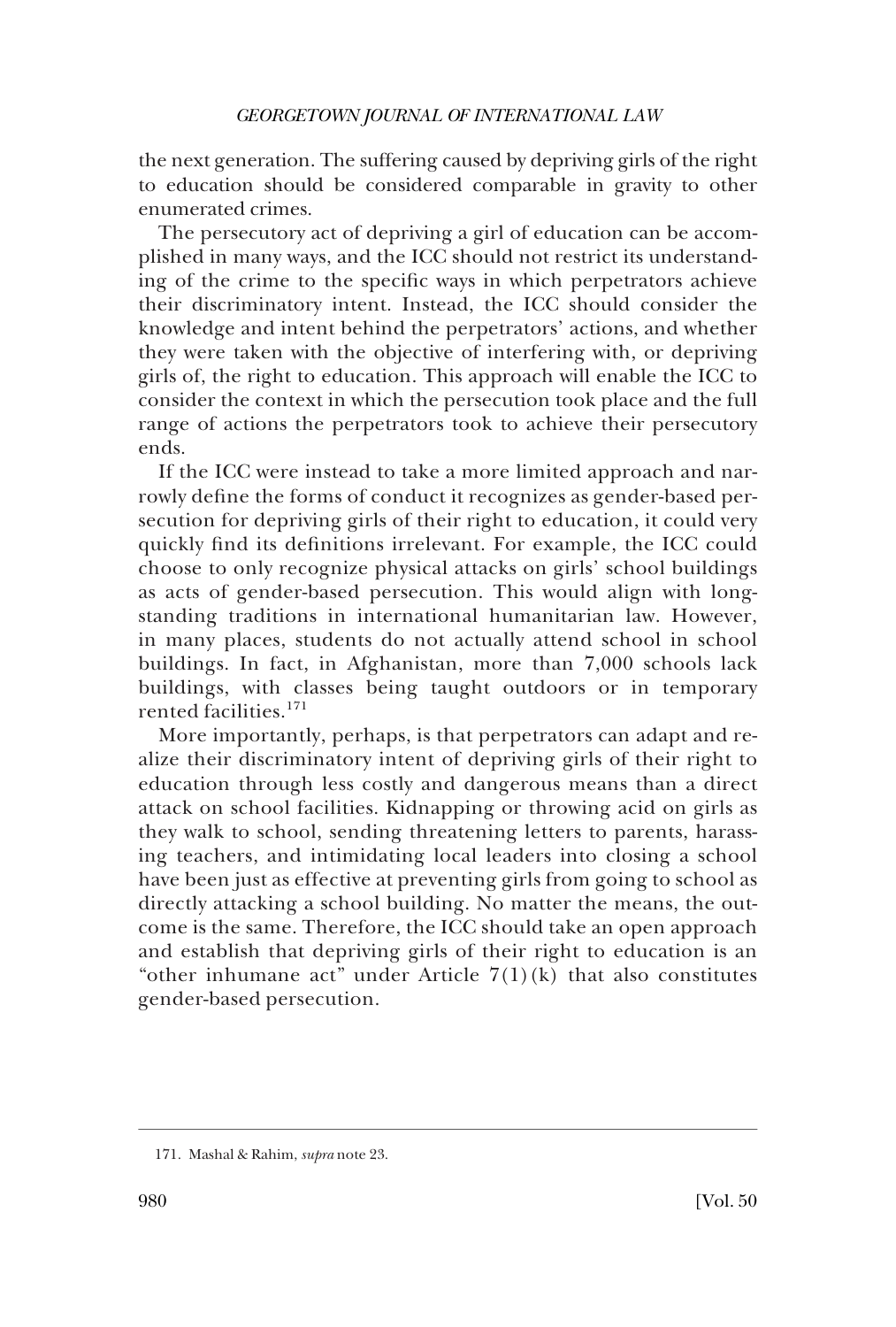<span id="page-34-0"></span>C. *Elements 2 and 3—"The perpetrator targeted such person or persons by reason of the identity of a group or collectivity or targeted the group or collectivity as such" and "[s]uch targeting was based on . . . gender."<sup>172</sup>*

Elements 2 and 3 of the crime of persecution require that the criminal acts target a particular individual or group on the basis of their identity—here, their gender. The Rome Statute recognizes persecution can be committed on the basis of "gender," which is defned as "the two sexes, male and female, within the context of society." $173$ The Taliban and other armed groups have targeted attacks against girls and girls' education by reason of their gender. For years, they prohibited girls' education in the areas they controlled, including the entirety of the country from 1996 to  $2001$ <sup>174</sup>. In the years since, the Taliban and other armed groups have continued to target girls, girls' schools, and teachers and administrators of these schools, and still prohibit or limit girls' access to education in areas under their control. Public announcements and night letters have been sent to parents specifcally threatening them not to send their daughters to school.175 Messages left following attacks against girls' schools warn the community to stop sending its girls to school.<sup>176</sup> Thus, it is clear that girls have been targeted based on their female gender, satisfying Elements 2 and 3.

D. *Elements 5 and 6—"The conduct was committed as part of a widespread or systematic attack directed against a civilian population,"177 and "the perpetrator knew that the conduct was part of or intended the conduct to be part of" such an attack against civilians.<sup>178</sup>*

Element 5 requires that the criminal conduct be part of a widespread or systematic attack against civilian populations. It is clear that any attack on girls' education would presumably be an attack against a civilian population; children who do not take active part in the confict are always considered civilians under international humanitarian law, and even receive special protection against assault under Additional

<sup>172.</sup> ELEMENTS OF CRIMES, *supra* note 144, art. 7(1)(h)(2)-(3).

<sup>173.</sup> Rome Statute, *supra* note 6, art. 7(3).

<sup>174.</sup> HUMAN RIGHTS WATCH, *supra* note 12, at 37.

<sup>175.</sup> *Request for Authorisation*, *supra* note 4, ¶ 119.

<sup>176.</sup> HUMAN RIGHTS WATCH *supra* note 12, at 68.

<sup>177.</sup> ELEMENTS OF CRIMES, *supra* note 144, art. 7(1)(h)(5).

<sup>178.</sup> *Id*. art. 7(1)(h)(6).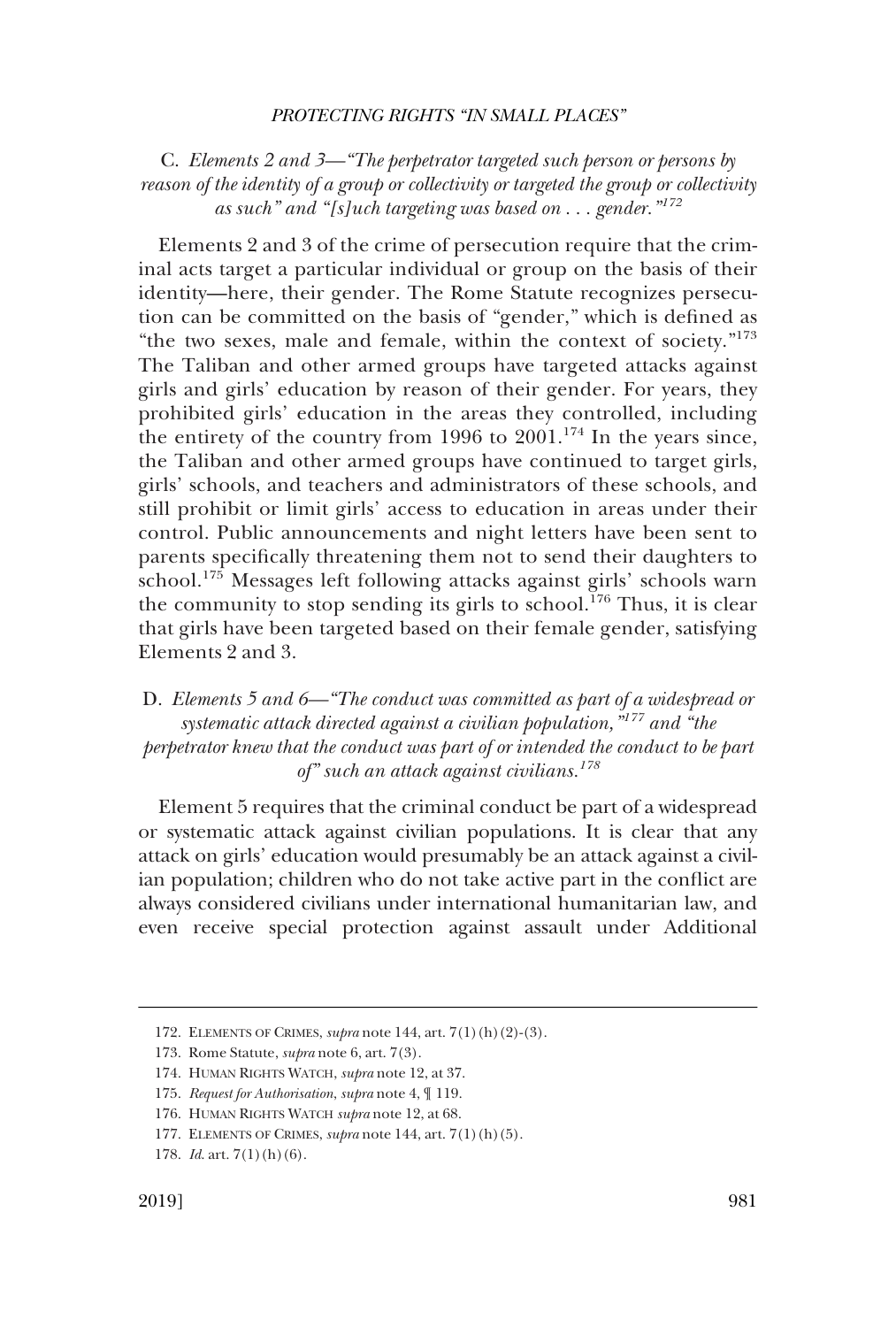<span id="page-35-0"></span>Protocol I.<sup>179</sup> The nature of the attacks, committed over a period of years, across the entire country, and under the Taliban's stated opposition to girls' education suggests that such attacks could likely satisfy both "widespread" and "systematic" elements.

Finally, under Element 6, the perpetrator must know or intend his conduct to be part of such an attack. The perpetrators' knowledge, intent, or both, may be "inferred from relevant facts and circumstances."180 When considering cases involving crimes of gender-based deprivation of education, the ICC should determine whether the perpetrator committed the actions knowing or intending the conduct to have the effect of depriving girls of their right to education, or whether the perpetrator should have reasonably known his conduct would have that effect. Based on the information available, it seems reasonable that many if not most of the perpetrators of the attacks against girls' education in Afghanistan did know or should have known their actions were an attack against a civilian population.<sup>181</sup>

## VI. ATTACKS ON GIRLS' EDUCATION BEYOND AFGHANISTAN MAY ALSO CONSTITUTE CRIMES AGAINST HUMANITY AND GENDER-BASED PERSECUTION

The ICC currently has a number of cases and situations under preliminary examination where parties to the confict have attacked girls and sought to deprive them of their right to education. In addition to the situation in Uganda discussed in *Part II*, the following situations present possible cases where the OTP could consider bringing charges of gender-based persecution and crimes against humanity on the grounds of deprivations of girls' right to education.

### A. *Mali*

In July 2019, the ICC Prosecutor formally sought to charge Malian national Al Hassan Ag Abdoul Aziz Ag Mohamed Ag Mahmoud with "gender-based persecution" for his role in imposing the dictates of the armed groups Ansar Dine and Al-Qaeda in the Islamic Maghreb on the

<sup>179.</sup> Advisory Service on Int'l Humanitarian Law, Int'l. Com. of the Red Cross, Legal Protection of Children in Armed Confict, (Feb. 2003), [https://www.icrc.org/en/document/](https://www.icrc.org/en/document/legal-protection-children-armed-conflict-factsheet)  [legal-protection-children-armed-confict-factsheet.](https://www.icrc.org/en/document/legal-protection-children-armed-conflict-factsheet)

<sup>180.</sup> ELEMENTS OF CRIMES, *supra* note 144, art. 7(1)(h)(6).

<sup>181.</sup> Office of the Prosecutor of the International Criminal Court, *Report on Preliminary Examination Activities 2017*, ¶¶ 247-48 (Dec. 4, 2017), [https://www.icc-cpi.int/itemsDocuments/](https://www.icc-cpi.int/itemsDocuments/2017-PE-rep/2017-otp-rep-PE-Afghanistan_ENG.pdf)  [2017-PE-rep/2017-otp-rep-PE-Afghanistan\\_ENG.pdf.](https://www.icc-cpi.int/itemsDocuments/2017-PE-rep/2017-otp-rep-PE-Afghanistan_ENG.pdf)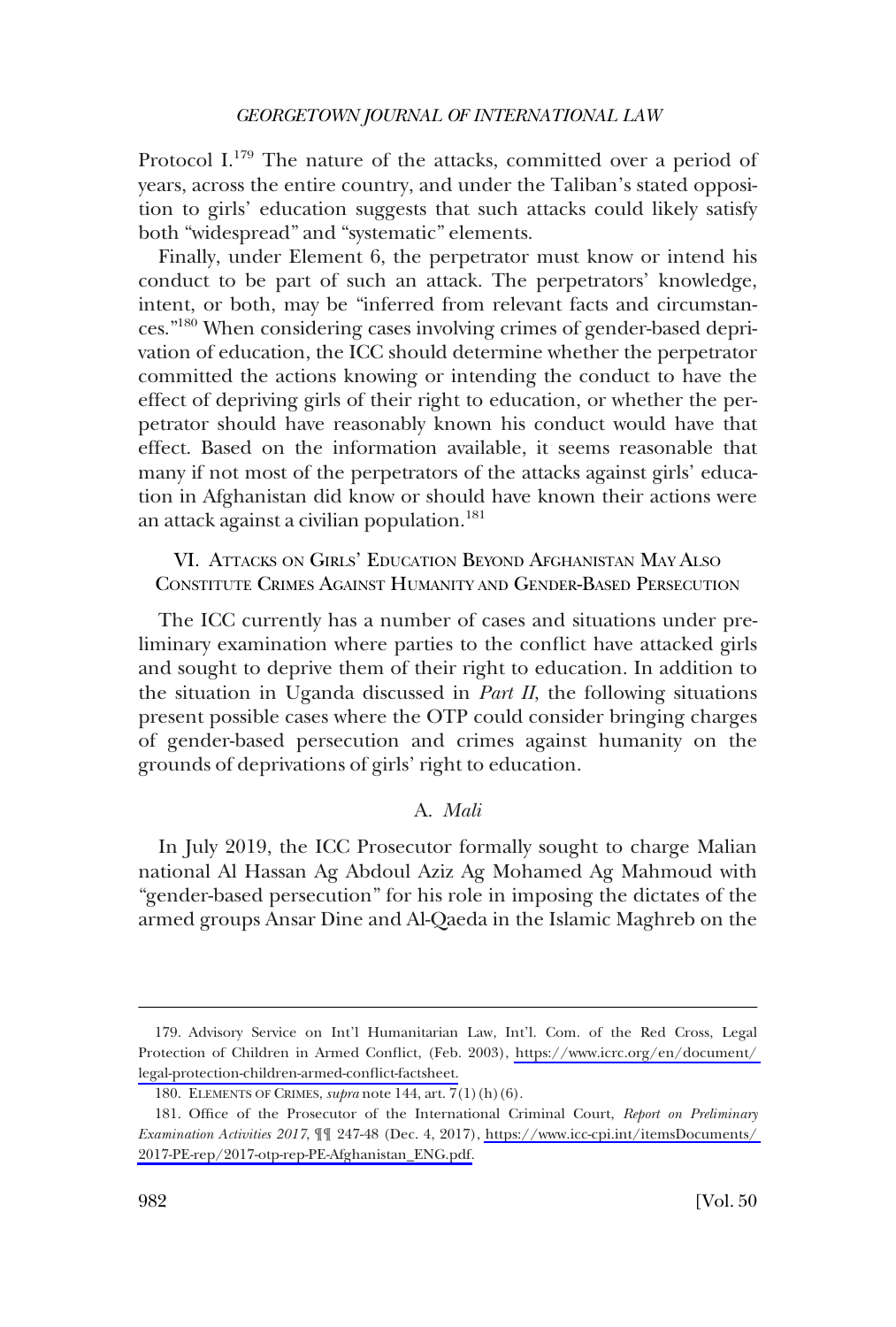people of Timbuktu.<sup>182</sup> This is the first time this crime has been brought before the ICC or any international tribunal.<sup>183</sup> In the Prosecutor's statement at the opening of the confrmation of charges hearing on July 8, 2019, she cited evidence of gender-based persecution against women and girls that included a system of sexual violence whereby women and girls were "forced into marriage, confned against their will, and repeatedly sexually assaulted and raped by one or more members of these armed groups," among other persecutory crimes.<sup>184</sup> The Pre-Trial Chamber approved the charge of gender-based persecution against Al Hassan on September 30, 2019.<sup>185</sup>

Since 2012, the confict in Mali has "disproportionately harmed girls' access to education and helped worsen the overall situation of women and girls."186 In Mali, "girls have been targeted for sexual and other forms of violence in schools for failing to adhere to strict dress codes imposed by armed groups."187 These attacks against girls, including the crimes allegedly perpetrated by Al Hassan, are a deprivation of girls' right to education. As the charge of gender-based persecution has been approved by the Pre-Trial Chamber, the Prosecutor should include deprivation of girls' right to education as part of the evidence of genderbased persecution brought at trial, because policies of forced marriage and sexual enslavement of girls also deny them the ability to exercise their right to education. As the OTP considers bringing future cases relating to the situation in Mali, it should ensure that deprivations of

<sup>182.</sup> Press Release, Int'l Crim. Ct., Statement of the Prosecutor of the International Criminal Court, Fatou Bensouda, at the Opening of the Confrmation of Charges Hearing in the Case Against Al Hassan (July 8, 2019), [https://www.icc-cpi.int/Pages/item.aspx?name=180708-otp](https://www.icc-cpi.int/Pages/item.aspx?name=180708-otp-statement-al-hassan)[statement-al-hassan.](https://www.icc-cpi.int/Pages/item.aspx?name=180708-otp-statement-al-hassan) The redacted version of the Document Containing the Charges is publicly available in French. Office of the Prosecutor of the International Criminal Court, ICC-01/12-01/ 18-335-Conf-Corr, Affaire le Procureur c. Al Hassan Ag Abdoul Aziz Ag Mohamed [Redacted Public Version of the "Amended and Corrected Version of the Document Containing the Charges Against Mr. Al Hassan Ag Abdoul Aziz Ag Mohamed Ag Mahoud], (July 2, 2019) [https://](https://www.icc-cpi.int/CourtRecords/CR2019_03499.PDF)  [www.icc-cpi.int/CourtRecords/CR2019\\_03499.PDF.](https://www.icc-cpi.int/CourtRecords/CR2019_03499.PDF)

<sup>183.</sup> Rosemary Grey, Gender-based Crimes: A Monumental Day for the ICC, INTLAWGRRLS (July 8, 2019), [https://ilg2.org/2019/07/08/gender-based-crimes-a-monumental-day-for-the-icc/.](https://ilg2.org/2019/07/08/gender-based-crimes-a-monumental-day-for-the-icc/)

<sup>184.</sup> Press Release, Int'l Crim. Ct., *supra* note 182.

<sup>185.</sup> Prosecutor v. Al Hassan Ag Abdoul Aziz Ag Mohamed Ag Mahmoud, ICC-01/12-01/18, Case Update,<https://www.icc-cpi.int/mali/al-hassan>(last accessed Jan. 10, 2020).

<sup>186.</sup> GLOBAL COALITION TO PROTECT EDUCATION FROM ATTACK, EDUCATION UNDER ATTACK 2018: COUNTRY PROFILES – MALI 1 (2018) [http://protectingeducation.org/sites/default/fles/](http://protectingeducation.org/sites/default/files/documents/eua2018_mali.pdf)  [documents/eua2018\\_mali.pdf.](http://protectingeducation.org/sites/default/files/documents/eua2018_mali.pdf)

<sup>187.</sup> SAVE THE CHILDREN, ATTACKS ON EDUCATION: THE IMPACT OF CONFLICT AND GRAVE VIOLATIONS ON CHILDREN'S FUTURES 8 (2013), [http://www.right-to-education.org/sites/right-to](http://www.right-to-education.org/sites/right-to-education.org/files/resource-attachments/Save_the_Children_Attacks_on_Education_2013.pdf)[education.org/fles/resource-attachments/Save\\_the\\_Children\\_Attacks\\_on\\_Education\\_2013.pdf.](http://www.right-to-education.org/sites/right-to-education.org/files/resource-attachments/Save_the_Children_Attacks_on_Education_2013.pdf)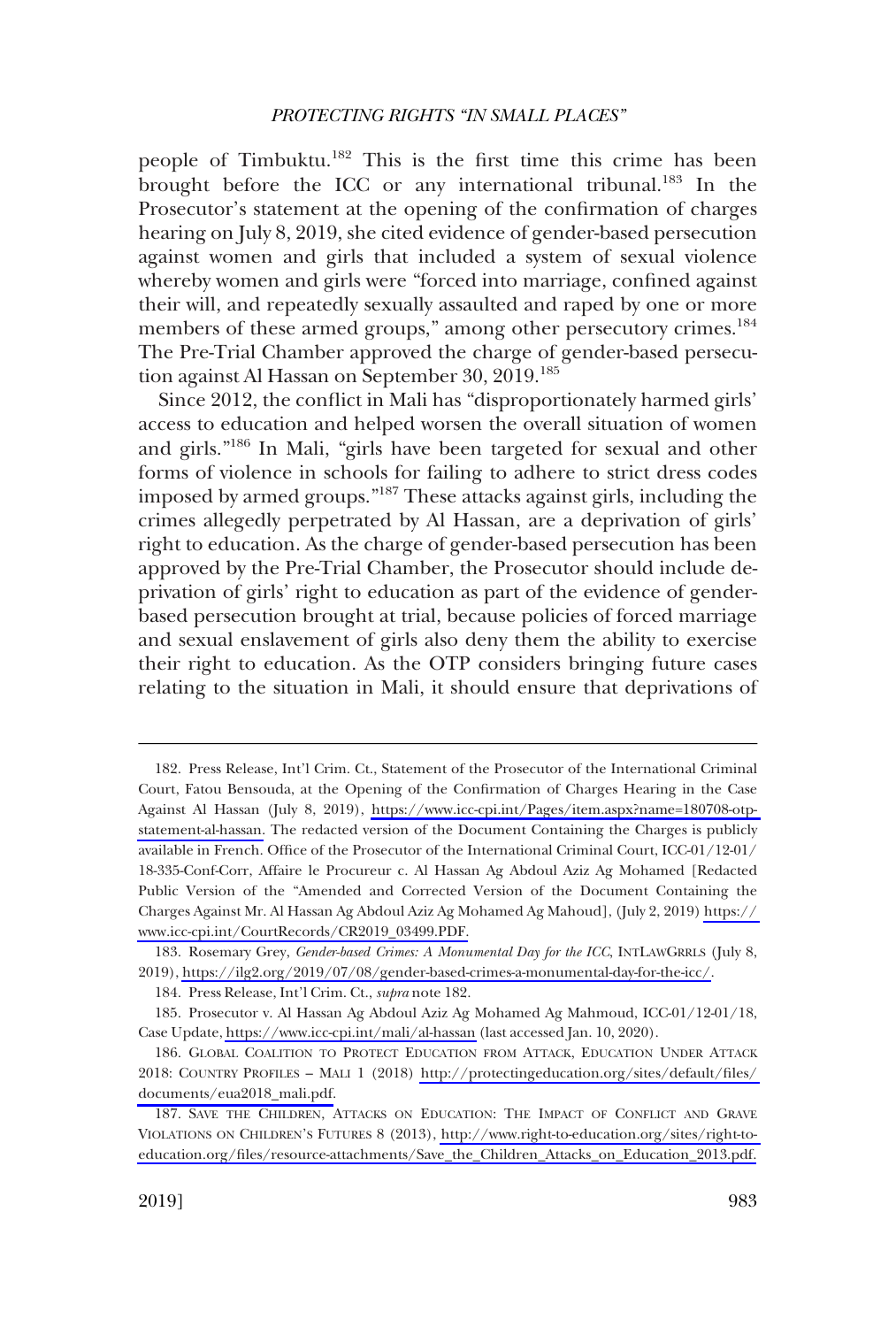<span id="page-37-0"></span>the right to education are included as evidence of gender-based persecution where applicable.

### B. *Nigeria*

In northeastern Nigeria, Boko Haram—whose very name means "Western education is forbidden"—has for years waged a campaign of attacks on schools and students, particularly targeting girls' education.<sup>188</sup> In 2014, Boko Haram kidnapped 276 girls from their schools in Chibok, an act which garnered global outcries in the #BringBackOurGirls campaign.189 Despite international pressure, 112 girls have not been released fve years later and reports from those who were released or escaped indicate they have suffered additional violence from Boko Haram.<sup>190</sup> The "Chibok girls" are among 7,000 women and girls abducted by Boko Haram in recent years, many of whom have become victims of forced marriage, sex slavery, and/or forced pregnancy.191 More recently, in February 2018, Boko Haram kidnapped 113 girls from the Government Girls' Science Technical College in Yobe State; 107 of the girls were later released.192 The armed group is also believed to be responsible for the death of more than 2,295 teachers and the destruction of more than 1,400 schools in northeastern Nigeria.193 The attacks are reported to have had a chilling effect on girls' education across the region, with schools in numerous places closed entirely.194

Boko Haram's attacks against girls and their right to education should be understood as evidence of gender-based persecution,

193. *Id*.

<sup>188.</sup> GLOBAL COALITION TO PROTECT EDUCATION FROM ATTACK, EDUCATION UNDER ATTACK 2018: COUNTRY PROFILES – NIGERIA 1 (2018) [http://protectingeducation.org/sites/default/fles/](http://protectingeducation.org/sites/default/files/documents/eua2018_nigeria.pdf) [documents/eua2018\\_nigeria.pdf](http://protectingeducation.org/sites/default/files/documents/eua2018_nigeria.pdf) [hereinafter GCPEA – NIGERIA].

<sup>189.</sup> Dionne Searcey, *Kidnapped as Schoolgirls by Boko Haram: Here They Are Now, N.Y. TIMES* (Apr. 11, 2018), [https://www.nytimes.com/interactive/2018/04/11/world/africa/nigeria-boko](https://www.nytimes.com/interactive/2018/04/11/world/africa/nigeria-boko-haram-girls.html)[haram-girls.html.](https://www.nytimes.com/interactive/2018/04/11/world/africa/nigeria-boko-haram-girls.html)

*See id*.; Fidelis Mbah, *Nigeria's Chibok Schoolgirls: Five Years On, 112 Still Missing*, AL JAZEERA 190. (Apr. 14, 2019), [https://www.aljazeera.com/news/2019/04/nigeria-chibok-school-girls-years-](https://www.aljazeera.com/news/2019/04/nigeria-chibok-school-girls-years-112-missing-190413192517739.html)[112-missing-190413192517739.html.](https://www.aljazeera.com/news/2019/04/nigeria-chibok-school-girls-years-112-missing-190413192517739.html)

<sup>191.</sup> Hilary Matfess, *Three Years Later, a Look at the #BringBackOurGirls Catch-22*, DAILY BEAST (Apr. 14, 2017), [https://www.thedailybeast.com/three-years-later-a-look-at-the-bringbackourgirls](https://www.thedailybeast.com/three-years-later-a-look-at-the-bringbackourgirls-catch-22)[catch-22.](https://www.thedailybeast.com/three-years-later-a-look-at-the-bringbackourgirls-catch-22)

<sup>192.</sup> Office of the Prosecutor of the International Criminal Court, *Report on Preliminary Examination Activities 2018*, ¶ 228, (Dec. 5, 2018), [https://www.icc-cpi.int/itemsDocuments/](https://www.icc-cpi.int/itemsDocuments/181205-rep-otp-PE-ENG.pdf)  [181205-rep-otp-PE-ENG.pdf.](https://www.icc-cpi.int/itemsDocuments/181205-rep-otp-PE-ENG.pdf)

Clarissa Herrmann, *Chibok Girls Still Undereducated, Unsafe Five Years After Abductions*, 194. DEUTSCHE WELLE (Apr. 13, 2019), [https://www.dw.com/en/chibok-girls-still-undereducated](https://www.dw.com/en/chibok-girls-still-undereducated-unsafe-five-years-after-abductions/a-48314902)[unsafe-fve-years-after-abductions/a-48314902.](https://www.dw.com/en/chibok-girls-still-undereducated-unsafe-five-years-after-abductions/a-48314902)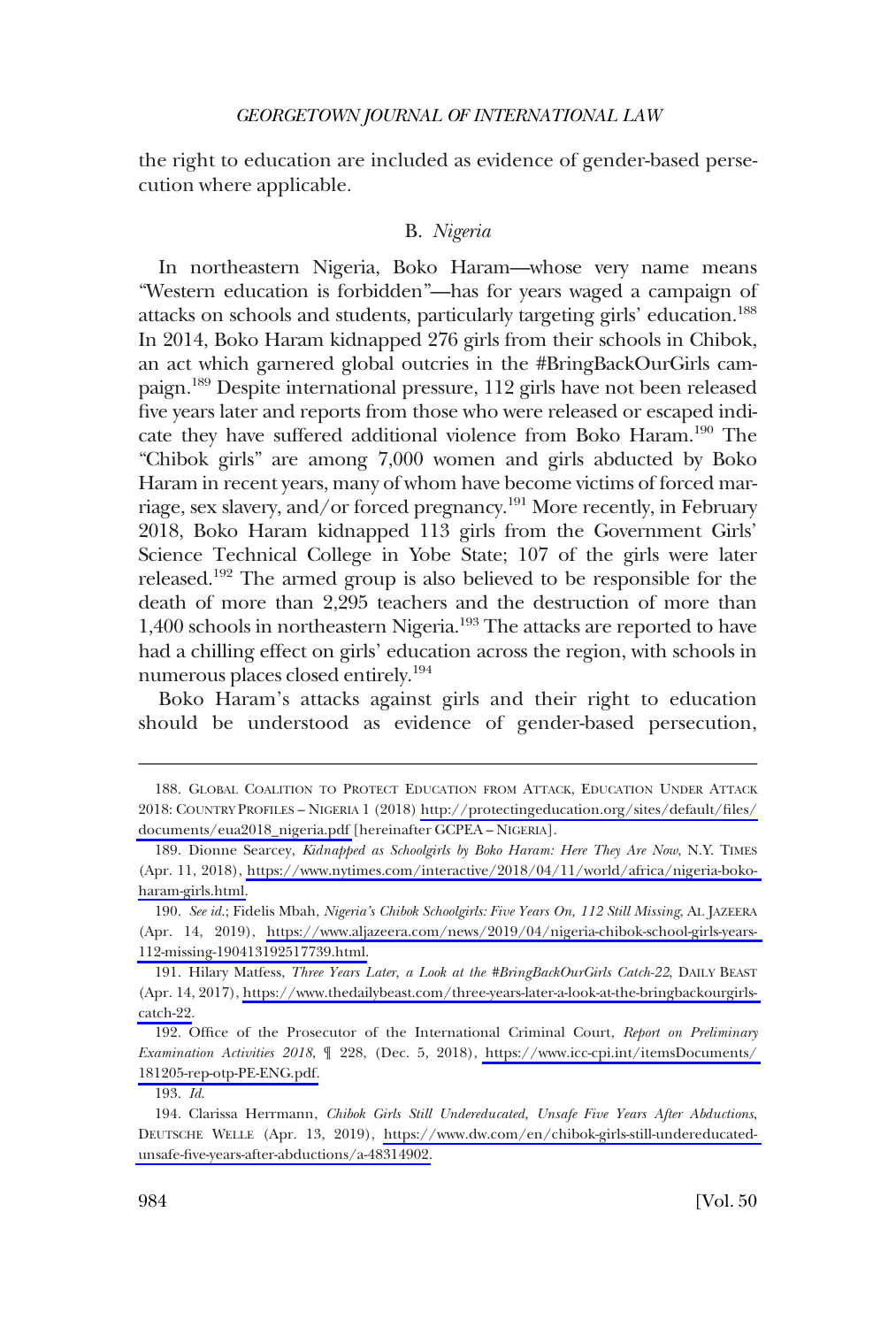<span id="page-38-0"></span>particularly when the intent of such attacks is to kidnap and force the girls into marriage and/or sexual slavery. While forced marriage and sexual slavery have been recognized as independent crimes against humanity, the deprivation of girls' right to education precipitated by these attacks and kidnappings are based on a discriminatory and persecutory intent, and should be recognized as gender-based persecution.

In its report on the status of the preliminary examination of the situation in Nigeria, the OTP has indicated it is looking to bring cases related to gender-based persecution against Boko Haram and that it intends to "pay special attention to allegations of [sexual and genderbased crimes] and crimes committed against children."195 In its preliminary examination of the situation in Nigeria, the ICC's OTP found a reasonable basis to believe Boko Haram has committed the war crime of "intentionally directing attacks against buildings dedicated to education."196 It also found a reasonable basis to believe Boko Haram had committed the crime against humanity of gender-based persecution, citing such acts as "the targeting of females including of student girls for attending public schools," among other acts including murder, abduction, rape, sexual violence, forced marriage, and sexual slavery.<sup>197</sup> As the preliminary examination into the situation in Nigeria continues, the OTP should give special attention to these crimes to affrm that such attacks against schools and access to education are serious violations of international humanitarian law and to hold Boko Haram accountable.

## C. *Iraq*

In Iraq, the Islamic State (IS) has targeted attacks on girls, kidnapping and forcing them into marriages or sexual slavery.<sup>198</sup> Attacks of

<sup>195.</sup> The Office of the Prosecutor of the International Criminal Court, *Report on Preliminary Examination Activities 2017*, ¶¶ 212, 228, (Dec. 4, 2017), [https://www.icc-cpi.int/](https://www.icc-cpi.int/itemsDocuments/2017-PE-rep/2017-otp-rep-PE_ENG.pdf)  [itemsDocuments/2017-PE-rep/2017-otp-rep-PE\\_ENG.pdf.](https://www.icc-cpi.int/itemsDocuments/2017-PE-rep/2017-otp-rep-PE_ENG.pdf)

<sup>196.</sup> Office of the Prosecutor of the International Criminal Court, *Report on Preliminary Examination Activities 2018*, ¶ 222, (Dec. 5, 2018), [https://www.icc-cpi.int/itemsDocuments/](https://www.icc-cpi.int/itemsDocuments/181205-rep-otp-PE-ENG.pdf)  [181205-rep-otp-PE-ENG.pdf.](https://www.icc-cpi.int/itemsDocuments/181205-rep-otp-PE-ENG.pdf)

<sup>197.</sup> *Id*. ¶ 225. The OTP also recognized there was a reasonable basis to believe Boko Haram had committed crimes of gender-based persecution against *males*, citing "the targeting of males including student boys by means of forced conscription to fght for the group." *Id*.

*See* Hum. Rts. Council, *"They Came to Destroy": ISIS Crimes Against the Yazidis*, U.N. Doc. A/ 198. HRC/32/CRP.2 (June 15, 2016), [https://www.ohchr.org/Documents/HRBodies/HRCouncil/](https://www.ohchr.org/Documents/HRBodies/HRCouncil/CoISyria/A_HRC_32_CRP.2_en.pdf)  [CoISyria/A\\_HRC\\_32\\_CRP.2\\_en.pdf](https://www.ohchr.org/Documents/HRBodies/HRCouncil/CoISyria/A_HRC_32_CRP.2_en.pdf); HUM. RTS. WATCH, IRAQ: FORCED MARRIAGE, CONVERSION FOR YEZIDIS (Oct. 11, 2014) [https://www.hrw.org/news/2014/10/11/iraq-forced-marriage](https://www.hrw.org/news/2014/10/11/iraq-forced-marriage-conversion-yezidis)[conversion-yezidis.](https://www.hrw.org/news/2014/10/11/iraq-forced-marriage-conversion-yezidis)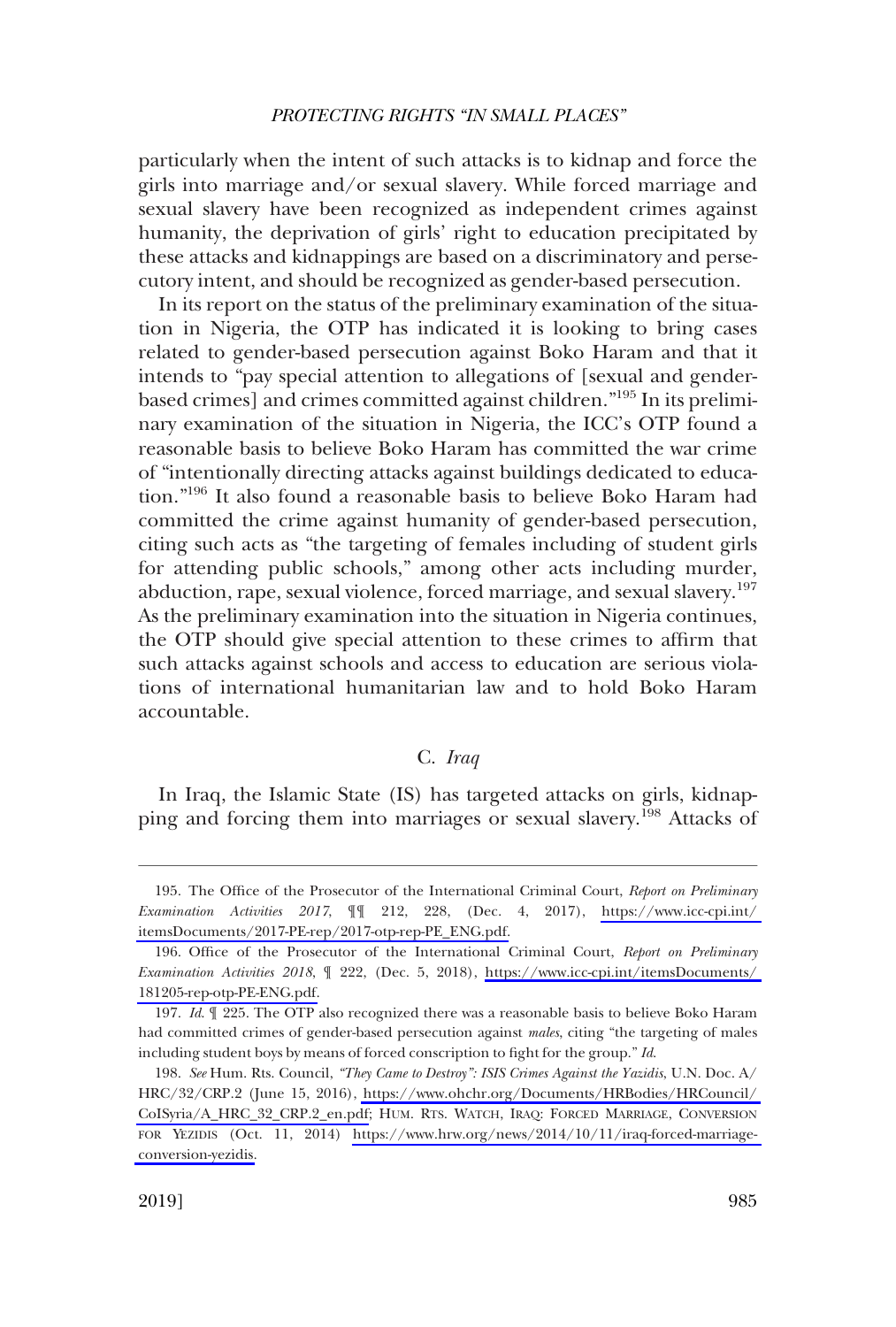this kind are already recognized as crimes against humanity under the Rome Statute, and would also constitute gender-based persecution. They should also be recognized as *de facto* deprivations of the girls' right to education where the perpetrators either knew, or should have known, that abducting and imprisoning girls would result in the deprivation of their fundamental right to education. Women in Islamic State-controlled areas have also reported the group's discriminatory education policies, such as "bann[ing] girls from attending school"<sup>199</sup> and forbidding girls age fifteen and older from attending school.<sup>200</sup> These policies should also be considered as evidence of gender-based persecution.

Human rights advocates have petitioned the ICC to open a preliminary examination focusing on the gender-based persecution committed by IS.<sup>201</sup> They have cited the enforcement of gendered regulations, targeted sexual violence and rape, sexual enslavement and forced marriage of young girls and women, torture, and murder as evidence of such gender-based persecution.<sup>202</sup> However, as Iraq is not a state party to the Rome Statute, such a prosecution would only be possible if brought against foreign fghters who were nationals of a state party or with the consent of the Government of Iraq.<sup>203</sup> Whether these crimes are ultimately tried by the ICC or by Iraqi courts or other foreign courts with support from the UN Investigative Team to Promote Accountability for Crimes Committed by Da'esh/Islamic State in Iraq and the Levant (UNITAD), IS fghters should face charges of gender-based persecution, with deprivations of girls' right to education included as evidence of such persecution.204

HUMAN RIGHTS WATCH, WORLD REPORT 2017, 342 (2017) [https://www.hrw.org/sites/](https://www.hrw.org/sites/default/files/world_report_download/wr2017-web.pdf)  199. [default/fles/world\\_report\\_download/wr2017-web.pdf.](https://www.hrw.org/sites/default/files/world_report_download/wr2017-web.pdf)

<sup>200.</sup> GLOBAL COALITION TO PROTECT EDUCATION FROM ATTACK, EDUCATION UNDER ATTACK 2018: COUNTRY PROFILES – IRAQ 1 (2018) [http://protectingeducation.org/sites/default/fles/](http://protectingeducation.org/sites/default/files/documents/eua2018_iraq.pdf) [documents/eua2018\\_iraq.pdf.](http://protectingeducation.org/sites/default/files/documents/eua2018_iraq.pdf)

<sup>201.</sup> THE HUMAN RIGHTS & GENDER JUSTICE CLINIC OF THE CITY UNIVERSITY OF NEW YORK (CUNY) SCHOOL OF LAW ET AL, COMMUNICATIONS TO THE ICC PROSECUTOR PURSUANT TO ARTICLE 15 OF THE ROME STATUTE REQUESTING A PRELIMINARY EXAMINATION INTO THE SITUATION OF: GENDER-BASED PERSECUTION AND TORTURE AS CRIMES AGAINST HUMANITY AND WAR CRIMES COMMITTED BY THE ISLAMIC STATE OF IRAQ AND THE LEVANT (ISIL) IN IRAQ (Nov. 8, 2017), [https://](https://www.madre.org/sites/default/files/PDFs/CUNY%20MADRE%20OWFI%20Article%2015%20Communication%20Submission%20Gender%20Crimes%20in%20Iraq%20PDF.pdf)  [www.madre.org/sites/default/fles/PDFs/CUNY%20MADRE%20OWFI%20Article%2015%20](https://www.madre.org/sites/default/files/PDFs/CUNY%20MADRE%20OWFI%20Article%2015%20Communication%20Submission%20Gender%20Crimes%20in%20Iraq%20PDF.pdf)  [Communication%20Submission%20Gender%20Crimes%20in%20Iraq%20PDF.pdf.](https://www.madre.org/sites/default/files/PDFs/CUNY%20MADRE%20OWFI%20Article%2015%20Communication%20Submission%20Gender%20Crimes%20in%20Iraq%20PDF.pdf)

<sup>202.</sup> *Id*.

<sup>203.</sup> Rome Statute, *supra* note 6.

<sup>204.</sup> James Reinl, *U.N.'s Islamic State Probe Unit Kicks into Gear*, INTER PRESS SERVICE, July 16, 2019,<http://www.ipsnews.net/2019/07/u-n-s-islamic-state-probe-unit-kicks-gear/>. For additional information on the work of UNITAD, see First Report of the Special Adviser and Head of the